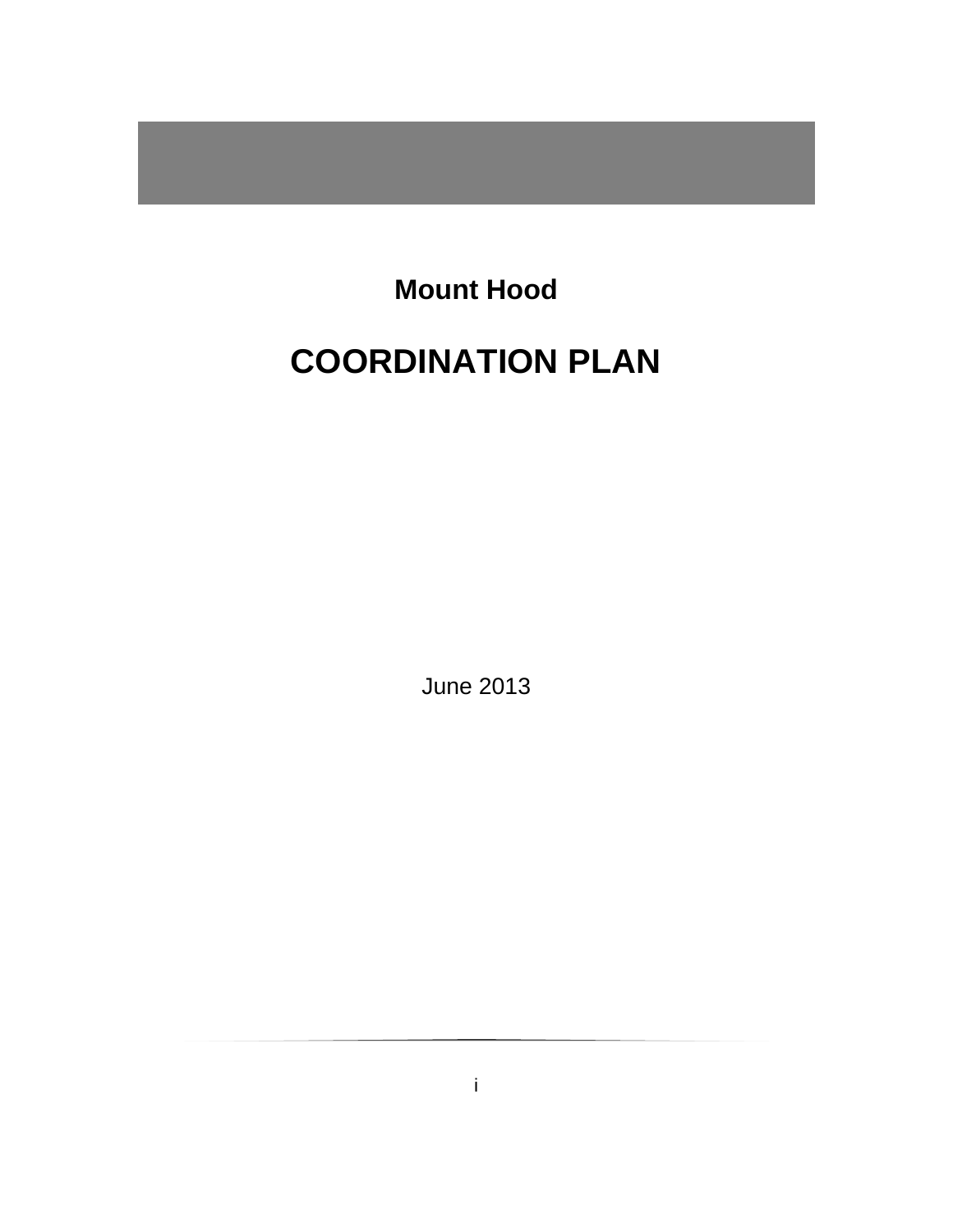# **Prepared by:**

The Mount Hood Facilitating Committee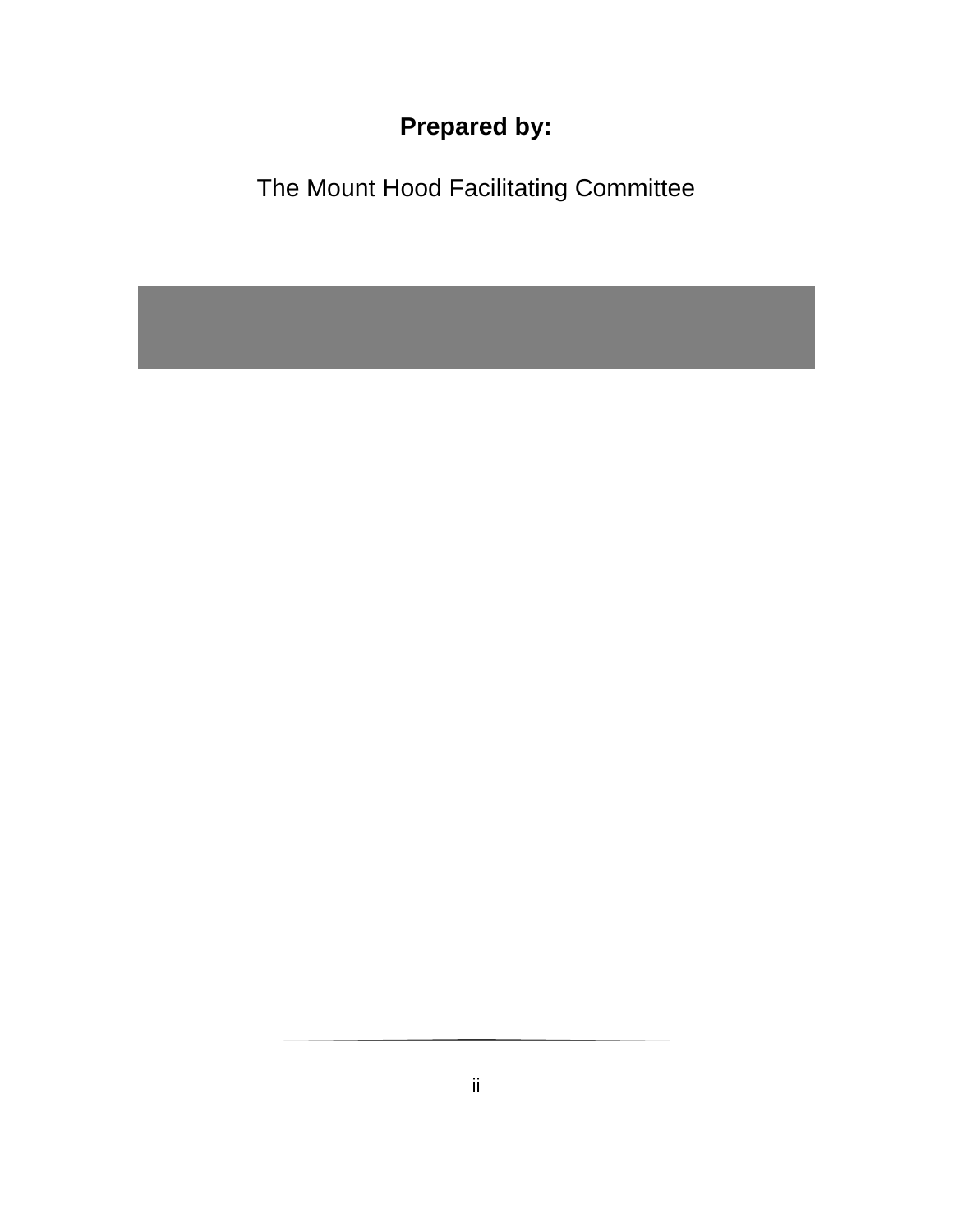**THIS PAGE LEFT BLANK INTENTIONALLY**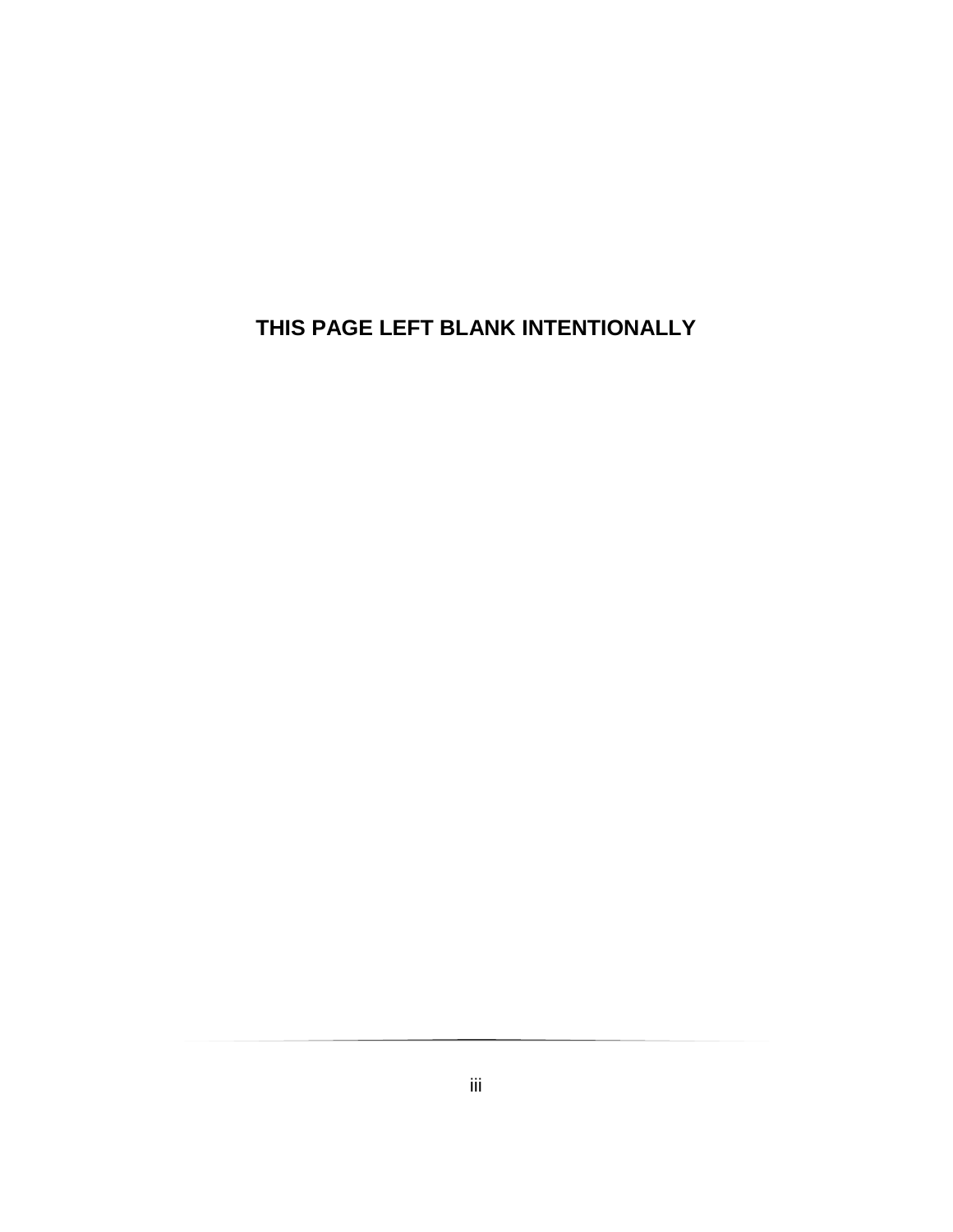# <span id="page-3-0"></span>**PREFACE**

Oregon Office of Emergency Management and Washington Emergency Management sincerely appreciate the cooperation and support from the agencies and local jurisdictions that have contributed to the development and ultimate publications of the Mount Hood Coordination Plan.

The plan provides vital Mount Hood volcanic event response information for the areas that should be most affected by a volcanic event. This should help planning efforts for several Oregon and Washington counties, multiple State and Federal agencies, and the Confederated Tribes of the Warm Springs Reservation. The plan is consistent with the National Incident Management System (NIMS), supports and complements local response plans, the National Response Framework, the Oregon State Emergency Management Plan, and the Washington State Comprehensive Emergency Management Plan.

The Mount Hood Coordination Plan is an important element in a coordinated effort to enhance our region's preparedness for emergencies and disasters. The plan embraces the philosophy and vision of a Disaster Resistant State and should empower local communities to minimize the impacts of volcanic activity on people, property, the environment and the economy of the Pacific Northwest. The plan should be updated to reflect necessary enhancements identified in exercises and real world events. These updates should not require renewal of signatures.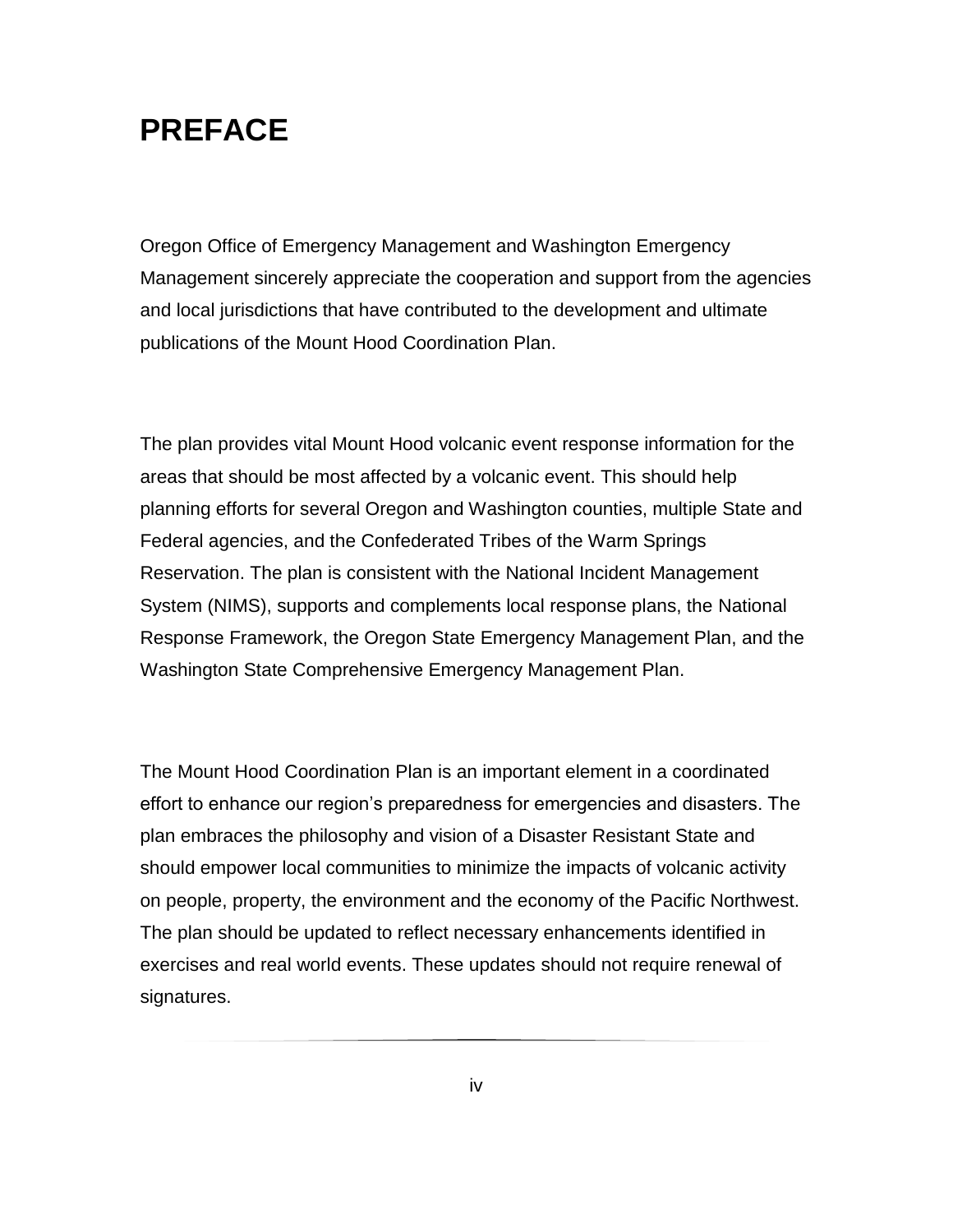# <span id="page-4-0"></span>**TABLE OF CONTENTS**

| Volcanic Quiescence (when volcanoes are in repose)  16 |  |
|--------------------------------------------------------|--|
|                                                        |  |
|                                                        |  |
|                                                        |  |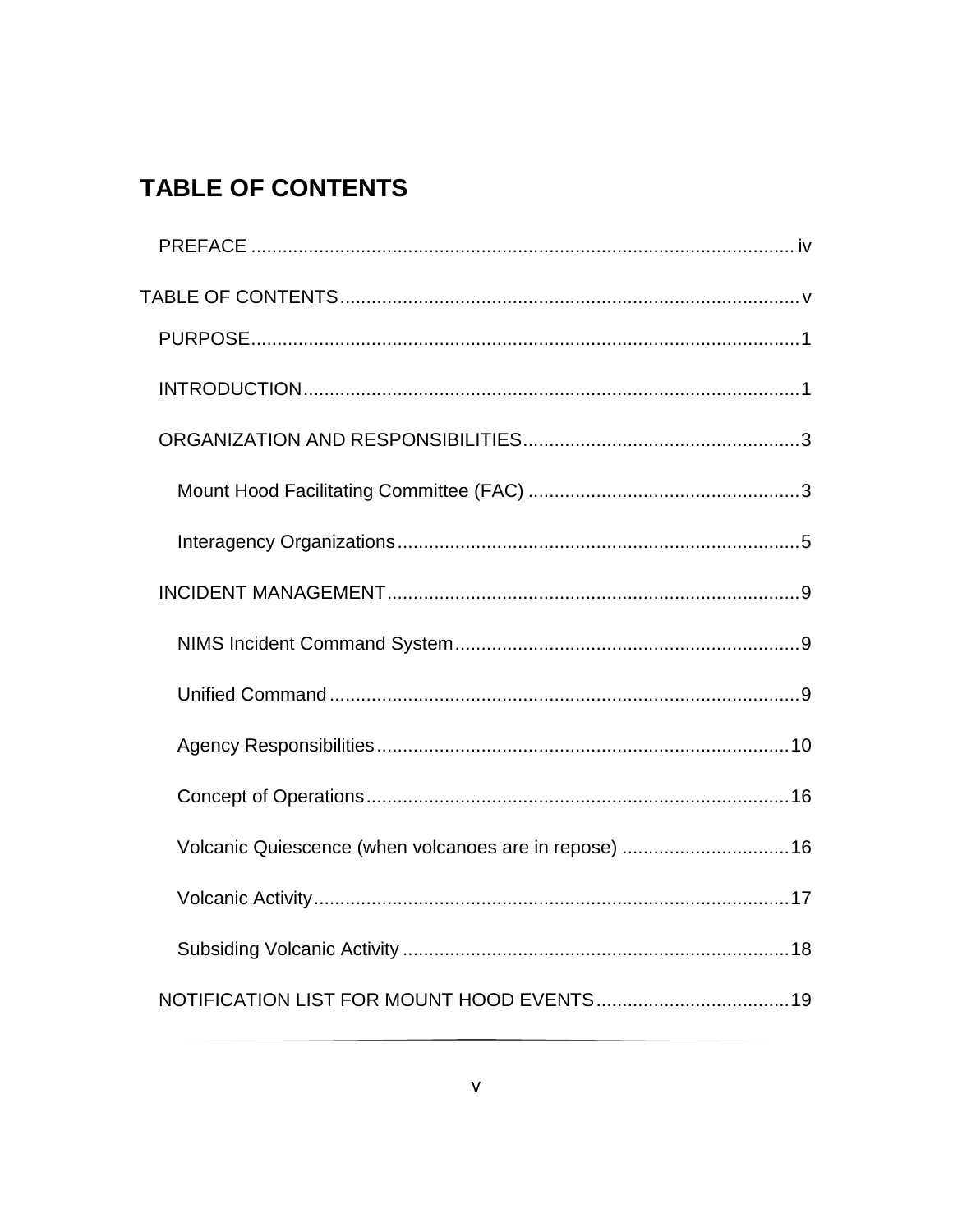| ORGANIZATION AND RESPONSIBILITIES ACCORDING TO ALERT                 |  |
|----------------------------------------------------------------------|--|
|                                                                      |  |
|                                                                      |  |
|                                                                      |  |
|                                                                      |  |
|                                                                      |  |
|                                                                      |  |
|                                                                      |  |
|                                                                      |  |
| APPENDIX C: Mount Hood—History and Hazards of Oregon's Most Recently |  |
|                                                                      |  |
|                                                                      |  |
|                                                                      |  |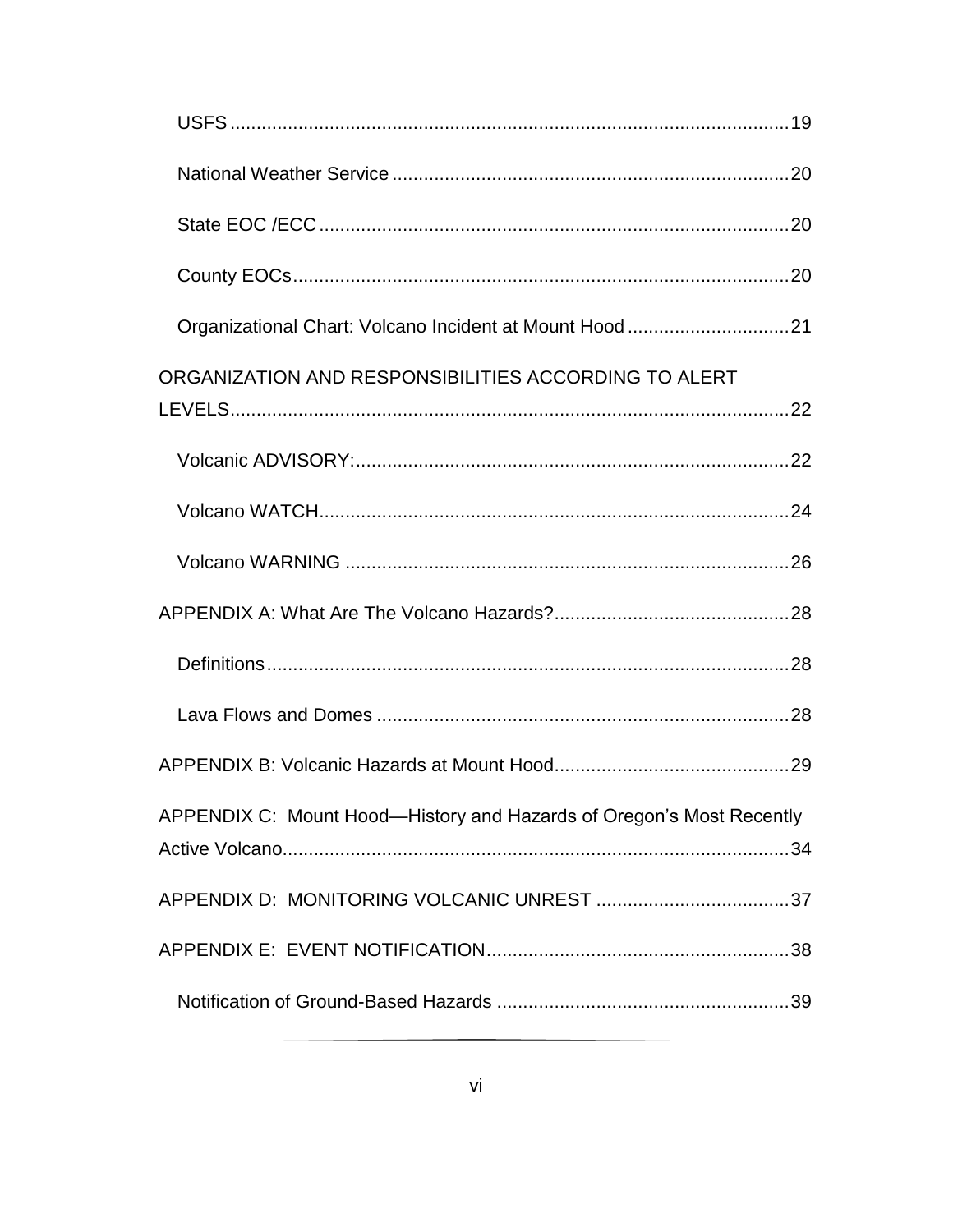| APPENDIX F: Field Volcano Observatory Requirements41         |  |
|--------------------------------------------------------------|--|
| APPENDIX G: Glossary Of Acronyms and Abbreviations44         |  |
| APPENDIX H: Joint Information Center Purpose and Structure46 |  |
| APPENDIX I: Characteristic Challenges of Volcanic Crises 48  |  |
|                                                              |  |
|                                                              |  |
|                                                              |  |
|                                                              |  |
|                                                              |  |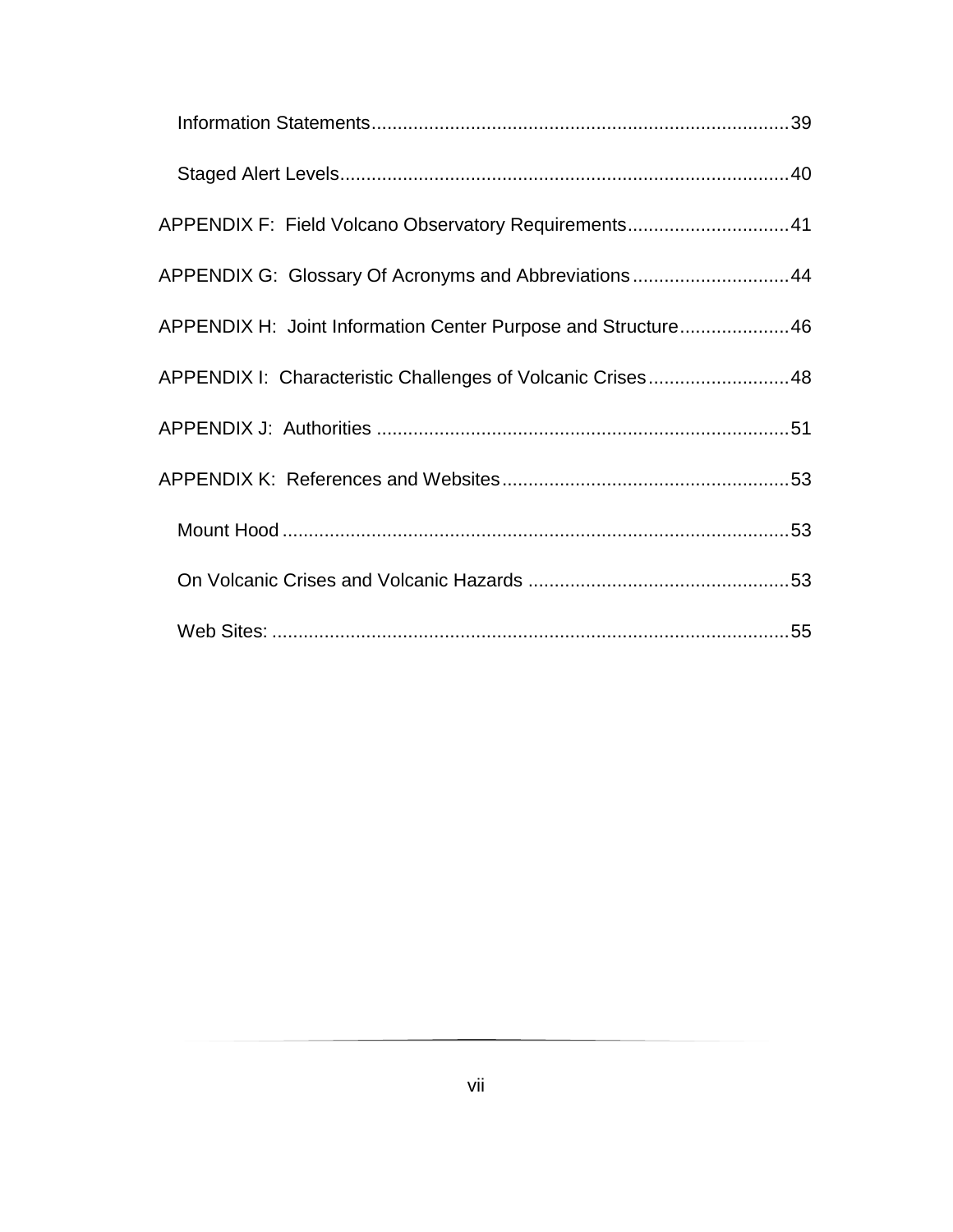**THIS PAGE LEFT BLANK INTENTIONALLY**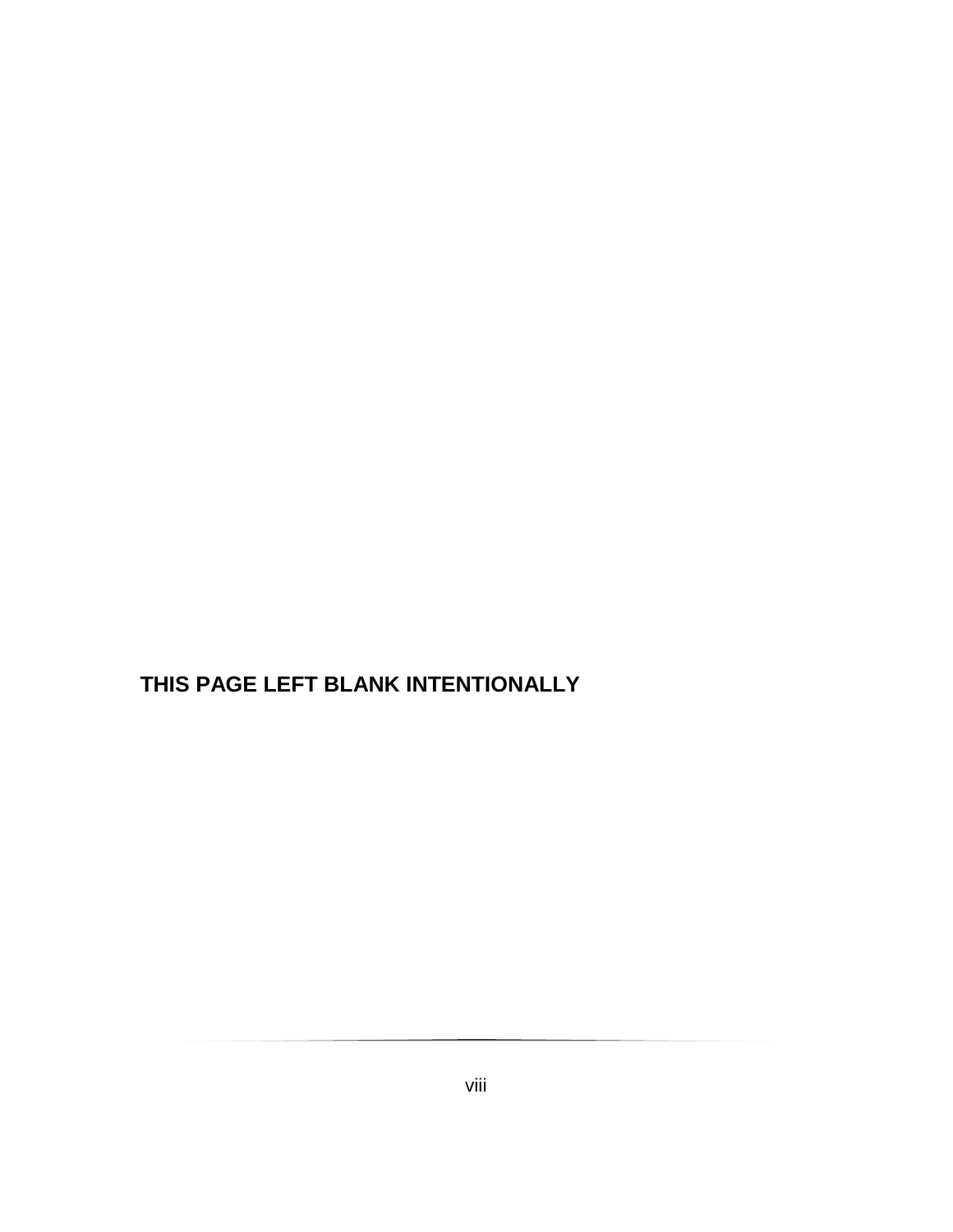# <span id="page-8-0"></span>**PURPOSE**

The purpose of this plan is to coordinate the actions that various agencies must take to minimize the loss of life and damage to property before, during, and after hazardous geologic events at the Mount Hood volcano. The plan strives to ensure timely and accurate dissemination of warning products and public information. The framework provided by this plan should enable a coordinated response by the affected agencies and communities. This plan also includes the necessary legal authorities as well as statements of responsibility of County, State, Federal, and Tribal agencies.

# <span id="page-8-1"></span>**INTRODUCTION**

Volcanoes dominate the skyline in many parts of the Pacific Northwest, although their fiery past is often unrecognized. These familiar snow-clad peaks are part of a 1,000 mile-long chain of volcanoes, the Cascade Range, which extends from northern California to southern British Columbia. Seven of those volcanoes have erupted since the birth of this nation. These include Mount Baker, Glacier Peak, Mount Rainier, Mount St. Helens, Mount Hood, Mount Shasta, and Lassen Peak. These and many others could erupt again. Many people do not consider the Cascade volcanoes to be hazardous because the time between eruptions is often measured in centuries or millennia, and volcanic activity is not part of our everyday experience. However, the vast destructive power unleashed by the 1980 eruption of Mount St. Helens reminds us of what can happen when they do erupt. As populations increase in the Pacific Northwest, areas near the Cascade volcanoes are being developed and recreational use is expanding. Consequently, more and more people and property are at risk from future volcanic activity.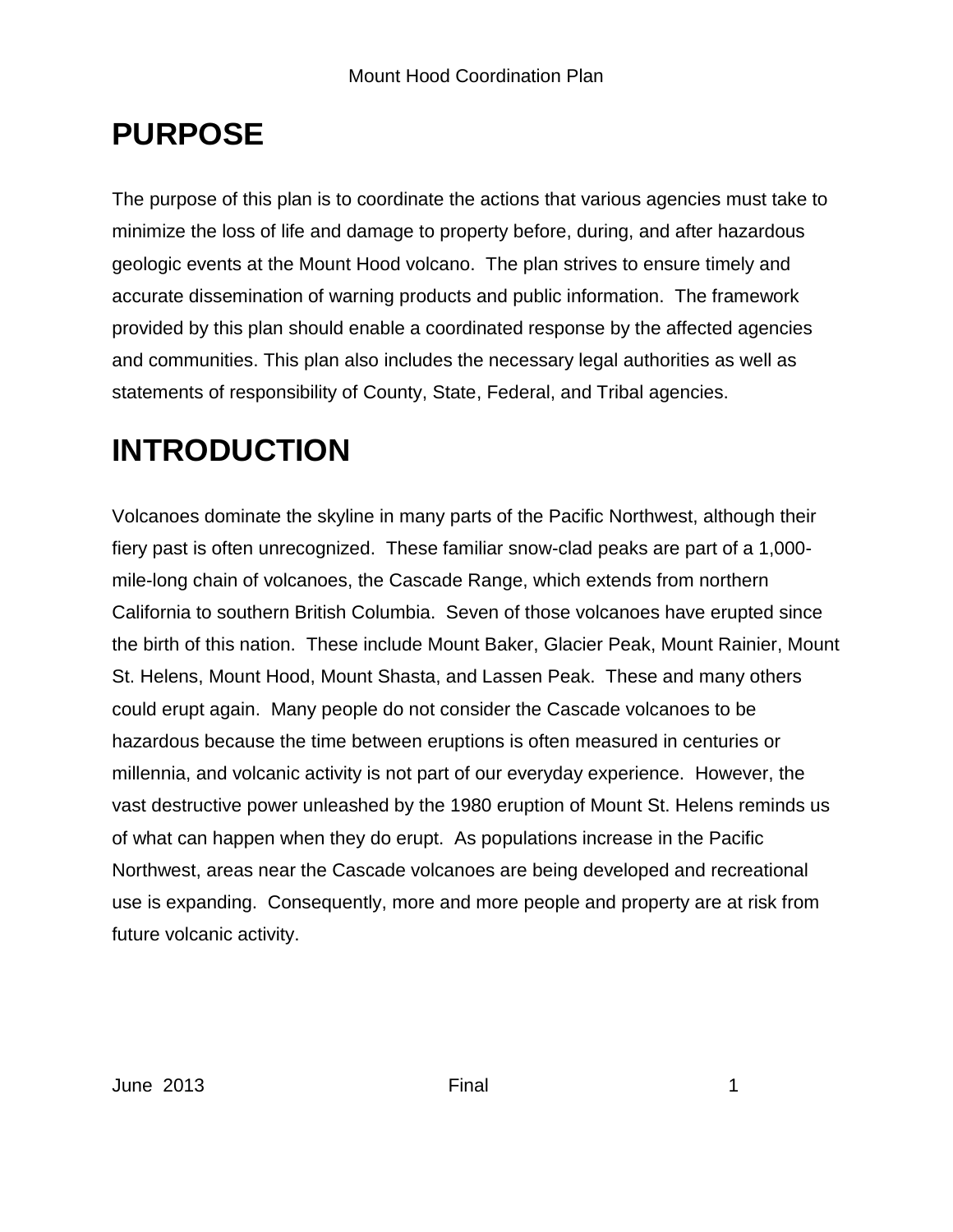#### Mount Hood Coordination Plan

Mount Hood volcano is close to small but rapidly growing communities and recreation areas, and is within 70 miles of metropolitan Portland, Oregon. It has erupted intermittently for hundreds of thousands of years—its most recent major eruption occurred about 200 years ago, shortly before Lewis and Clark explored the area in 1805-1806. Because there are no written chronicles of past major eruptions, most of our information about Mount Hood's past comes from geologic study of deposits produced during those eruptions. We also use observations of recent eruptions at other similar volcanoes around the world to help us understand how future eruptions of Mount Hood may develop and to help delineate areas that are likely to be at risk during future eruptions.

Earthquake swarms beneath Mount Hood occur yearly and hot steam vents near the summit remind us that this volcano still hosts active geologic processes that present potential hazards to the region. For this reason, the Mount Hood Coordination Plan was drawn up by emergency managers from Clackamas, Multnomah, Wasco, Hood River and Clark counties, the City of Portland, the Confederated Tribes of Warm Springs, the States of Oregon and Washington, Federal Emergency Management Agency (FEMA), the U.S. Forest Service (USFS), the U.S. Geological Survey (USGS), and the National Weather Service (NWS).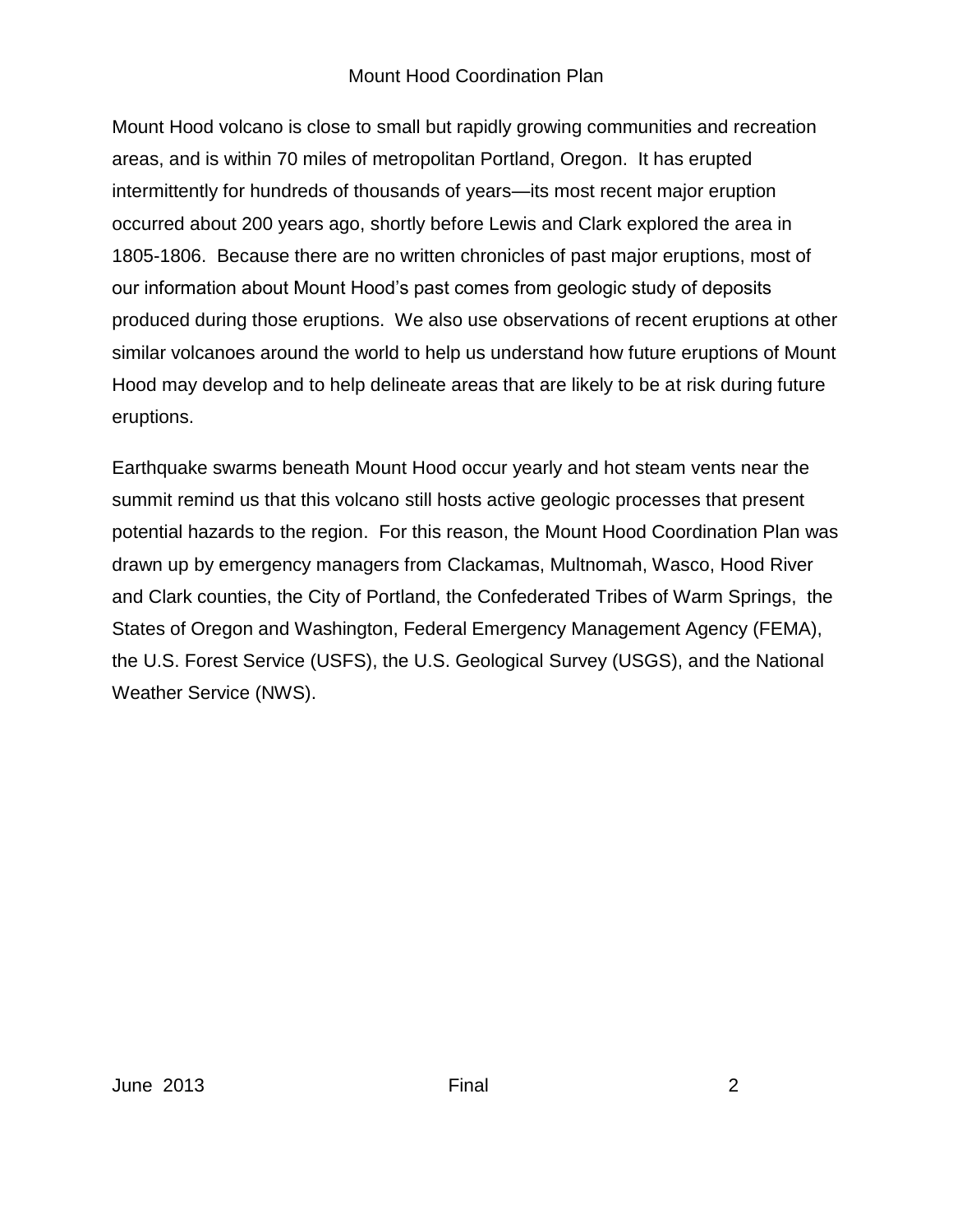# <span id="page-10-0"></span>**ORGANIZATION AND RESPONSIBILITIES**

# <span id="page-10-1"></span>**Mount Hood Facilitating Committee (FAC)**

The FAC has been established to maintain preparedness during times of volcanic quiescence and to review plan implementation after an incident has ended. It is composed of members from each jurisdiction with statutory responsibility for emergency response (Table 1). Additional agencies (Associate Members in Table 1) may also attend meetings of the FAC. The FAC may be called together by any member who identifies a need for coordinated discussions. The FAC is responsible for maintaining the plan, including exercises, as needed. Oregon Office of Emergency Management is responsible for assembling the FAC for an annual review of this plan, incorporating updates into the plan document, and disseminating the updated plan. Although agencies represented on the FAC should be involved in management of volcanic incidents on Mount Hood, the FAC itself does not have a response role. Onset of volcanic activity should trigger FAC notification and a conference call among members. If the FAC determines that a command or coordination organization needs to be established, that recommendation should be made to the USFS Supervisor and Oregon OEM. The determination to activate such an organization for a volcanic incident at Mount Hood should terminate FAC activities per se until after-action activities at the close of the response phase.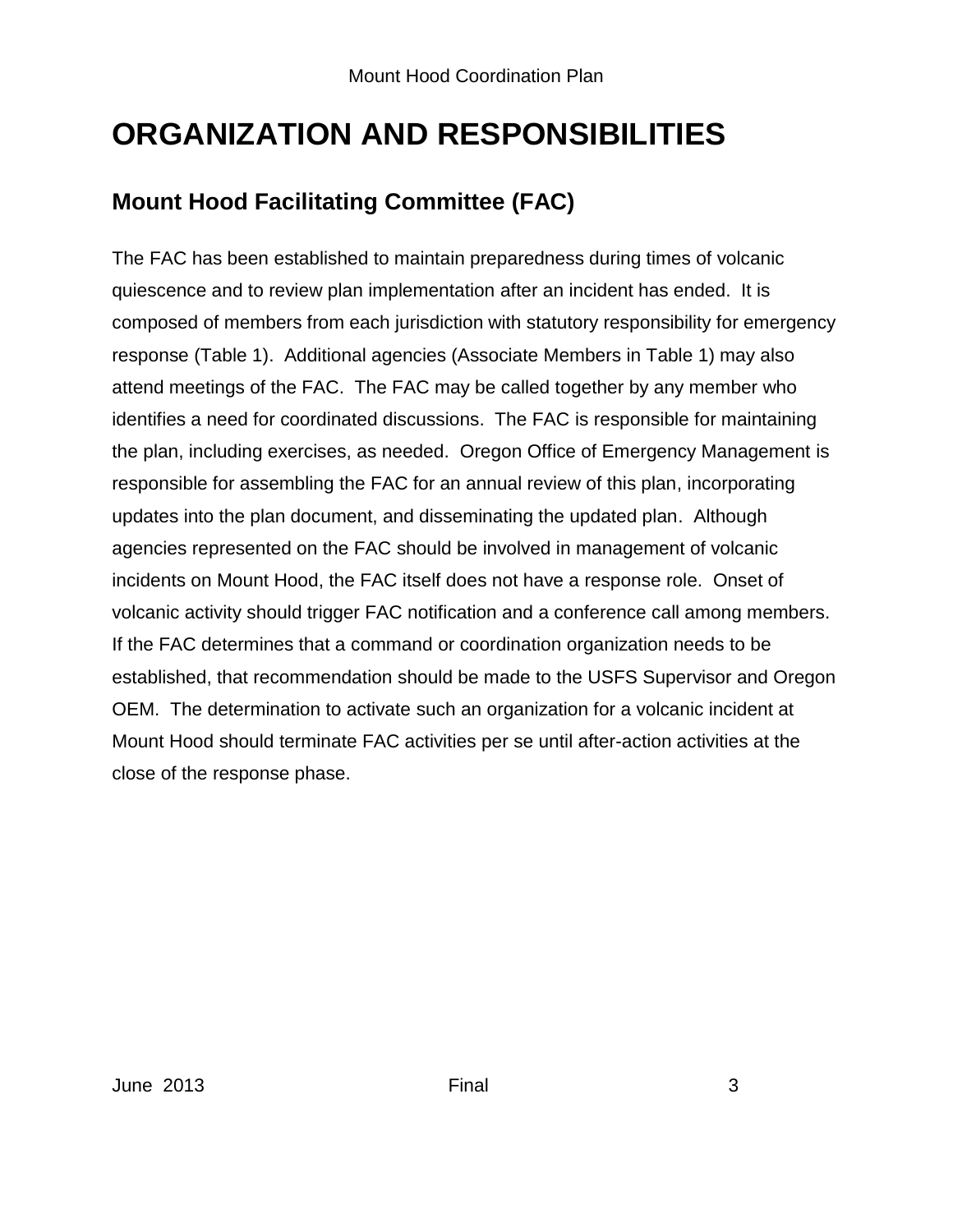# **Table 1. FAC Membership**

| Members shall include                                                                                                                                                                                                                                                                                                                                                                                                                                                                                                                                                                                                                                                                                                                                                                                                                                                                                              | Associate Members may include                                                                                                                                                                                                                                                                                                                                                                                                                                                     |
|--------------------------------------------------------------------------------------------------------------------------------------------------------------------------------------------------------------------------------------------------------------------------------------------------------------------------------------------------------------------------------------------------------------------------------------------------------------------------------------------------------------------------------------------------------------------------------------------------------------------------------------------------------------------------------------------------------------------------------------------------------------------------------------------------------------------------------------------------------------------------------------------------------------------|-----------------------------------------------------------------------------------------------------------------------------------------------------------------------------------------------------------------------------------------------------------------------------------------------------------------------------------------------------------------------------------------------------------------------------------------------------------------------------------|
| Oregon Emergency Management<br>$\bullet$<br>Oregon Department of Geology and<br>$\bullet$<br><b>Mineral Industries</b><br><b>Washington Emergency Management</b><br><b>Division</b><br><b>Clackamas County Emergency</b><br>$\bullet$<br>Management<br>City of Portland<br>$\bullet$<br>Multnomah County Division of<br>$\bullet$<br><b>Emergency Management</b><br>Hood River County Department of<br>$\bullet$<br><b>Emergency Management</b><br><b>Wasco County Emergency</b><br>$\bullet$<br>Management<br><b>Skamania County Emergency</b><br>$\bullet$<br>Management<br><b>Klickitat County Emergency</b><br>$\bullet$<br>Management<br><b>Confederated Tribes of Warm Springs</b><br>٠<br><b>Clark Regional Emergency Services</b><br>$\bullet$<br>Agency<br>U.S. Geological Survey<br>٠<br><b>U.S. Forest Service</b><br>$\bullet$<br><b>FEMA Region X</b><br>$\bullet$<br><b>National Weather Service</b> | Oregon Department of Transportation<br>$\bullet$<br><b>Portland Water Bureau</b><br>$\bullet$<br><b>US Army Corps of Engineers</b><br>Port of Portland<br>$\bullet$<br>Oregon Department of Environmental<br>Quality<br>Oregon Department of Public Health<br>$\bullet$<br>Pacific Northwest Seismograph<br>$\bullet$<br>Network (PNSN)<br><b>Hoodland Fire Department</b><br>$\bullet$<br>Businesses in the Mt. Hood impact<br>$\bullet$<br>zone<br><b>Portland Water Bureau</b> |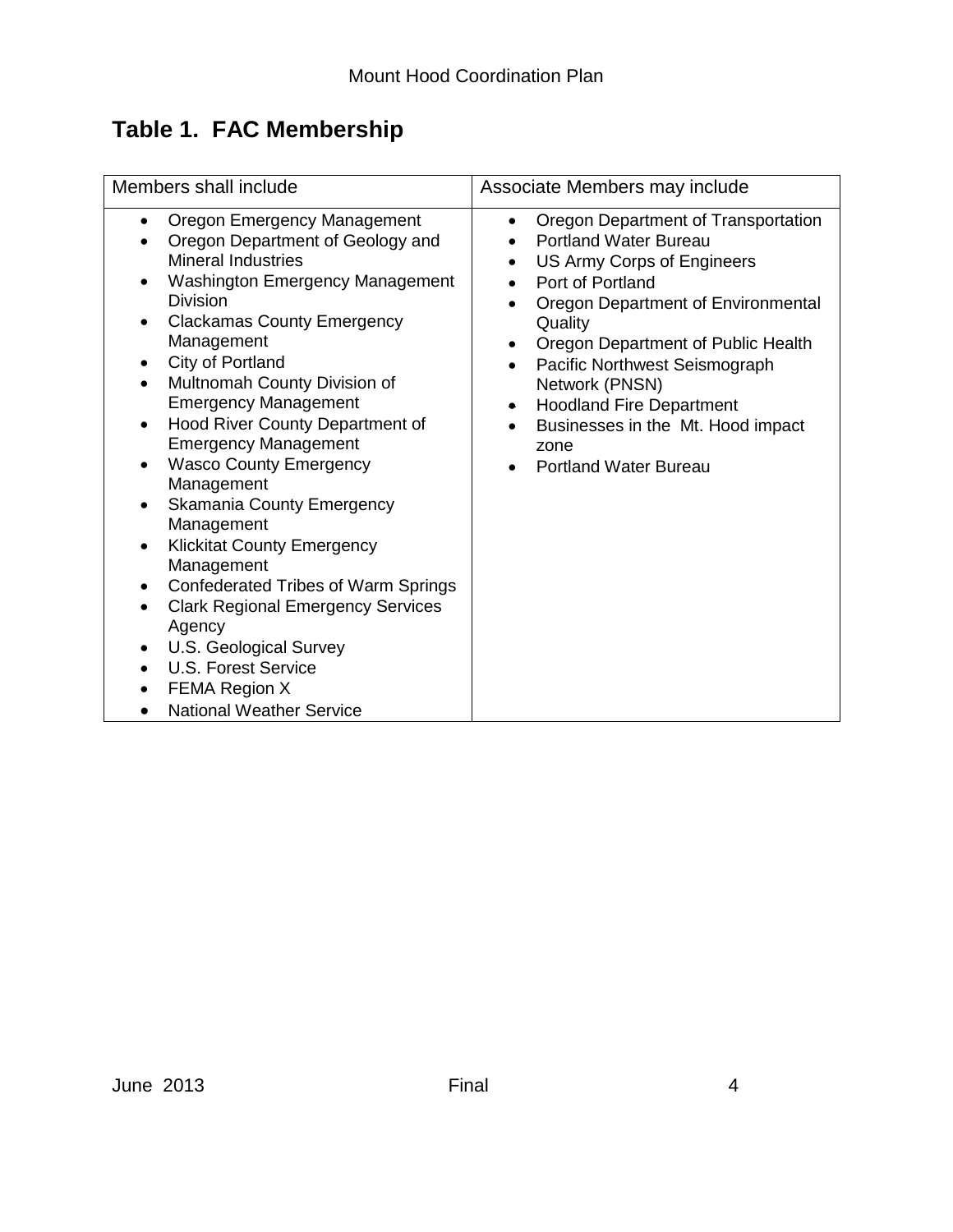# <span id="page-12-0"></span>**Interagency Organizations**

The overriding principle in a volcanic emergency is that preservation of human life takes precedence over protection of property. Federal, State and/or local jurisdictional authorities may protect life and property by, among other actions, closing high-risk areas to public access, or evacuating local residents from hazard zones.

During a response, each agency and organization should provide resources and administrative support, and should conduct operations within a NIMS Incident Command System (ICS) structure. Interagency operations should be conducted under a Unified Command structure. County emergency management agencies, Oregon Office of Emergency Management (OEM), and the U.S. Department of Homeland Security's (DHS) Federal Emergency Management Agency (FEMA) have primary responsibilities for coordinating local, regional, State and Federal responses, respectively. In Washington State, the Emergency Management Division (EMD) coordinates the response for that state in a similar manner. The responsibilities of local, State and Federal agencies are summarized in Table 2. The authorities under which these agencies operate are described in Appendix J.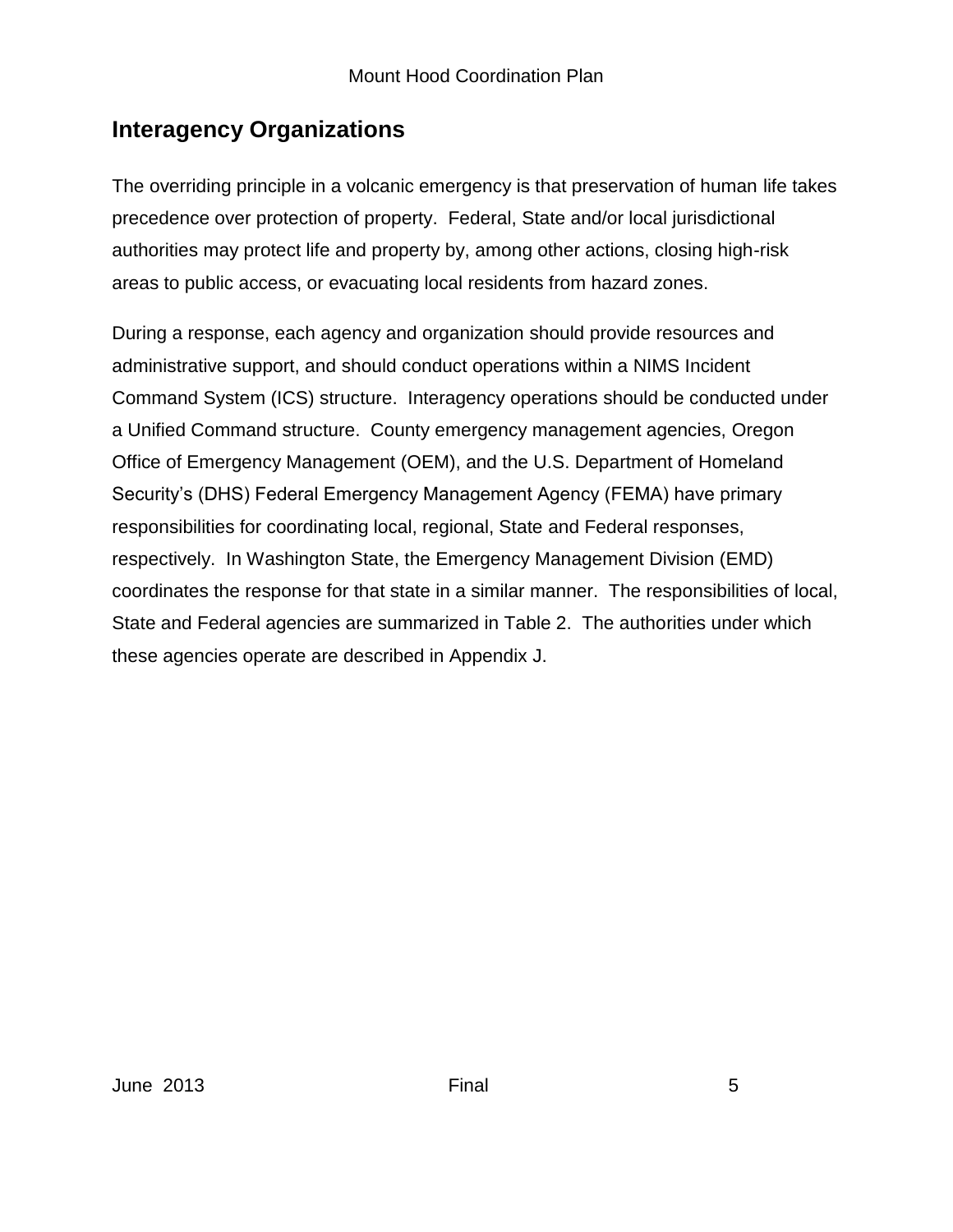# **Table 2. Responsibilities and contact information for members of the Mount Hood FAC**

| Jurisdiction and                                                                                          | <b>Contact Information</b>         | Main Phone Line |
|-----------------------------------------------------------------------------------------------------------|------------------------------------|-----------------|
| Responsibilities                                                                                          |                                    |                 |
| <b>LOCAL GOVERNMENT</b>                                                                                   | <b>Hood River County</b>           |                 |
| Local jurisdictions are<br>responsible for the overall                                                    | <b>Clackamas County</b>            |                 |
| direction and control of<br>emergency activities                                                          | Multnomah County                   |                 |
| undertaken within their<br>jurisdictions. Each County<br>may activate its emergency<br>operations center. | <b>Wasco County</b>                |                 |
|                                                                                                           | <b>Confederated Tribes of Warm</b> |                 |
|                                                                                                           | Springs                            |                 |
|                                                                                                           | City of Portland                   |                 |
|                                                                                                           | <b>Clark Regional Emergency</b>    |                 |
|                                                                                                           | Services Agency                    |                 |
|                                                                                                           | <b>Skamania County</b>             |                 |
|                                                                                                           | <b>Klickitat County</b>            |                 |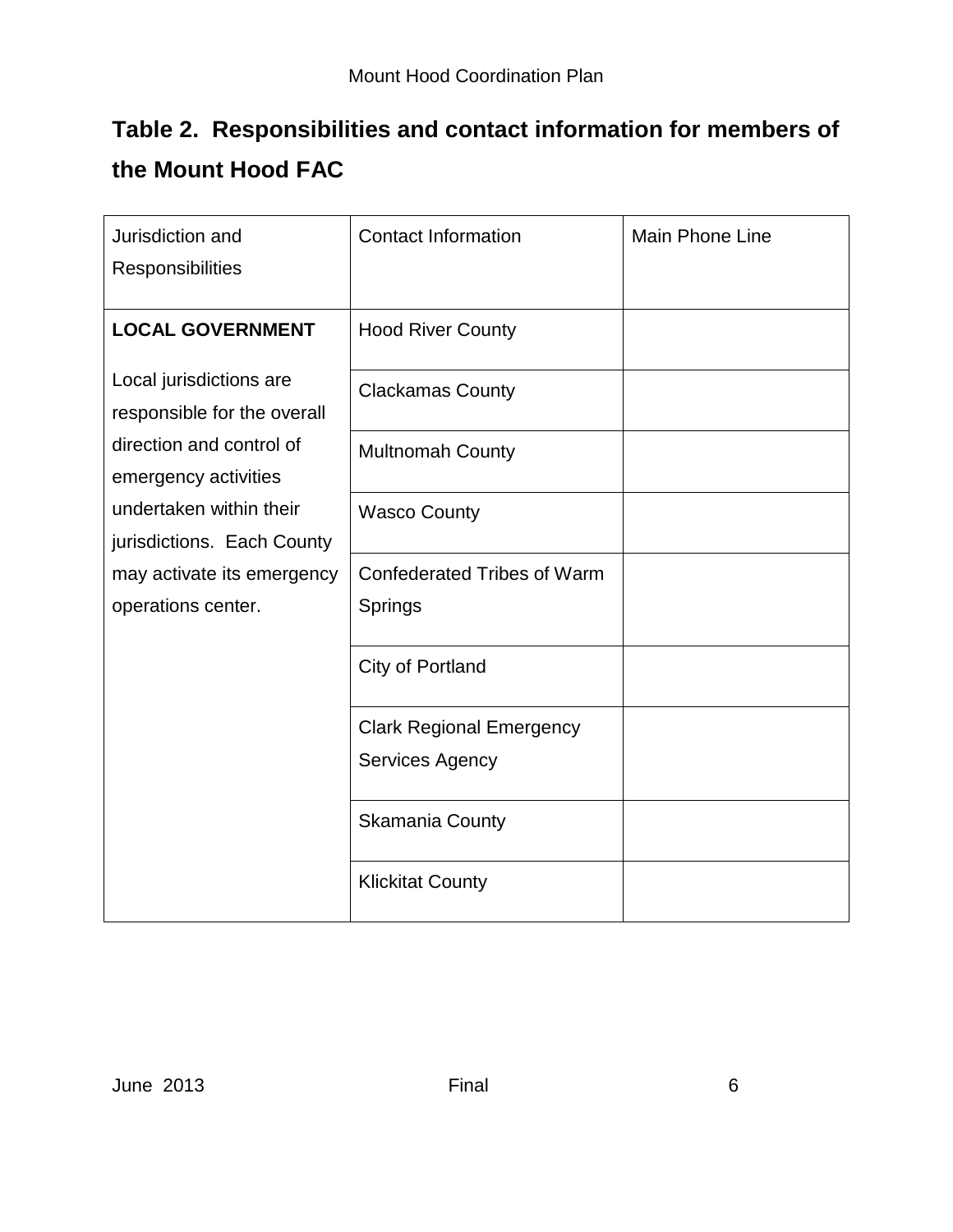| <b>STATE GOVERNMENT</b>     | <b>Oregon Emergency</b>       |  |
|-----------------------------|-------------------------------|--|
| The Governor, the           | Management                    |  |
| Governor's                  |                               |  |
| cabinet(composed of         |                               |  |
| Directors of State agencies | <b>Emergency Coordination</b> |  |
| or their representatives),  | Center (ECC) Salem            |  |
| and staff from the State    |                               |  |
| <b>Emergency Management</b> |                               |  |
| Agency, are responsible for | <b>Washington Emergency</b>   |  |
| the conduct of emergency    | <b>Management Division</b>    |  |
| functions and should        |                               |  |
| exercise overall direction  |                               |  |
| and control of State        |                               |  |
| government operations.      | <b>Emergency Operations</b>   |  |
|                             | Center (EOC) Camp             |  |
|                             | <b>Murray</b>                 |  |
|                             |                               |  |
|                             |                               |  |
|                             |                               |  |
|                             | Oregon Department of          |  |
|                             | Geology and Mineral           |  |
|                             | Industries (DOGAMI)           |  |
|                             | Portland, OR                  |  |
|                             |                               |  |
|                             |                               |  |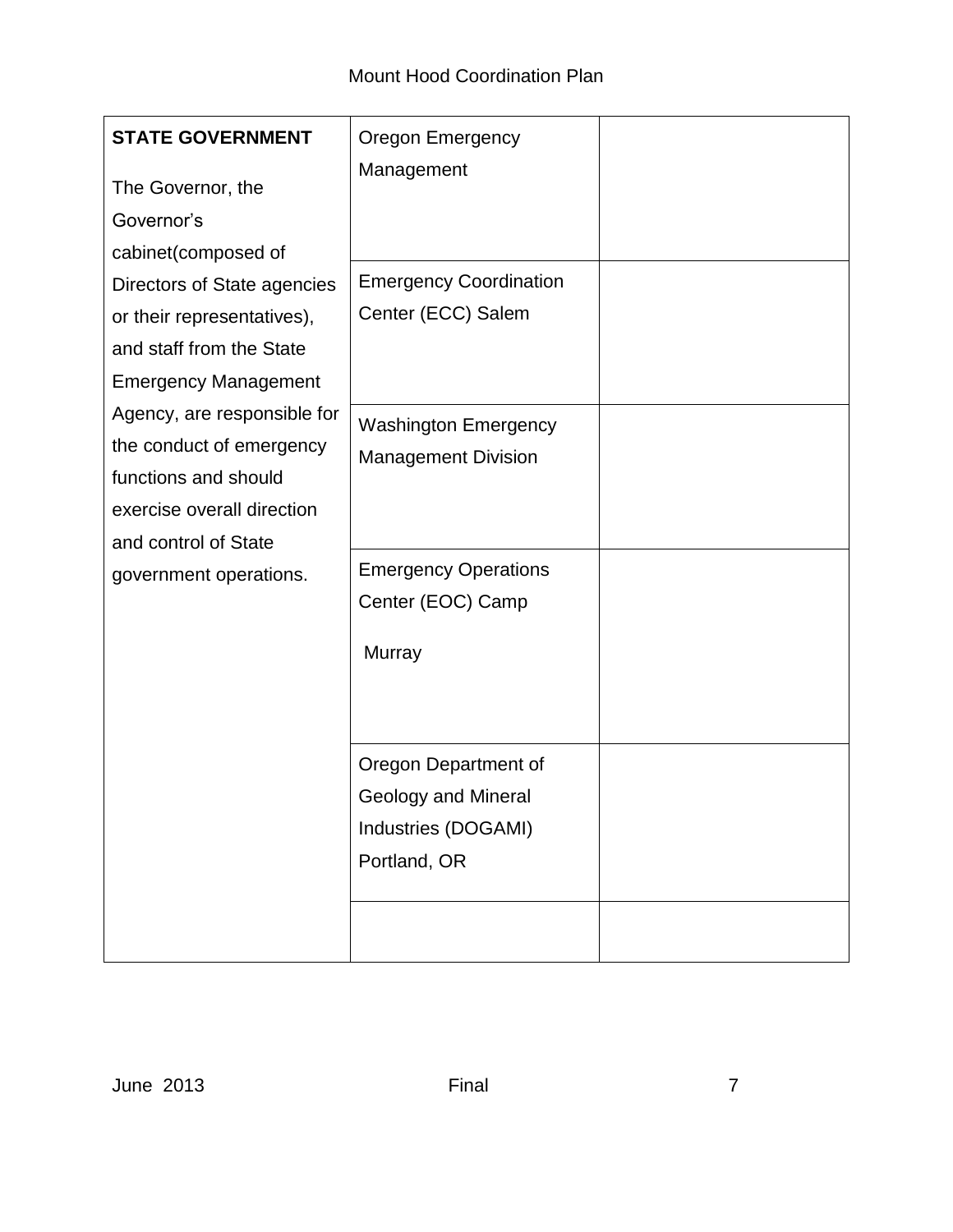| <b>FEDERAL GOVERNMENT</b>                                                                                                                                                                                               |                                                                                          |  |
|-------------------------------------------------------------------------------------------------------------------------------------------------------------------------------------------------------------------------|------------------------------------------------------------------------------------------|--|
| The Federal Emergency Management<br>Agency (FEMA; part of DHS) is<br>responsible for Federal agency<br>coordination and operations of the<br><b>Regional Response Coordination Center</b><br>(RCCC).                    | <b>FEMA</b><br>Region 10<br>Bothell, WA                                                  |  |
| The U.S. Geological Survey (USGS) is<br>responsible for monitoring volcanic<br>activity and assigning alert status levels.<br>The USGS may locate with the USFS in<br>Sandy or with an appropriate county.              | <b>U.S. Geological Survey</b><br><b>Cascades Volcano</b><br>Observatory<br>Vancouver, WA |  |
| The U.S. Forest Service (USFS), Mount<br>Hood National Forest, is responsible for<br>management of lands within the Mount<br><b>Hood National Forest.</b>                                                               | <b>U.S. Forest Service</b><br><b>Mount Hood National</b><br>Forest<br>Sandy, OR          |  |
| The National Weather Service (NWS) is<br>responsible for operational forecasting<br>and monitoring of the atmosphere,<br>including the presence of volcanic ash<br>clouds injected into the atmosphere by<br>eruptions. | <b>National Weather Service</b><br>- Portland<br>5241 NE 122nd Ave,<br>Portland, OR      |  |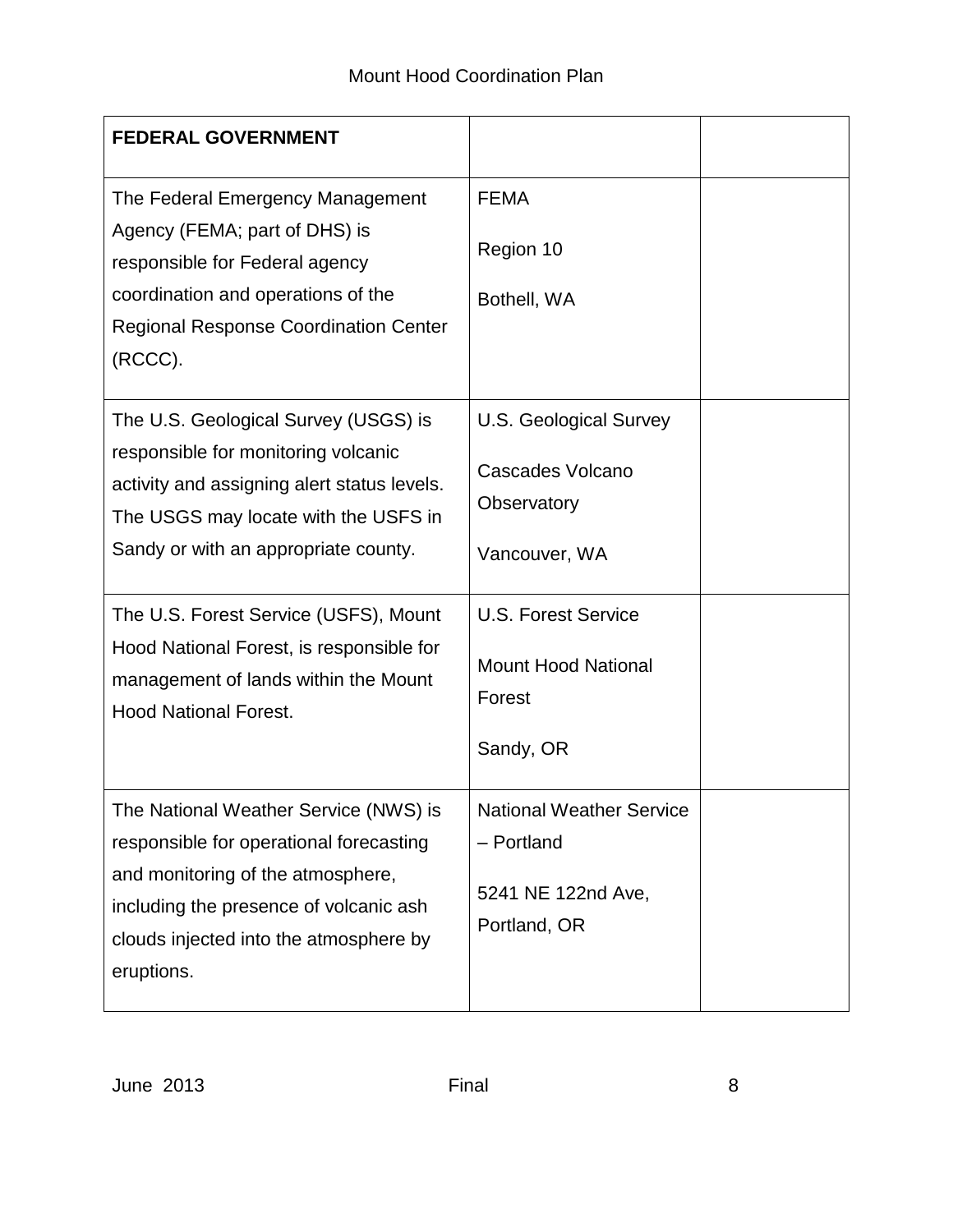# <span id="page-16-0"></span>**INCIDENT MANAGEMENT**

# <span id="page-16-1"></span>**NIMS Incident Command System**

A volcano-related incident demands coordinated response. The Incident Command System (ICS) shall be used to establish incident goals, priorities, and strategies; to coordinate incident resource management, and to provide incident support for eruptions, lahars, or other significant volcanic events. The Incident Commander (IC) should provide initial strategic guidance and decisions on emergency needs until a Unified Command organization can be established (see next section). The Incident Commander has ultimate responsibility for management of assigned resources to effectively accomplish stated objectives and strategies pertaining to a volcanic event at Mount Hood. The IC initially should report directly to the Forest Supervisor. The IC should have key positions filled as soon as possible to meet known and projected incident needs.

# <span id="page-16-2"></span>**Unified Command**

Unified Command is a multi-agency expansion of the Command function of ICS, allowing principal agencies with geographic, functional, and/or statutory responsibility to establish common incident strategy, objectives, and priorities. This process does not remove agency authority, responsibility, or accountability. As any volcanic event requiring activation of an ICS organization would involve multiple agencies, jurisdictions, and potential incident management complexities, a Unified Command organization should be established as soon as possible.

June 2013 **Final** 9 For a volcanic incident at Mount Hood, Unified Command would likely comprise the USGS, USFS, FEMA, affected local jurisdictions (i.e., one or more among Clackamas, Hood River, Multnomah, Wasco, Clark and Skamania Counties, possibly cities as well),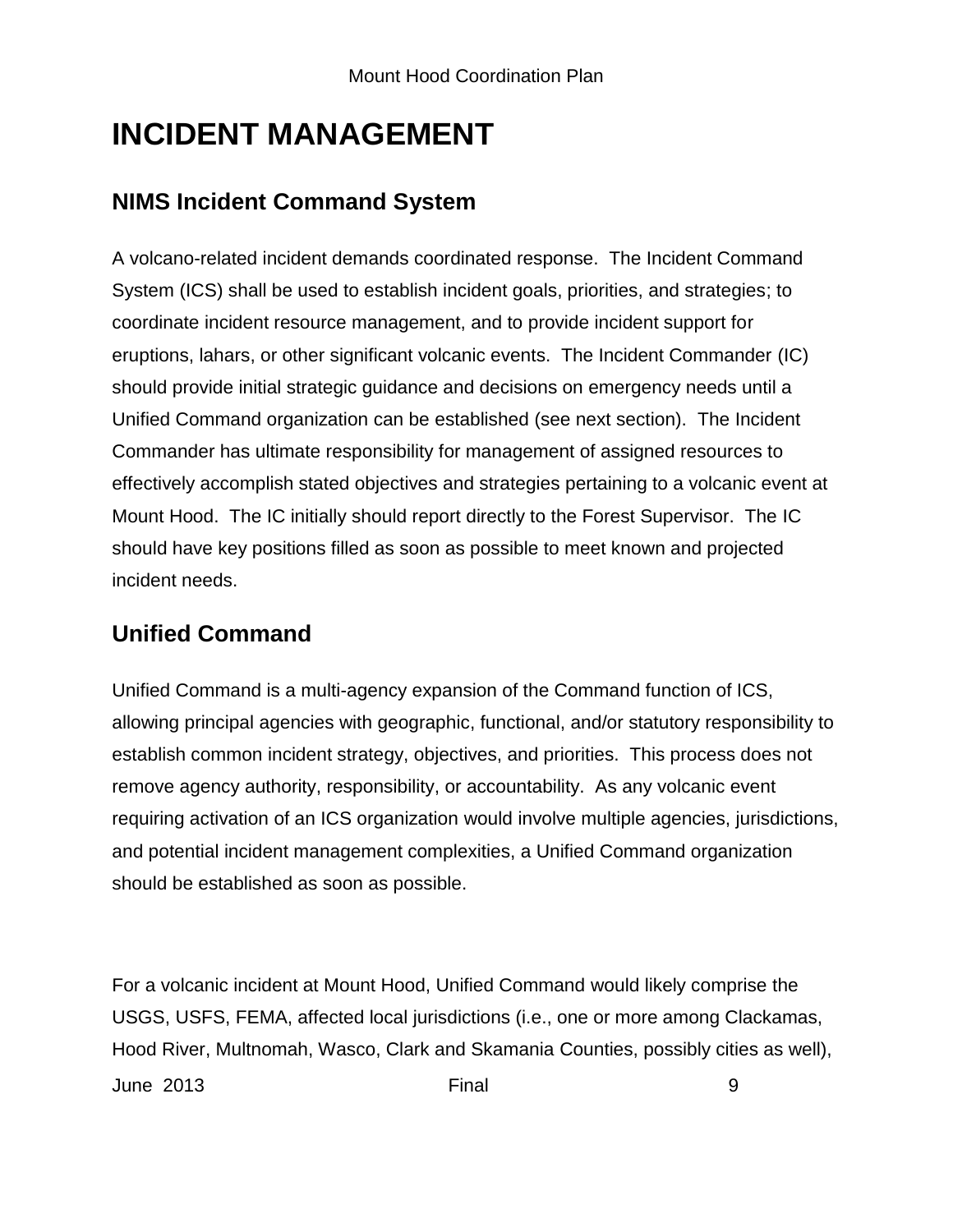and the Confederated Tribes of Warm Springs. The Incident Command Post (ICP) is planned to be based out of the USFS Sandy facility due to the likelihood of volcanic activity occurring on the west/south sides of the peak. If the volcanic activity is on other flanks of the peak, alternate locations may need to be identified.

# <span id="page-17-0"></span>**Agency Responsibilities**

### **Local Divisions or Departments of Emergency Management**

Information about the status of a volcano is normally transmitted from the USGS through OEM to county Emergency Management agencies (DEM's). As needed, the county DEM's:

- Relay the information to local jurisdictions and agencies.
- Implement Emergency Operations Plans, maintain and activate Emergency Operations Centers (EOC).
- Provide local public warnings and information.
- Activate the Emergency Alert System (EAS).
- Assist Incident Commander(s).
- Participate in establishing a unified command structure.
- Provide Public Information Officer(s) (PIOs) for a Joint Information Center (JIC.)
- Assist the USGS in establishing a temporary Volcano Observatory.
- Initiate and coordinate local declarations of emergency or requests for assistance from mutual aid partners, State and/or Federal resources.
- Implement response and recovery plans in their jurisdiction.
- Provide information and training on volcano-hazard response to emergency workers and the public.
- Assess volcanic risks as part of a comprehensive Hazard Identification and Vulnerability Analysis.
- Traffic/access control.

### **State Emergency Management: OEM and EMD**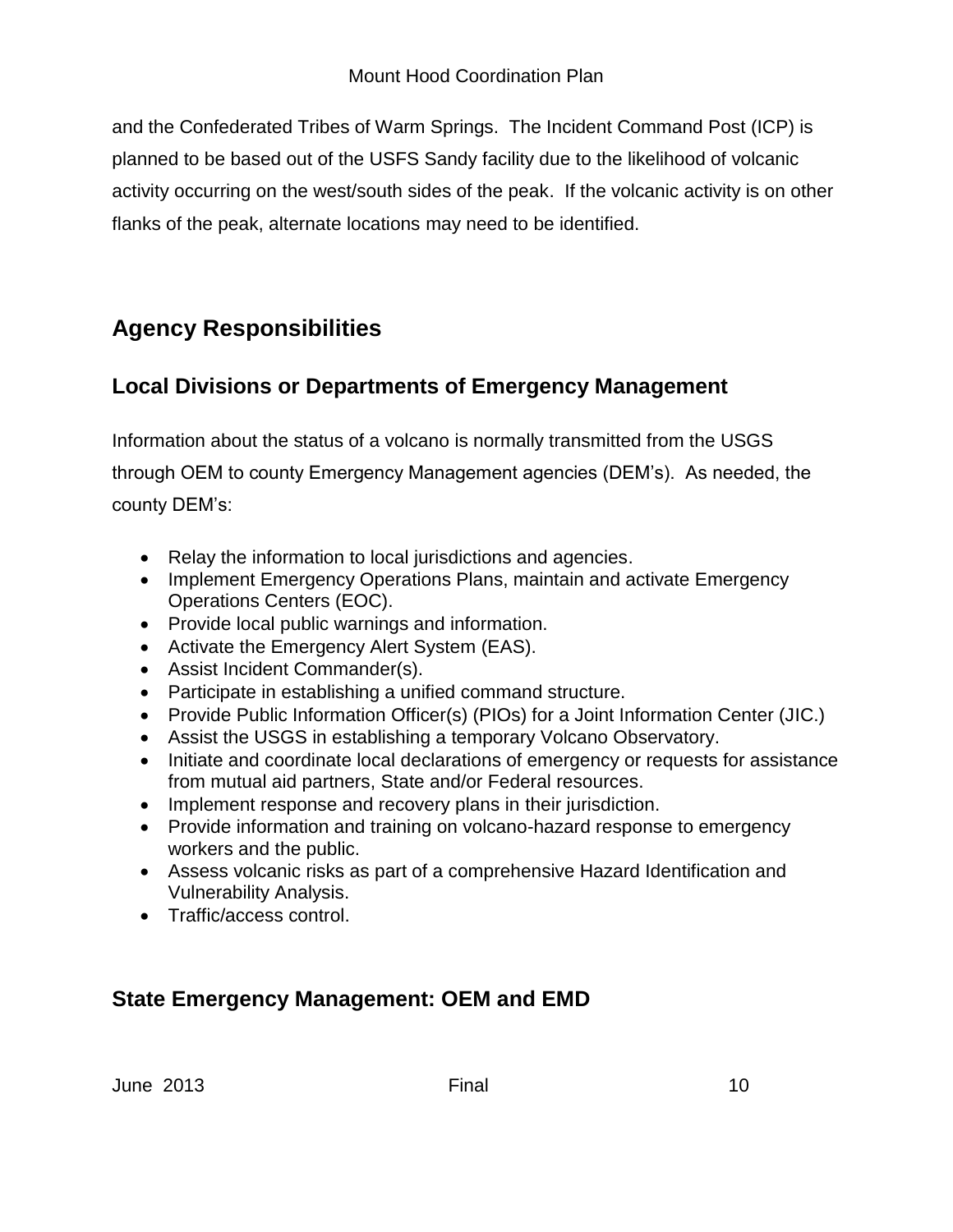#### Mount Hood Coordination Plan

Oregon Office of Emergency Management (OEM), through its 24-hour Oregon Emergency Response System (OERS), is responsible for providing alert and warning to local jurisdictions within the State. Additionally, OEM/OERS should notify specific State and Federal agencies that have a response role during a volcanic event. OEM works with other entities in order to coordinate resources to support local and State agency response. The Washington Emergency Management Division (EMD) has similar responsibilities and resources for Washington State.

OEM's and EMD's responsibilities in support of this plan include:

- Coordinating the acquisition and distribution of resources to support response.
- Developing plans and procedures.
- Acting as the central point of contact for local government requests for specific State and Federal disaster related assets and services.
- Activating and staffing the State Emergency Coordination Center (ECC) /Emergency Operations Center (EOC).
- Supporting EAS activations by local jurisdictions as necessary by serving as a backup activation point.
- Supporting public information efforts, whether through an initial lead agency or a Joint Information Center (JIC).
- Coordinating with the Federal government on supplemental disaster assistance necessary to preserve life and property, and on recovery assistance.
- Activating, if necessary, the Emergency Management Assistance Compact (EMAC) for interstate assistance.
- Deploying County Liaison Officers to affected jurisdictions.
- Calling the yearly meeting of the FAC to review and update this plan.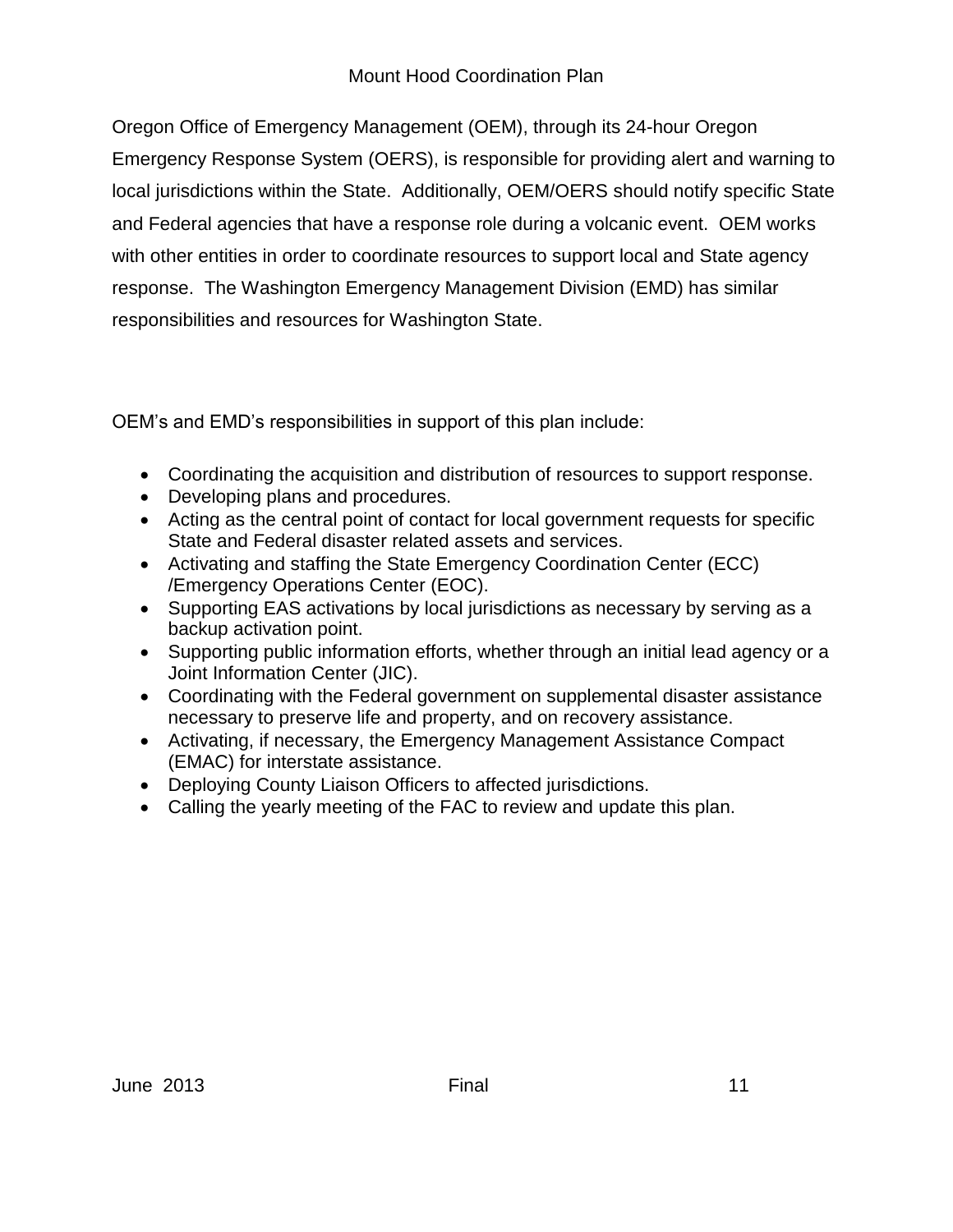#### **United States Geological Survey**

The Disaster Relief Act of 1974 (PL 93-288) assigns to the U. S. Geological Survey (USGS) the responsibility of providing timely warnings of volcanic eruptions and related activity. This responsibility is achieved by monitoring active and potentially active volcanoes, assessing their hazards, responding to crises, and conducting research on how volcanoes work. More specifically, these activities include:

- Issuing timely warnings of potential geologic hazards to responsible emergency management authorities and to the public via alert level notification, the media and the CVO web site.
- Supporting public information efforts, whether through an initial lead agency or a Joint Information Center (JIC).
- Monitoring volcanic unrest, tracking its development, forecasting eruptions, and evaluating the likely hazards.
- Establishing a temporary volcano observatory, if needed, in order to provide ready access to the volcano for the USGS hazard-assessment team, as well as technical assistance to the emergency managers. (See Appendix D for temporary volcano observatory requirements.)
- Coordinating ash fall and lahar warning messages with NWS.

#### **United States Forest Service**

The U.S. Forest Service (USFS) manages public lands on and around Mount Hood. Authorities include land management responsibilities related to use, management and protection of these lands. Roles and responsibilities during a disaster or emergency include protection of life, property and natural forest resources on USFS-managed lands. Control of access and use of national forest lands is regulated by the USFS in coordination with adjoining landowners and agencies.

USFS responsibilities include:

 Establishing, maintaining, and providing PIO support for a Joint Information Center (JIC).

June 2013 Final 12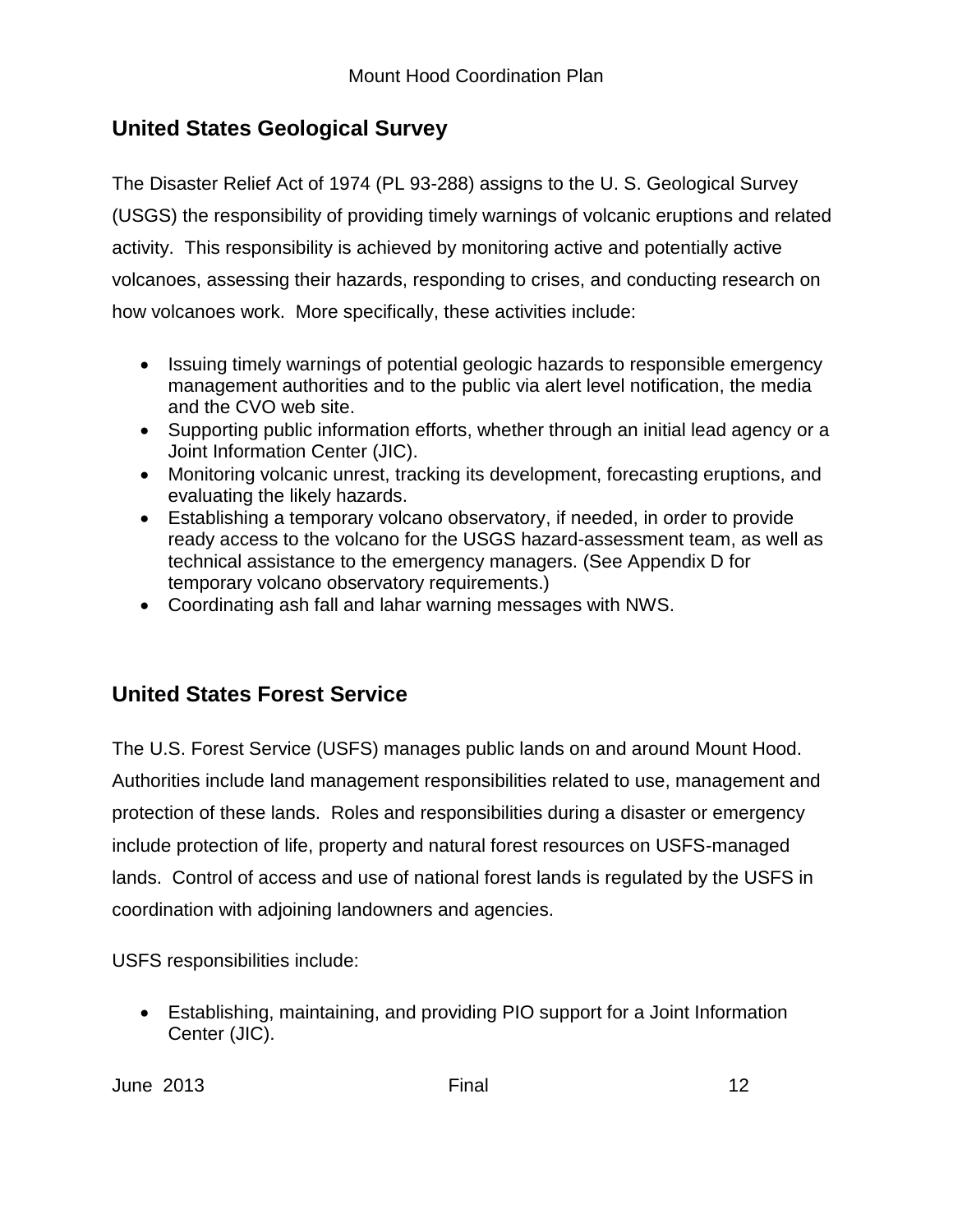- Restricting access to hazard areas within the Mount Hood National Forest.
- Coordinating with Oregon Department of Transportation (ODOT) on road closures.
- Establishing and maintaining an Incident Command Post for involved agencies (likely to be at the USFS Sandy Headquarters).
- Other activities necessary based on volcanic conditions.
- Request TFR (Temporary Flight Restriction) from FAA as needed.

### **Federal Emergency Management Agency**

The Federal Emergency Management Agency (FEMA) roles and responsibilities during a disaster are governed by the Robert T. Stafford Disaster Assistance and Emergency Relief Act, as amended, 42 USC 5121, et seq. The primary disaster relief responsibility of FEMA is to coordinate and deliver assistance and support to State and local governments when requested, typically through the Governor as a Request for a Presidential Disaster Declaration. A volcanic eruption would be handled in much the same way as any other natural disaster.

FEMA's responsibilities include:

- Monitoring situations with the potential for widespread impacts.
- Coordinating Federal level emergency planning, management, mitigation and assistance functions of Federal agencies in support of State and local efforts.
- Providing and maintaining the Federal and State National Warning System (NAWAS).
- Providing and maintaining the Integrated Public Alert and Warning System (IPAWS).
- Providing liaison staff to the Unified Command organization and the State ECC.
- Following a Presidential Disaster Declaration:
- Establishing a Joint Field Office (JFO).
- Coordinating State and Tribal requests for Federal assistance.
- Coordinating Federal Assistance operations and programs.

#### **National Weather Service**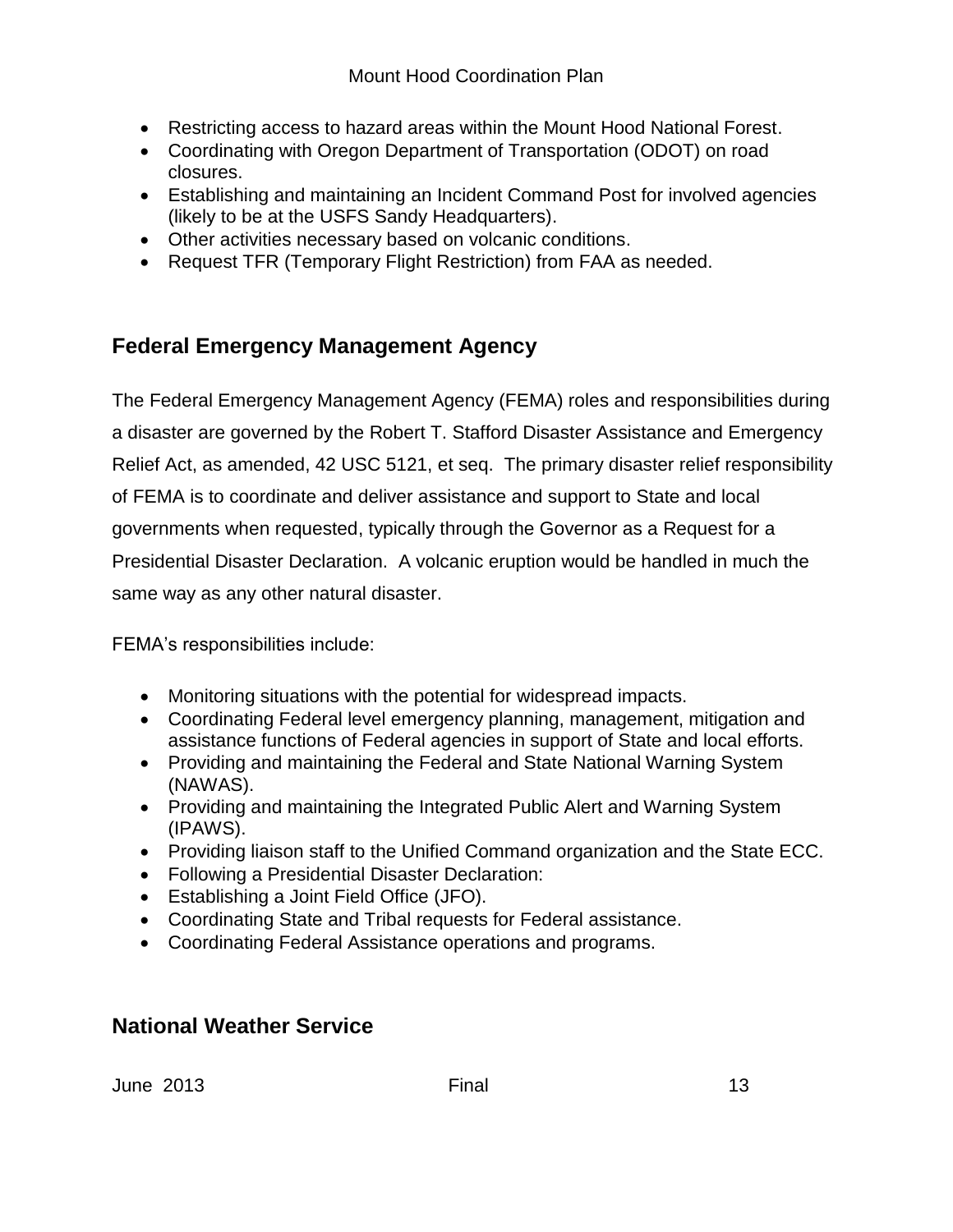NOAA's National Weather Service (NWS) is responsible for operational forecasting and monitoring of the atmosphere, including the presence of volcanic ash clouds injected into the atmosphere by eruptions. The NWS maintains the observational, analytical, and forecasting capabilities required to estimate the location and movement of volcanic ash throughout its areas of responsibility. National Weather Service responsibilities include:

Weather Forecast Office (WFO) in Portland is responsible for:

- Issuing volcanic ashfall statements, forecasts, advisories and warnings to the public, aviation and marine communities in cooperation with the USGS.
- Issuing public warnings of lahars via the flash flood program in cooperation with the USGS.
- Dissemination of warnings and advisories over various communication systems.
- In coordination with USGS Cascade Volcano Center (CVO), preparing and disseminating volcanic plume forecasts.
- Issuing aviation SIGMETs (Significant Meteorological Information) for meteorological information concerning safety for aircraft operating in the Continental U.S. (issued through the Aviation Weather Center in Kansas City, MO).
- Issuing Volcanic Ash Advisories that provide current locations and forecast movement/locations of ash clouds (issued through NOAA's Volcanic Ash Advisory Center (VAAC) in Washington D.C.).

See Appendix K: REFERENCES and WEBSITES for a reference to the Pacific Northwest Interagency Operating Plan for Volcanic Events which pertains to how the aviation sector responds to airborne ash hazards to aircraft.

### **Tribal Relations**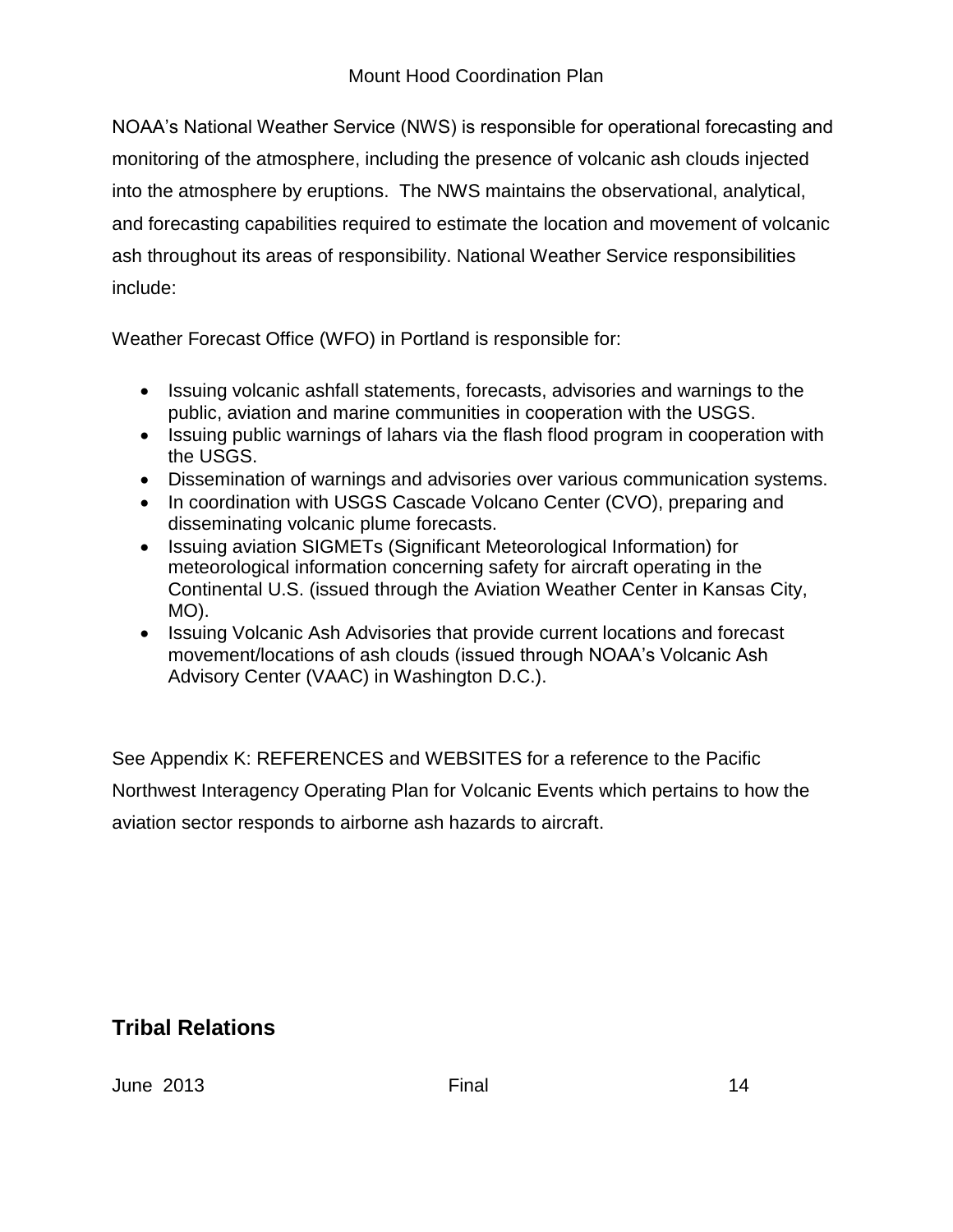#### Mount Hood Coordination Plan

During and after emergencies, OEM encourages counties to coordinate with the Tribes within their areas to ensure that responses are coordinated and that any potential damage assessment information is captured. The Tribes often rely on pre-established relationships with local governments for assistance in emergency situations.

For information on the roles and responsibilities of Federal agencies in support of tribal relations, see the **Tribal Relations Support Annex** of the **National Response Framework**.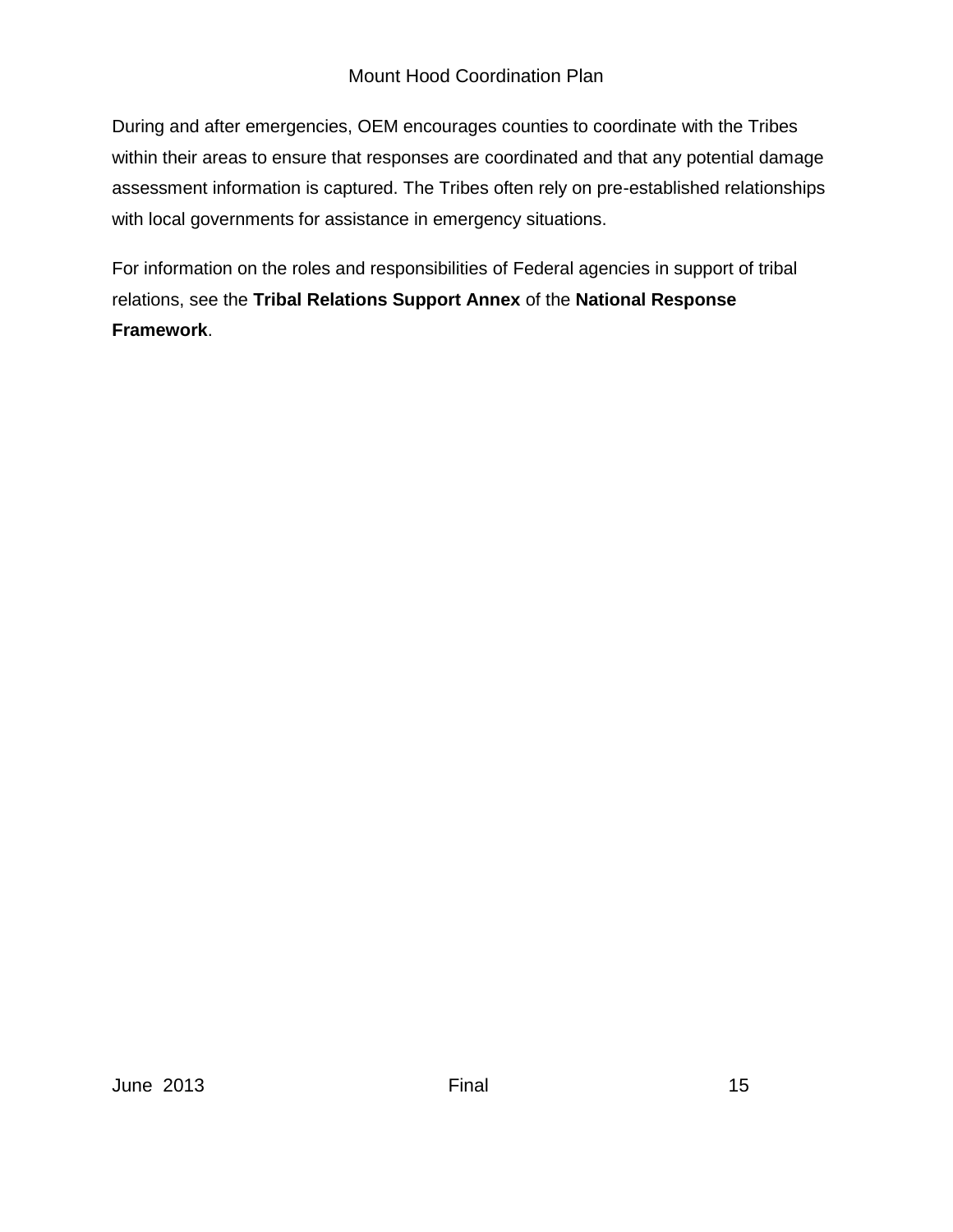# <span id="page-23-0"></span>**Concept of Operations**

This plan is based on the premise that each agency with responsibility for preparedness, response or recovery activities has, or should develop, an operations plan or Standard Operating Guidelines that covers its organization and emergency operations. Since Mount Hood is located within the Mount Hood National Forest, under the management of the USFS, the Forest Supervisor for the Mount Hood National Forest is the official responsible for managing the lands surrounding Mount Hood, including during times of emergency. The USFS practices coordinated management of incidents with surrounding landowners and expects to do so in a volcanic event as well, consistent with the Unified Command discussion above. This plan establishes a mechanism for coordination of each agency's efforts.

The Concept of Operations can be defined with respect to the three phases of volcanic activity: 1). Volcanic Quiescence, 2). Volcanic Activity, 3). Subsiding Volcanic Activity.

### <span id="page-23-1"></span>**Volcanic Quiescence (when volcanoes are in repose)**

Members of the FAC should:

- Develop local and agency hazard mitigation plans that include the volcano hazard.
- Prepare emergency plans and programs to ensure continuous readiness and response capabilities.
- Meet yearly to: coordinate, revise, and exercise this plan.
- Develop and evaluate alert and warning capabilities for the volcanic hazard risk areas.
- Continue research on the volcano and associated hazards.
- Review public education and awareness requirements and implement an outreach program on volcano hazards.
- Educate public officials and local response agencies.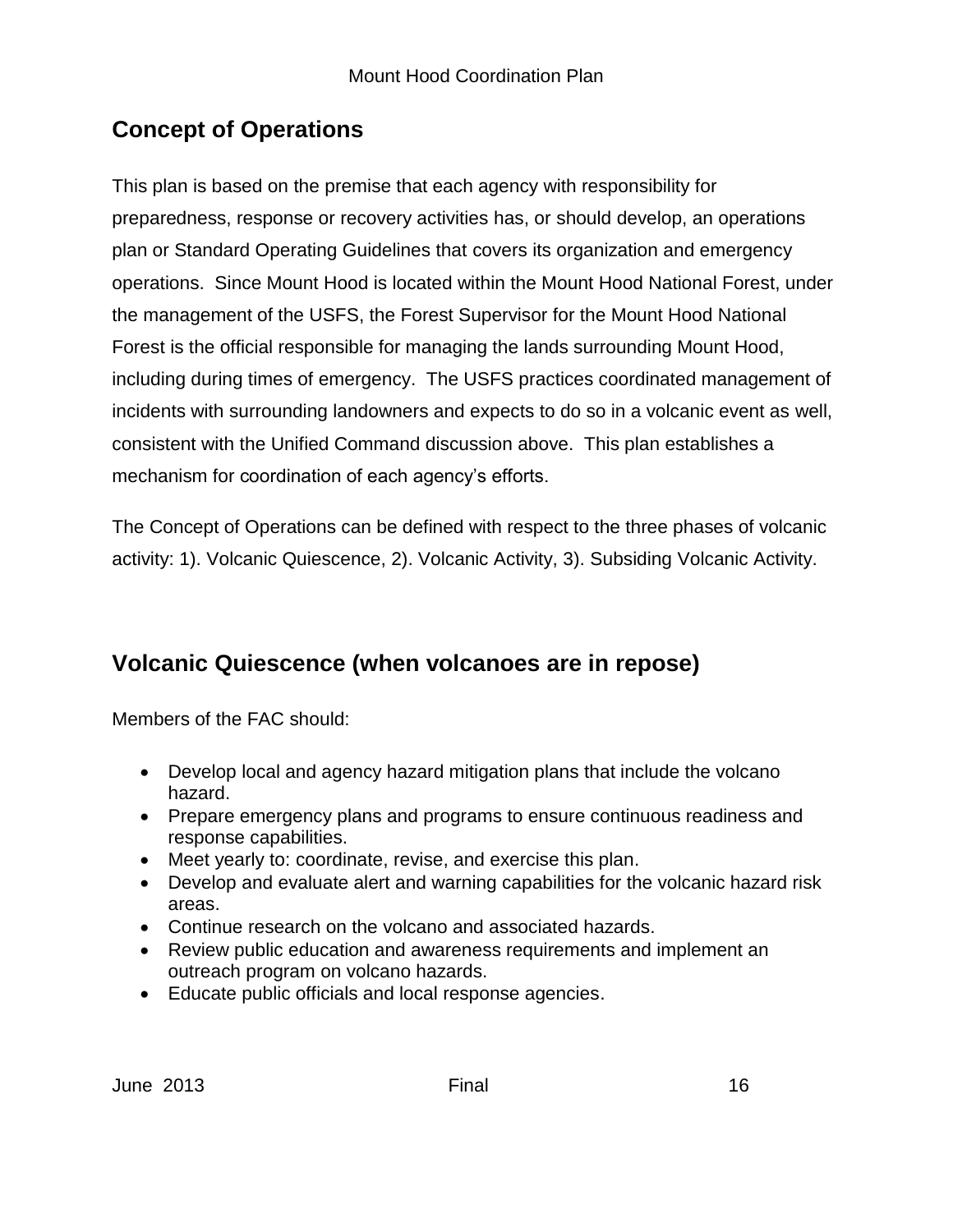# <span id="page-24-0"></span>**Volcanic Activity**

Members of the FAC should:

- Confer whenever any member deems it necessary.
- Share information on the current activity of Mount Hood and coordinate data relating to hazard assessment, evaluation and analysis.
- Coordinate any needed public information and/or establish a JIC for this purpose.
- Assess the need for an ICS organization and activate one as necessary.

Upon activation, members of the Unified Command team should:

- Facilitate accurate and timely collection and exchange of regional incident information.
- Coordinate regional objectives, priorities and resources.
- Analyze and anticipate future agency/regional resource needs.
- Coordinate regional information through a JIC.
- Communicate decisions to jurisdictions/agencies.
- Review need for other agency involvement in the command team.
- Provide necessary liaison with out-of-region facilities and agencies as appropriate.
- Designate regional mobilization centers as needed.
- Coordinate damage assessment and evaluation.
- Evaluate disaster magnitude and local disaster assistance and recovery needs.
- Obtain detailed data on casualties, property damage and resource status.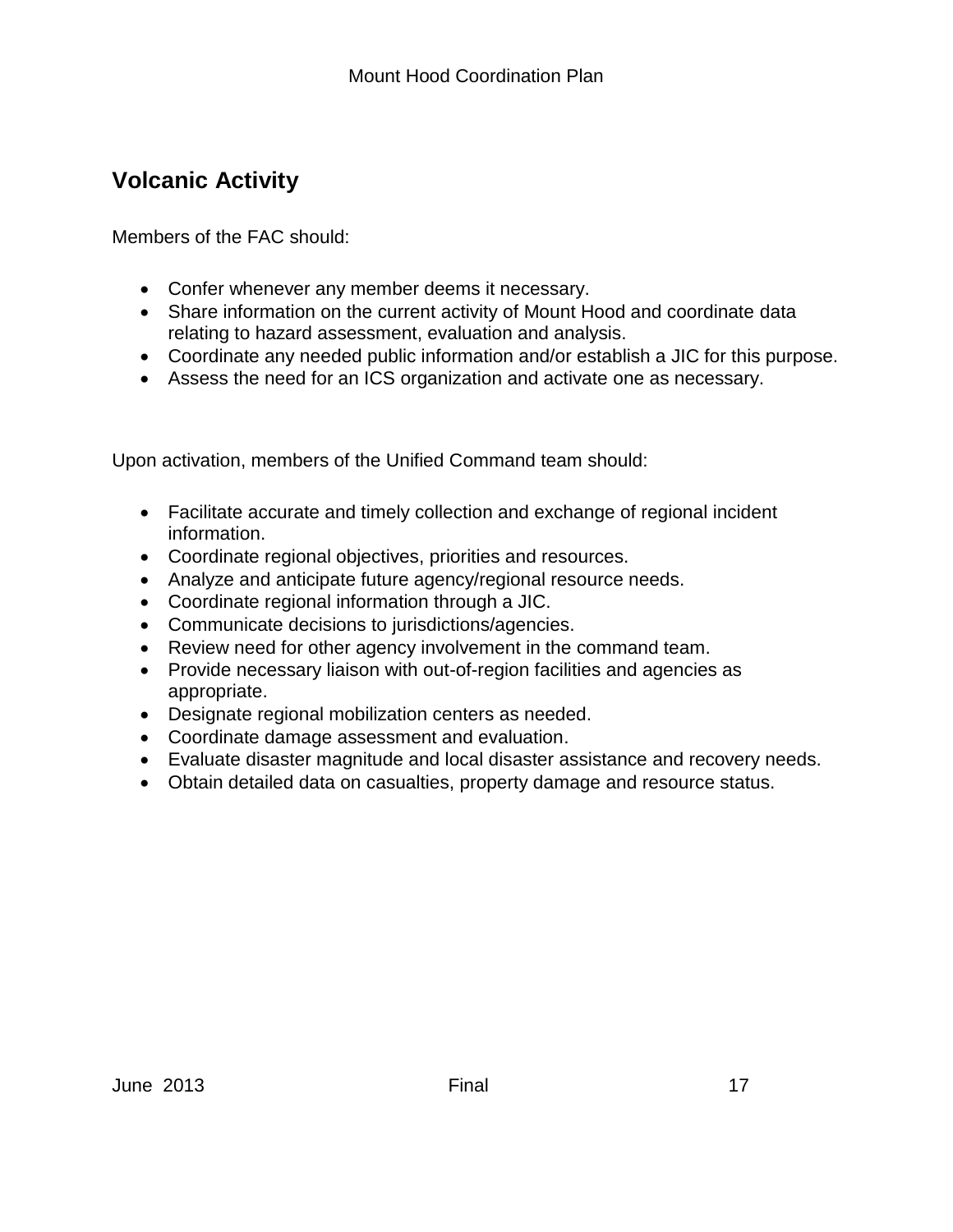# <span id="page-25-0"></span>**Subsiding Volcanic Activity**

When hazardous geologic activity has subsided to a point where reconstruction and restoration activities may be initiated, even if the mountain is still in an eruptive state and response activities continue, recovery efforts may be initiated and carried out. In addition to the functions previously noted, the Unified Command team shall:

- Assist Incident Commander(s) in demobilization.
- Continue to coordinate the collection and dissemination of disaster information including informing the public about hazardous conditions, health, sanitation, and welfare problems, recovery services and the need for volunteers.
- Determine when to terminate Unified Command operations.

 $\bullet$ 

The FAC should:

 Conduct an After Action Review of the event and make changes to this plan as necessary.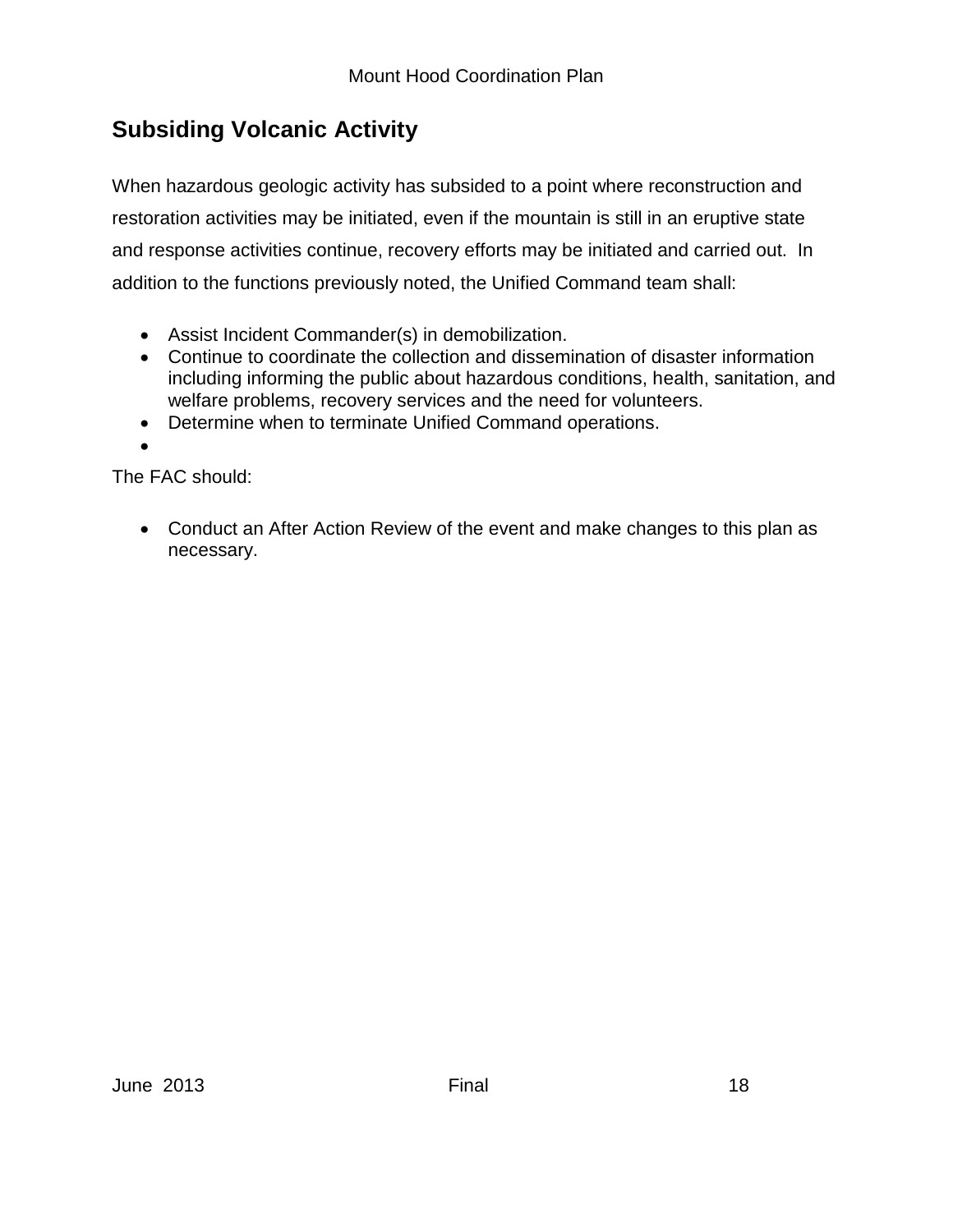# <span id="page-26-0"></span>**NOTIFICATION LIST FOR MOUNT HOOD EVENTS**

The USGS has the responsibility to issue timely and effective warnings of potential volcanic activity. The USGS' Cascades Volcano Observatory (CVO) has that responsibility for the Mount Hood volcano as well as other volcanoes in Washington, Oregon, and Idaho. Although CVO has the sole responsibility to issue volcano alert levels, it will do so to the best of their ability in coordination with the USFS' Mount Hood National Forest and with Oregon Emergency Management. Prior to changing an alert level, CVO will notify both the USFS and OEM by phone for a brief consultation regarding wording of the alert level change. Because time can be important in issuing an alert level change, this call is for brief consultation only. The USGS will reserve the right to make any final changes to wording prior to sending the alert level change. Once the wording is finalized, CVO will commence with its call down procedure and send the alert level change out via FAX, e-mail, RSS feed, the web, and other social media outlets.

- USFS Mount Hood Supervisor's Office
- University of Washington's Pacific Northwest Seismic Network
- Oregon Emergency Management
- Federal Aviation Administration (FAA) ARTCC center in Seattle
- National Weather Service Forecast Office Portland
- Washington Volcano Ash Advisory Center
- FAA HQ Com Center
- Air Force Weather Agency

# <span id="page-26-1"></span>**USFS**

- Internal Notifications (Special Agent, Unit Managers)
- Northwest Interagency Coordination Center (NWCC)
- Confederated Tribes of Warm Springs

June 2013 Final 19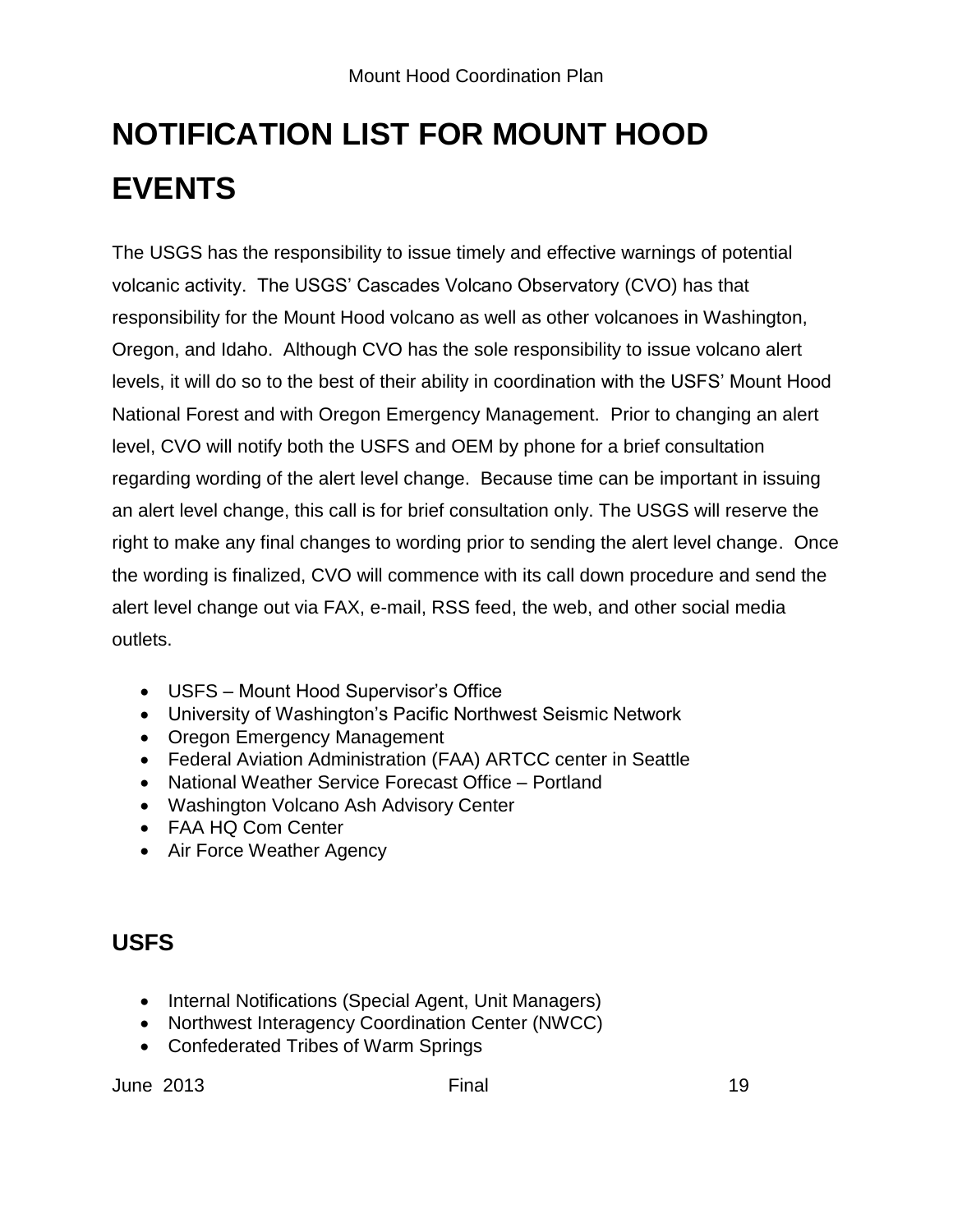- U.S. Coast Guard
- U.S. Army Corps of Engineers (Portland District)
- **•** Bonneville Power Administration (BPA)
- Others as appropriate

### <span id="page-27-0"></span>**National Weather Service**

- NWS Aviation Weather Center
- NWS Center Weather Service Unit Auburn, WA
- Portland International Airport Control Tower
- FAA Flight Service Station Prescott, AZ
- NOAA's Volcanic Ash Advisory Center Washington, DC
- Air Force Weather Agency Omaha, NE
- Neighboring NWS Offices

# <span id="page-27-1"></span>**State EOC /ECC**

- State agencies
- Counties
- FEMA Region 10
- Neighboring states
- Others as appropriate

# <span id="page-27-2"></span>**County EOCs**

- Internal agencies as appropriate
- Cities, school and special service districts
- Others as appropriate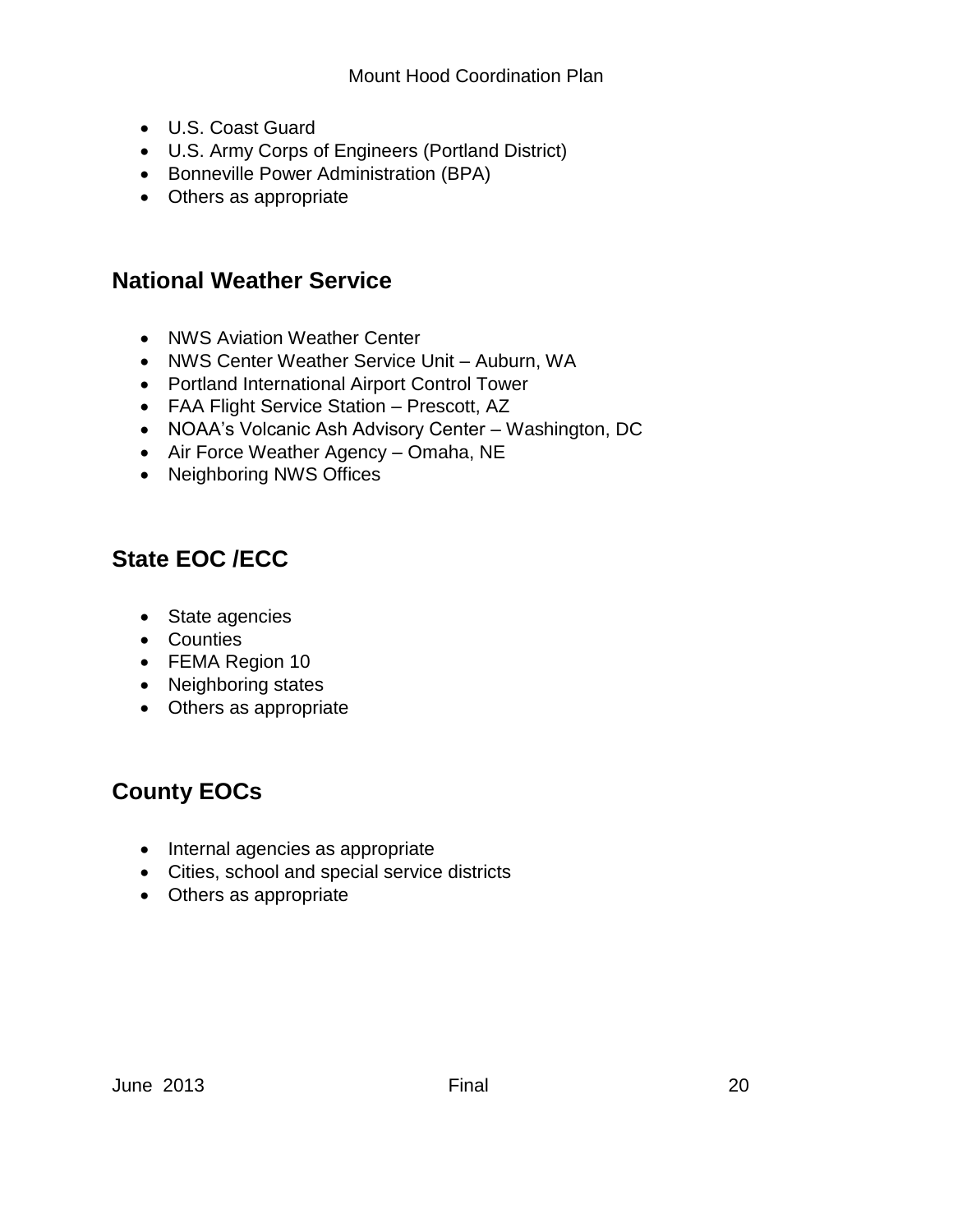# <span id="page-28-0"></span>**Organizational Chart: Volcano Incident at Mount Hood**



\* Unified Command: USGS, USFS, FEMA, impacted local jurisdiction (e.g., Clackamas/Hood River/Multnomah/Wasco/Clark/Skamania Counties), Confederated Tribes of Warm Springs.

\*\*Cooperating Agencies: FAA (Seattle, Portland), NWS (Portland), U.S. Army Corps of Engineers, U.S. Coast Guard (Portland), Northwest Coordination Center (NWCC), ODOT/WSDOT, DOGAMI, OSP/WSP, OR-OEM, WA-EMD and local jurisdictions. Other entities could be included depending on the circumstances of the incident.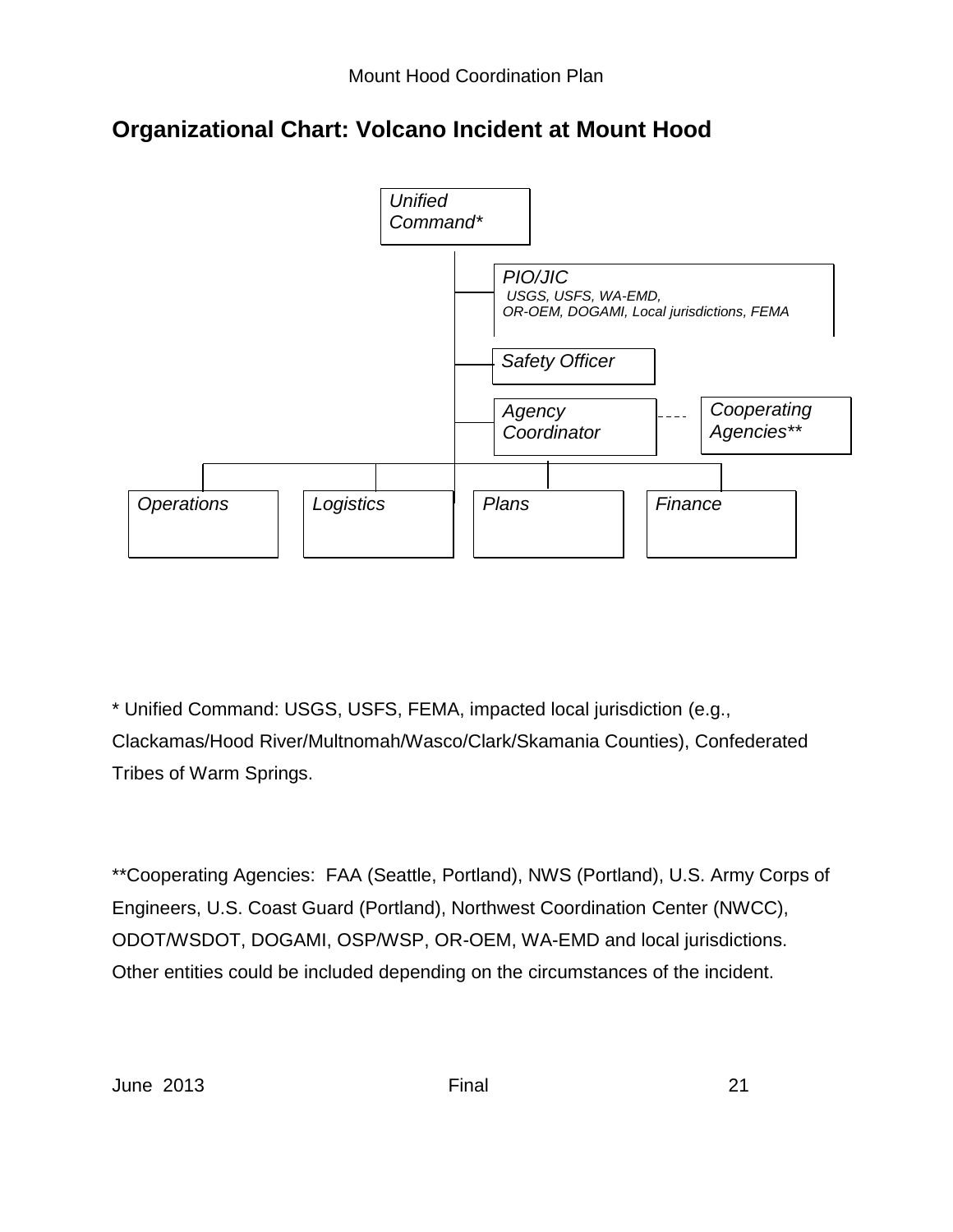# <span id="page-29-0"></span>**ORGANIZATION AND RESPONSIBILITIES ACCORDING TO ALERT LEVELS**

Following are the detailed responsibilities and tasks of jurisdictions and agencies at the various volcano alert levels.

# <span id="page-29-1"></span>**Volcanic ADVISORY:**

FAC

- Discuss and evaluate developing events and information.
- Review this plan.
- Disseminate public information through the JIC.
- Consider recommending the USFS implement an Incident Command System organization.

Local jurisdictions and agencies:

- Convene the FAC.
- Review plans and procedures for response to the volcanic hazard threat.
- Designate staff that should be responsible for filling positions in the local ICS and/or Unified Command Structure as requested, including a JIC.
- Provide orientation sessions on current plans and organizational structure.
- Update call-up procedures and listings for response staff.
- Conduct briefings as needed.

Oregon OEM and Washington EMD

- Convene the FAC.
- Review internal plans and procedures.
- Implement notifications.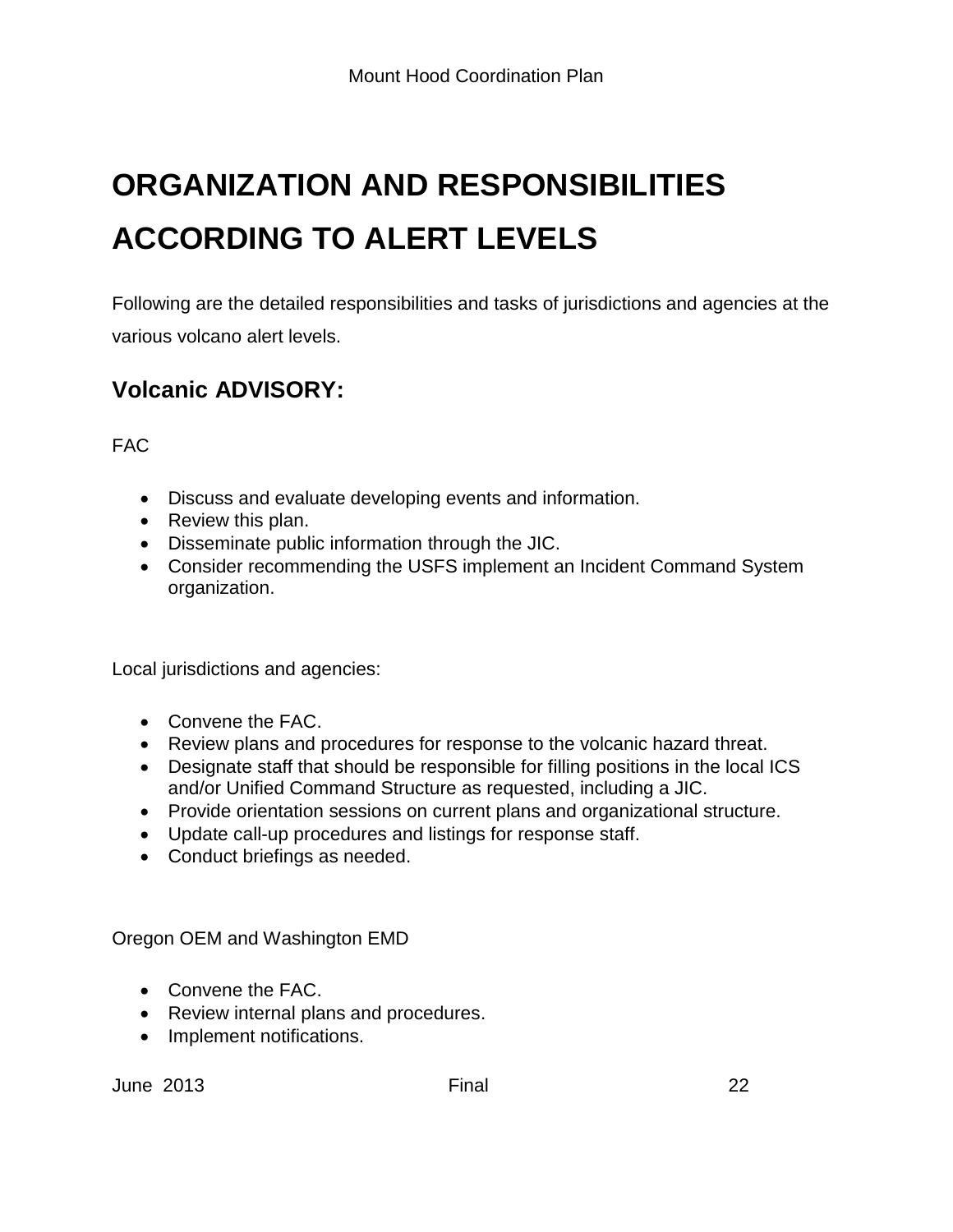- Provide technical assistance to local jurisdictions.
- Coordinate with Emergency Support Function agencies that may be called upon to provide assistance.
- Coordinate mutual aid agreements with neighboring states.
- Evaluate the need for assistance from additional agencies.
- Evaluate resource requirements.
- Issue advisories and state-level policies in consultation with the FAC.
- Conduct hazard specific training.
- Conduct briefings as necessary.
- Provide staff to the JIC.

#### USGS

- Convene the FAC.
- Monitor the status of the volcano and determine the need for additional instrumentation and/or other resources.
- Issue alert-level notifications and updates.
- Consider establishing a temporary field observatory.
- Conduct briefings as necessary.
- Assign liaison(s) to the JIC as needed.
- Assign liaison(s) to the Incident or Unified Command if needed.
- Coordinate with NWS on volcanic ash (steam and ash explosions) and lahar (volcanic mudflows) warning messages.

#### USFS

- Convene the FAC.
- Convene the JIC, if necessary.
- Evaluate need for access control and implement as needed.
- Consider requesting a Temporary Flight Restriction (TFR) over the volcano.
- Authorize placement of additional instrumentation as needed.

#### NWS

Convene the FAC.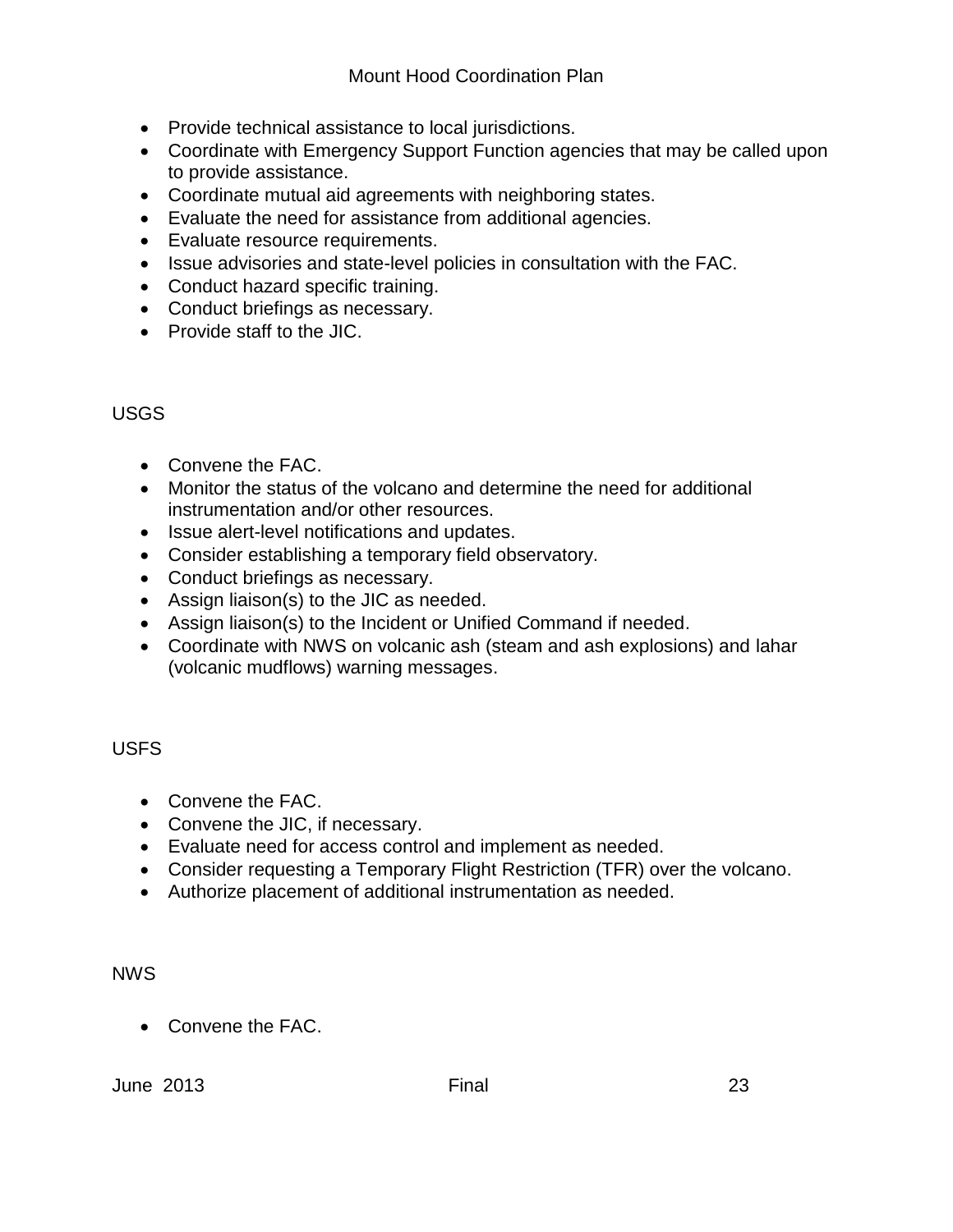Coordinate with USGS CVO on types of products to provide such as volcanic ash forecasts (steam and ash explosions), winds aloft forecasts, and lahar (volcanic mudflows) messages.

### <span id="page-31-0"></span>**Volcano WATCH**

(During a period of increased volcanic unrest or eruption that poses limited ground-

based hazards):

Local jurisdictions and agencies:

- Establish local Incident Command and consider the possible need for Unified Command with other jurisdictions.
- Conduct surveys on resource availability and reaffirm prior commitments.
- Test communications systems and assess communications needs.
- Begin procurement of needed resources.
- Assign PIO's to the JIC as needed.
- Provide briefings and direction to all response personnel.
- Request all assigned personnel to stand by for orders to activate the jurisdiction's emergency plan.
- Coordinate support requirements for USGS Field Observatory if USFS offices unavailable.
- Take readiness and precautionary actions to compress response time and to safeguard lives, equipment and supplies.

Oregon OEM and Washington EMD

- Convene the FAC.
- Implement plans for State level communications support for the affected area.
- Coordinate joint public education programs.
- Increase, as needed, the staffing at the ECC.
- Support local governments with PIO information.
- Ensure State agencies are alerted to potential problems and review their operational responsibilities.
- Assign liaison(s) to local Incident Command and/or Unified Command organization upon request.

USGS

June 2013 **Final** 2013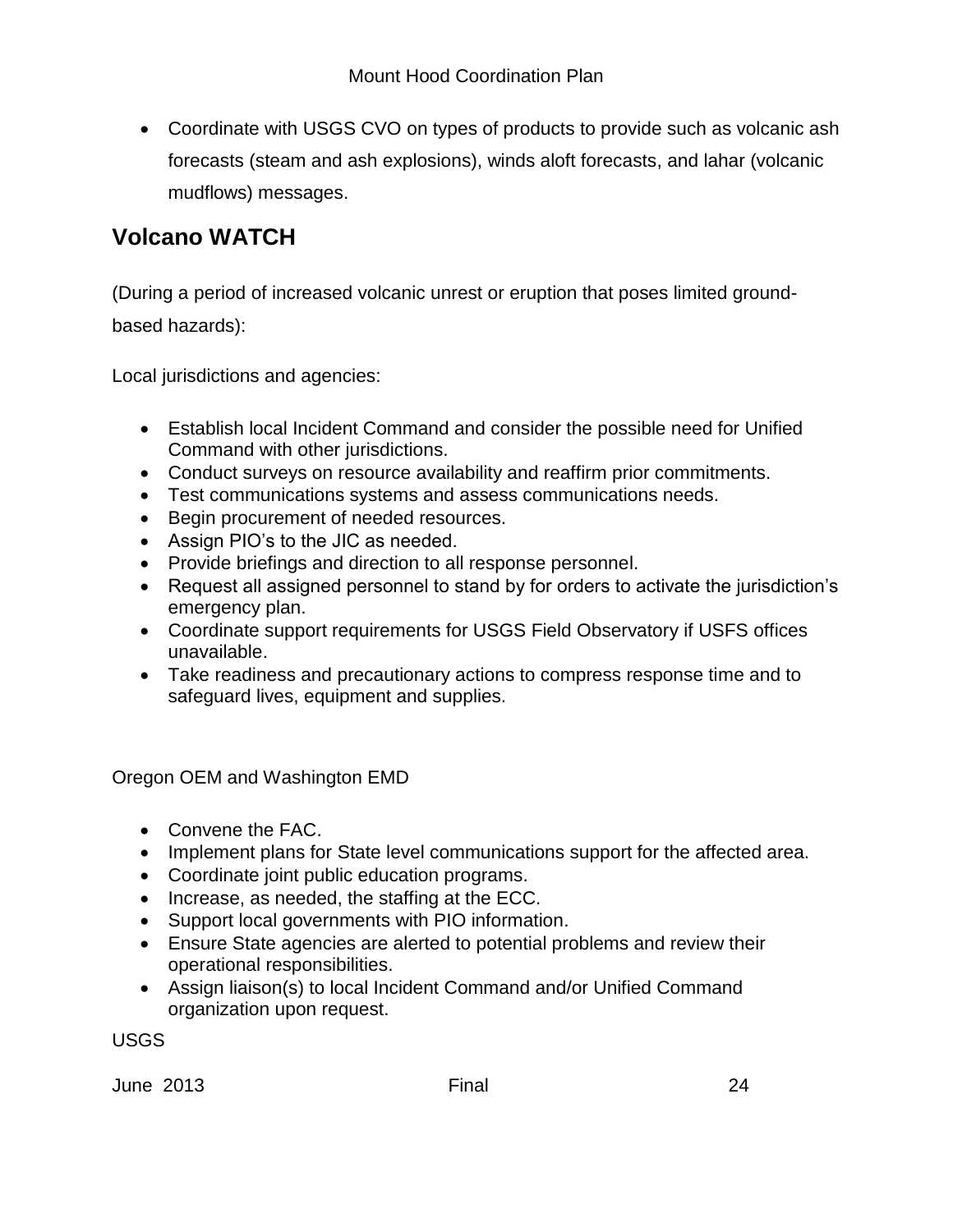- Establish field observatory if not already established.
- Monitor the status of the volcano and determine the need for additional instrumentation and/or other resources.
- Issue alert-level notifications and updates.
- Conduct briefings as necessary.
- Assign liaison(s) to the JIC as needed.
- Assign liaison(s) to the Incident or Unified Command if needed.
- Coordinate with NWS on volcanic ash (steam and ash explosions) and lahar (volcanic mudflows) warning messages.

#### USFS

- Provide space for the Unified Command structure.
- Identify staff to support Unified Command structure.
- Consider requesting a Temporary Flight Restriction (TFR) over the volcano.
- Evaluate need for access control and implement as needed.

#### FAC

- Consider recommending USFS implement a JIC organization if not already established.
- Consider requesting the participation of the Mobilization Incident Commander (MIC) of the Incident Management Team (IMT).

#### NWS

- Coordinate with USGS CVO on the type and frequency of guidance products to provide on a routine basis such as ashfall forecasts, winds aloft forecasts, and lahar information.
- Begin Volcanic Decision Support Activities to provide information to various customers.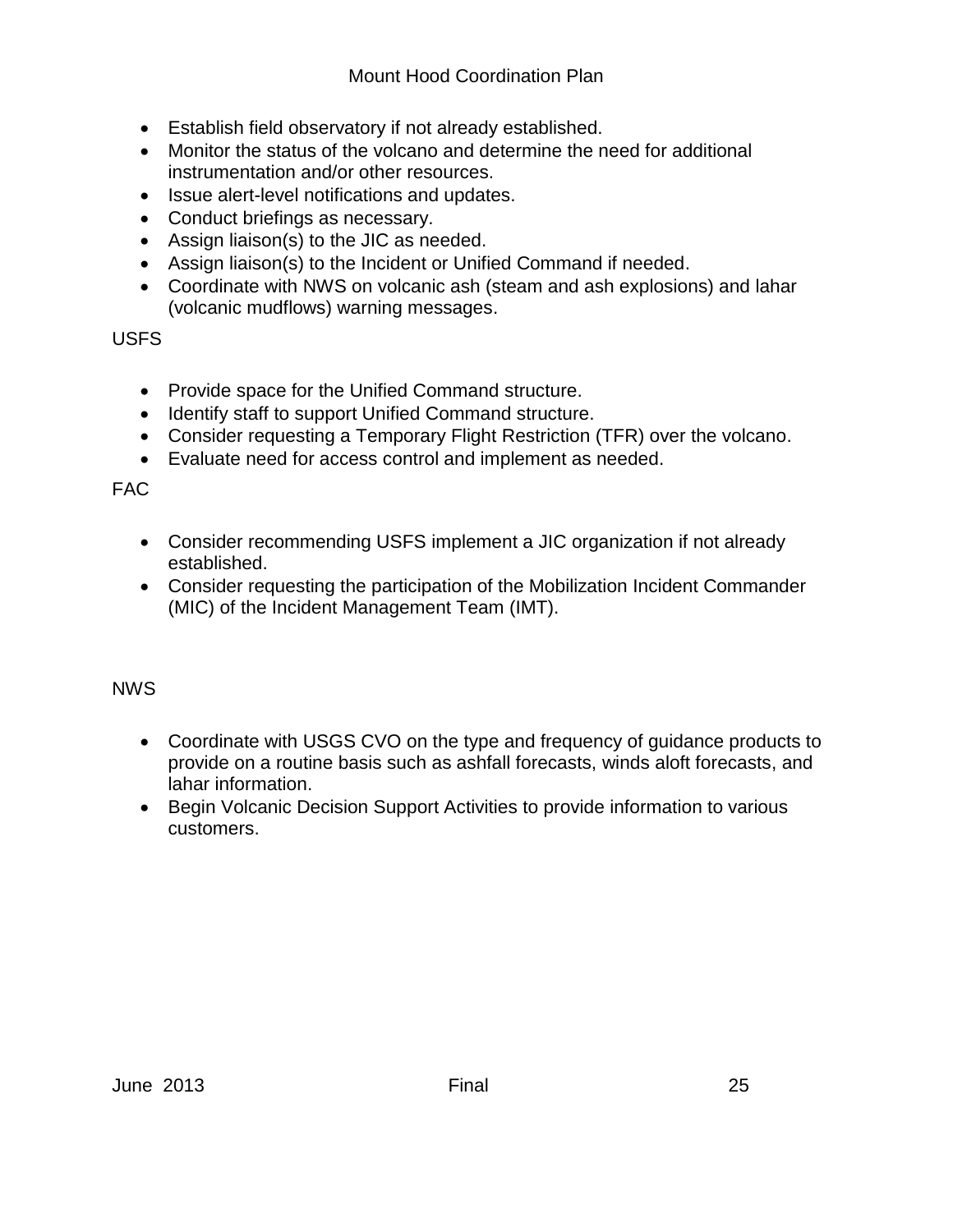### <span id="page-33-0"></span>**Volcano WARNING**

(Following a notice that an eruption is imminent or occurring):

Local jurisdictions and agencies:

- Fully mobilize all assigned personnel and activate all or part of the Mount Hood Coordination Plan.
- Activate Comprehensive Emergency Management Plans.
- Continually broadcast emergency public information.
- Direct and control emergency response activities in each jurisdiction in accordance with ICS procedures.
- Ensure Incident Command Post (ICP) is adequately staffed and equipped.
- Consider requesting state mobilization and possible activation of an IMT.
- Provide staff to the JIC.

Oregon OEM and Washington EMD

- Convene the FAC.
- Activate the State of Oregon Office of Emergency Management Plan (Volume II Emergency Operations Plan) and Washington State Comprehensive Emergency Management Plan.
- Coordinate interstate mutual aid.
- Coordinate Federal response.
- Provide staff to the JIC.

USGS

- Monitor status of volcanic activity in the hazard area.
- Issue alert-level notifications and updates.
- Provide Liaison to the Unified Command Structure to provide on-going information and advice.
- Coordinate with NWS on volcanic ash (steam and ash explosions) and lahar (volcanic mudflows) warning messages.
- Assign liaison(s) to the JIC as needed.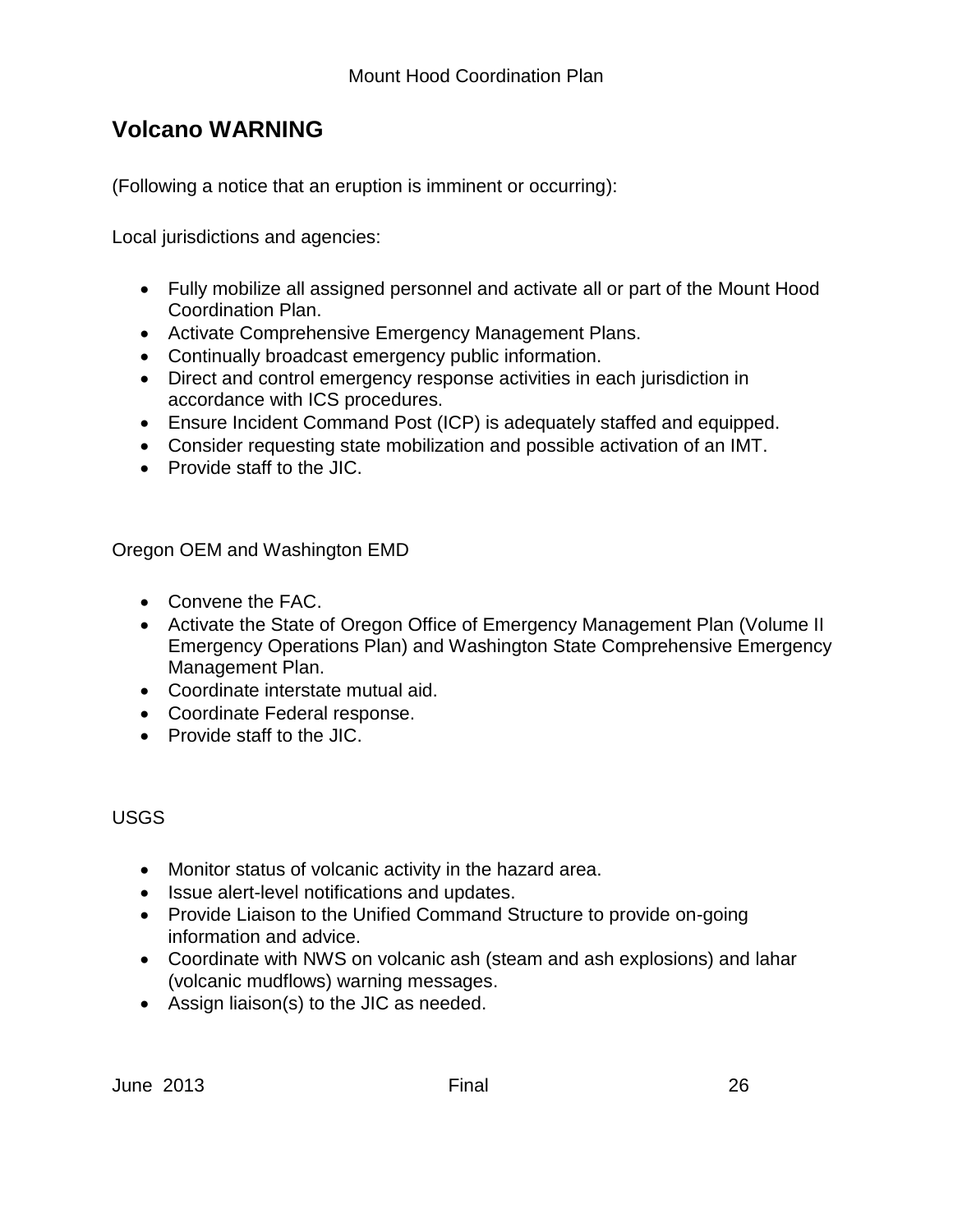#### USFS

- Implement plans to participate directly in the following coordinated response operations within the affected areas:
	- o Fire
	- o Evacuation
	- o Security
	- o Access Control
	- o Search and Rescue
	- o Alert and Notification
- Provide personnel for Unified Command Structure.
- Support operations, logistics and planning functions with personnel and resources.
- If necessary, request FAA restrict airspace.
- Evaluate need for access control and implement as needed.

#### FEMA

- Activate the National Response Plan.
- Administer disaster relief programs following declaration of Emergency or Major Disaster by the President.
- Coordinate Federal response efforts.

NWS

- Issue Volcanic Ash advisories or warnings in coordination with USGS CVO.
- Issue public warning for lahar via Flash Flood Warning, if needed, in coordination with the USGS CVO.
- Other Volcanic Decision Support Activities to provide information to various customers.
- Issue other statements as needed for volcanic activity that poses a threat to the public, marine or aviation communities, in coordination with the USGS CVO.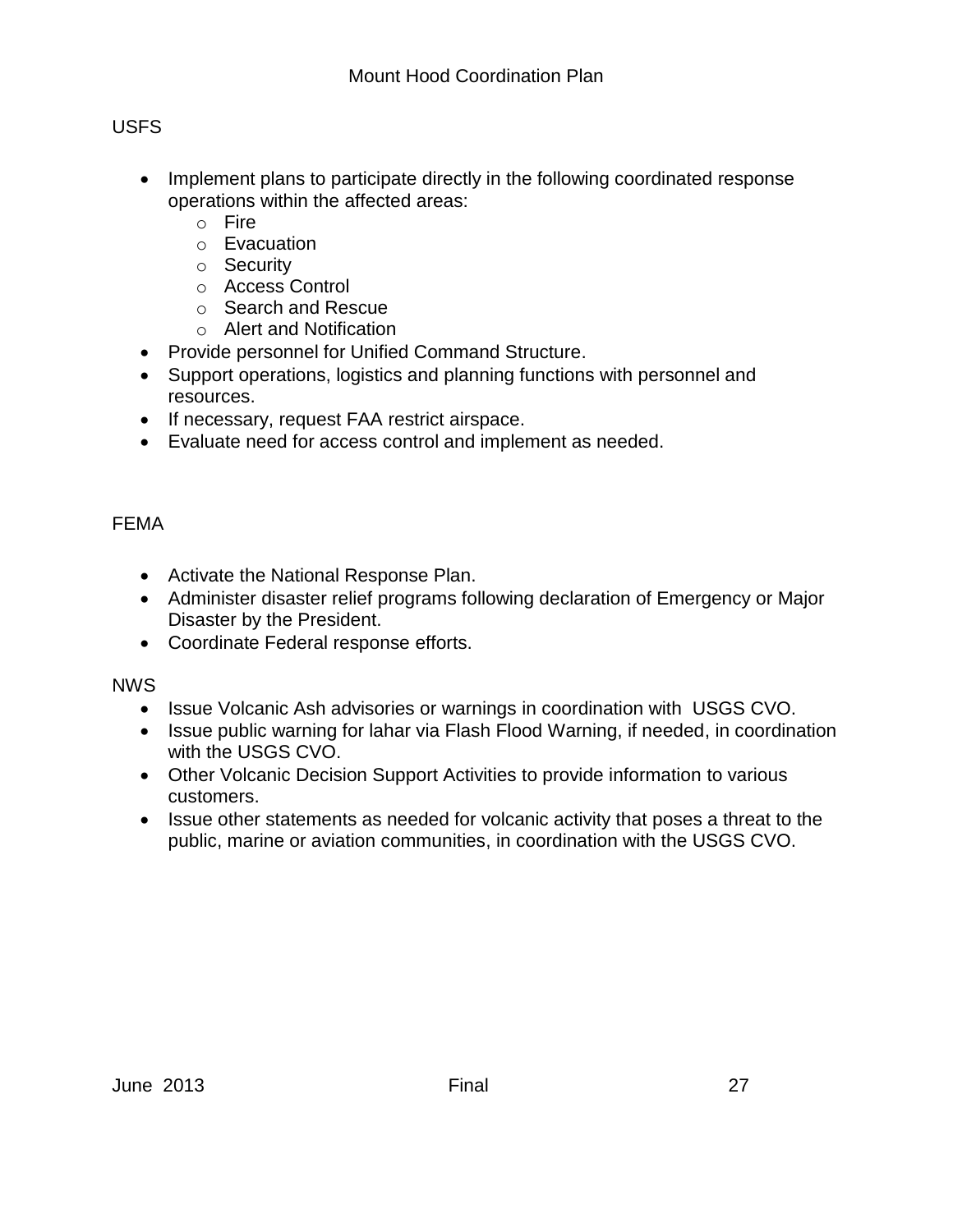Selection from U.S. Geological Survey Fact Sheet 002-97 http://pubs.usgs.gov/fs/fs002-97

# <span id="page-35-0"></span>**APPENDIX A: What Are The Volcano Hazards?**



**Volcanoes produce a wide variety of natural hazards that can kill people and destroy property.** 

**This simplified sketch shows a volcano typical of those found in the Western United States and Alaska, but many of these hazards also pose risks at other volcanoes, such as those in Hawai`i.** 

**Some hazards, such as lahars and landslides, can occur even when a volcano is not erupting.**

### **Definitions Lava Flows and Domes**

**Lava** is molten rock that flows onto the earth's surface.

**Lava flows** move downslope away from a vent and bury or burn everything in their paths.

**Lava domes** form when lava piles up over a vent.

#### **Pyroclastic Flows**

**Pyroclastic flows** are high-speed avalanches of hot rock, gas,, and ash that are formed by the collapse of lava domes or eruption columns. They can move up to 100 miles per hour and have temperatures up to 1500°F. They are lethal, burning, burying, or asphyxiating all in their paths.

#### **Tephra**

Explosive eruptions blast lava fragments (**tephra**) and gas into the air. Tephra can also be carried aloft in billowing ash clouds above pyroclastic flows. Large fragments fall to the ground close to the volcano, but smaller fragments (**ash**) can travel hundreds to thousands of miles downwind.

#### **Debris Avalanches and Lahars**

**Debris avalanches** are rapid landslides of rock, soil and overlying vegetation, snow or ice. **Lahars** are fast-moving slurries of rock, mud, and water that move down river valley. Lahars form when pyroclastic flows melt snow or ice, or by the mobilization of loose debris on the flanks of volcanoes. Both lahars and debris avalanches can bury, move, or smash objects in their path.

June 2013 Final 28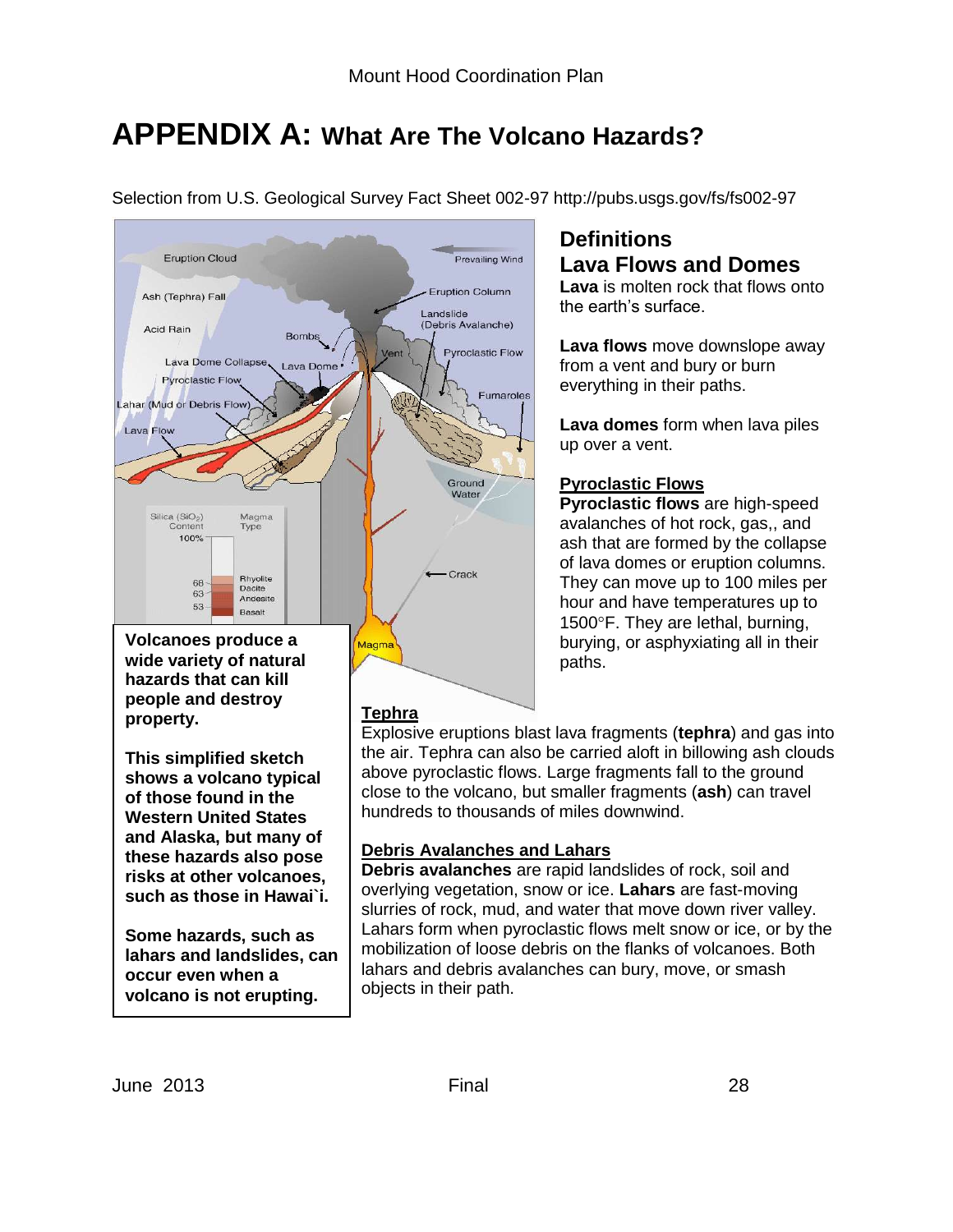# <span id="page-36-0"></span>**APPENDIX B: Volcanic Hazards at Mount Hood**

The eroded snow- and ice-covered cone of Mount Hood is composed primarily of andesitic lava flows and fragmental rock debris. The present cone started growing about half a million years ago, although its size and shape have changed through time as eruptions and erosion have alternately added and subtracted material. Since glacial times (about 15,000 years ago) there have been three major periods of eruptive activity at Mount Hood.

- Polallie eruptive period approximately 12,000 to 15,000 years ago
- Timberline eruptive period approximately 1,500 years ago (possibly several centuries in length)
- Old Maid eruptive period approximately 200 years ago (several decades in length)

In addition to activity on the volcano, a basaltic andesite eruption produced a rubbly lava flow called the Parkdale lava flow about 7,500 years ago north of Mount Hood in the Hood River valley.

Eruptions during Timberline and Old Maid times originated at a vent beneath the current position of Crater Rock. Crater Rock is, in fact, the remnant of a **lava dome** (see Appendix A for definitions of terms in bold) that grew and collapsed during the Old Maid eruptive period.

The past three eruptive periods were in many ways very similar. Lava erupted relatively slowly and non-explosively to form lava domes. These lava domes collapsed repeatedly to form fast-moving, extremely hot **pyroclastic flows** and **ash clouds**. The ash clouds were carried downwind and formed ash-fall deposits that in places on the east flank of the volcano accumulated to over three feet thick. The hot pyroclastic flows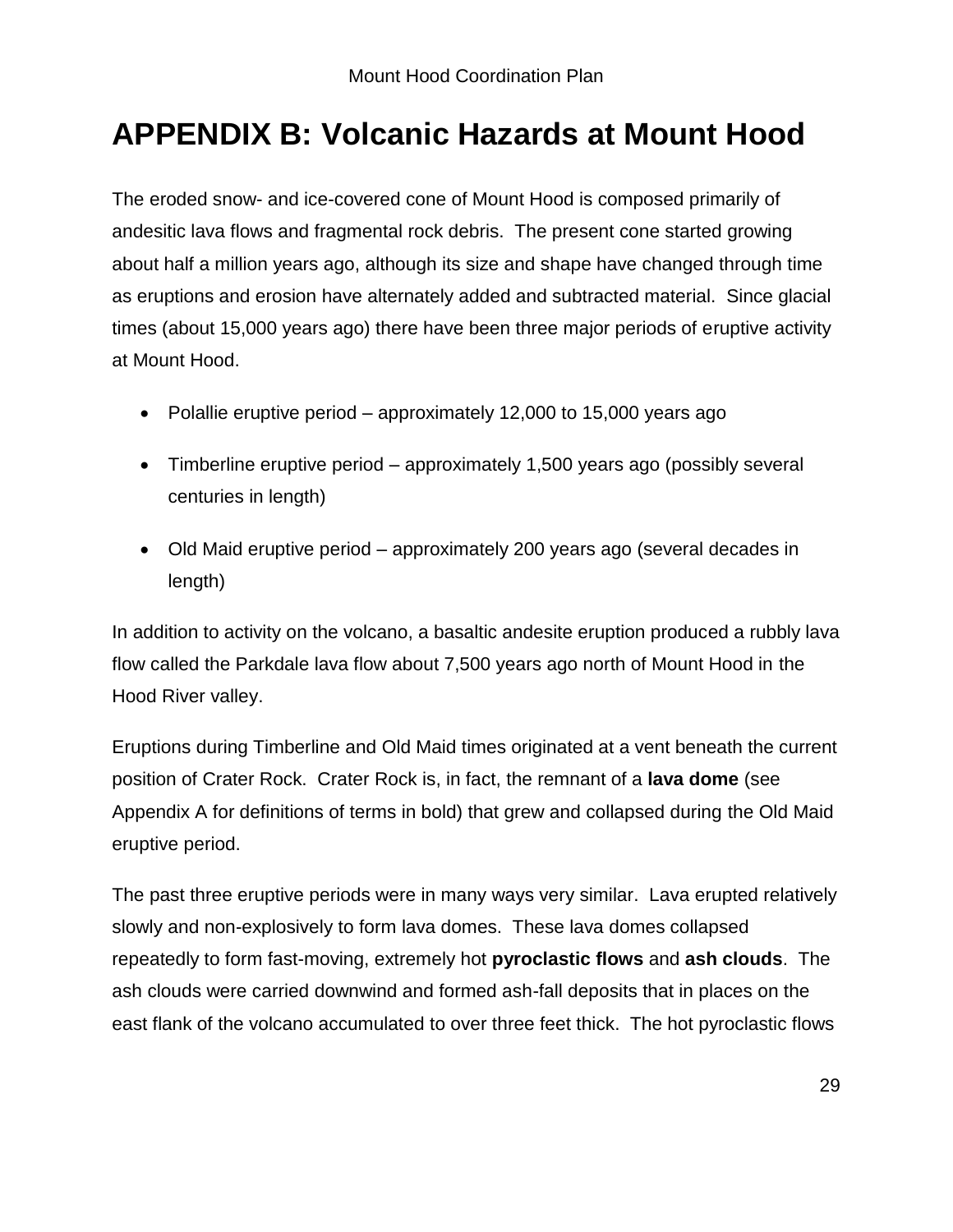#### Mount Hood Coordination Plan

eroded and melted large quantities of snow and ice to form **lahars** that flowed down river valleys, in some cases all the way to the Columbia River. Erosion of the fresh pyroclastic-flow deposits following the eruptions resulted in enormous quantities of sand and gravel being washed downriver. In the Sandy River during the Timberline and Old Maid times, this resulted in lateral channel shifting and burial of the valley floor in sediment up to 75 feet thick at least two separate times.

The Polallie eruptive period lasted for a few thousand years and consisted of several domes that grew and collapsed on all flanks of the volcano. This dome growth and collapse generated lahars that affected all the major river channels around Mount Hood. In addition, the Mississippi Head lava flow on the southwest flank was extruded at this time. In contrast, the Timberline and Old Maid eruptive periods lasted a much shorter period of time and consisted solely of lava dome growth and collapse from a single vent location.

At the beginning of the Timberline eruptive period, a large flank failure (**debris avalanche**) from the area above present day Crater Rock on the volcano's southwest side catastrophically affected the entire Sandy River valley to the Columbia River. An even larger flank failure on the north side of the volcano on the order of 100,000 years ago affected the entire length of the Hood River valley to the Columbia River.

Because of the volcano's present-day geometry and because the vent for the last two eruptive periods has been on the south side of the volcano, we feel that the areas and river valleys (Sandy, Salmon and White) on the south side of the volcano are at greater risk from eruptive activity than areas and river valleys on the north side. This assessment could change, however, if monitoring data were to indicate a shift in vent location to another flank or on the summit of the volcano. Based on the history of the volcano, hazardous processes and the areas that they could affect are the following:

 **Pyroclastic flows** from dome collapse could extend 5-6 miles down the south flank of the cone. These could reach the base of the volcano in about 10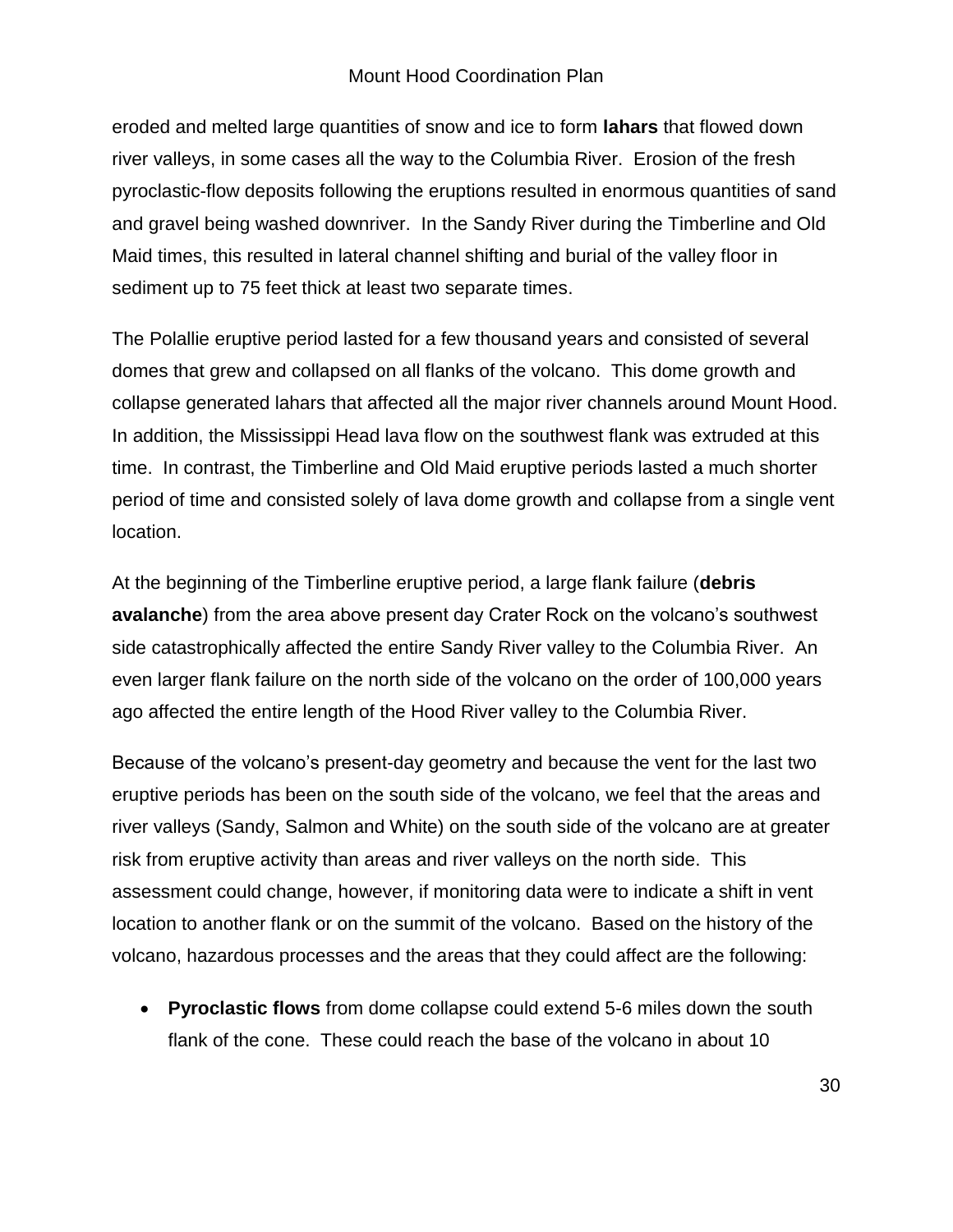minutes and would burn (temperatures to  $1100^{\circ}$ F) and bury objects in their path and potentially cause forest fires.

- **Lahars**, in places up to 100 feet deep, could flow down the Sandy River to the Columbia and down the White River to (and part way down) the Deschutes River. How fast the lahars should flow depends on many parameters, but in the Sandy River it likely would take at least 3 hours to reach the Columbia River. Lahars bury or smash objects in their paths and could damage or affect:
	- $\circ$  Communities along the rivers
	- $\circ$  Transportation corridors along Interstate 84, and Highways 26 and 35
	- o Conduit from Bull Run watershed that crosses Sandy River and delivers about one-quarter of the total water output
	- o Hydropower facilities on the Columbia River
	- o Shorefront property on the Washington side of Columbia River (from increased erosion by the Columbia River as additional sedimentation at the mouth of the Sandy River forces the Columbia River current northward)
	- o River traffic on the Columbia River by filling the channel with sediment
	- o Fisheries on the Columbia River
- **Ash clouds** would drift downwind (most likely northeast) and cause ash falls miles from the volcano. Even minor ash fall can be a nuisance and make driving treacherous by reducing visibility and making roads slippery if wet. Ash is especially damaging to jet airplanes and could affect air traffic at distances of more than 100 miles or more from the volcano and at Portland International Airport and other area airports. Fortunately, there is no geologic evidence for large explosive eruptions at Mount Hood, such as those witnessed in 1980 at Mount St. Helens, which sent large amount of ash and pumice for hundreds of miles downwind.
- **Lava flows** could generate small-scale pyroclastic flows and, if they occur during the summer or fall, cause forest fires. In general though, lava flows move too slowly to be an immediate hazard to humans or animal life, but they should bury and burn everything in their path.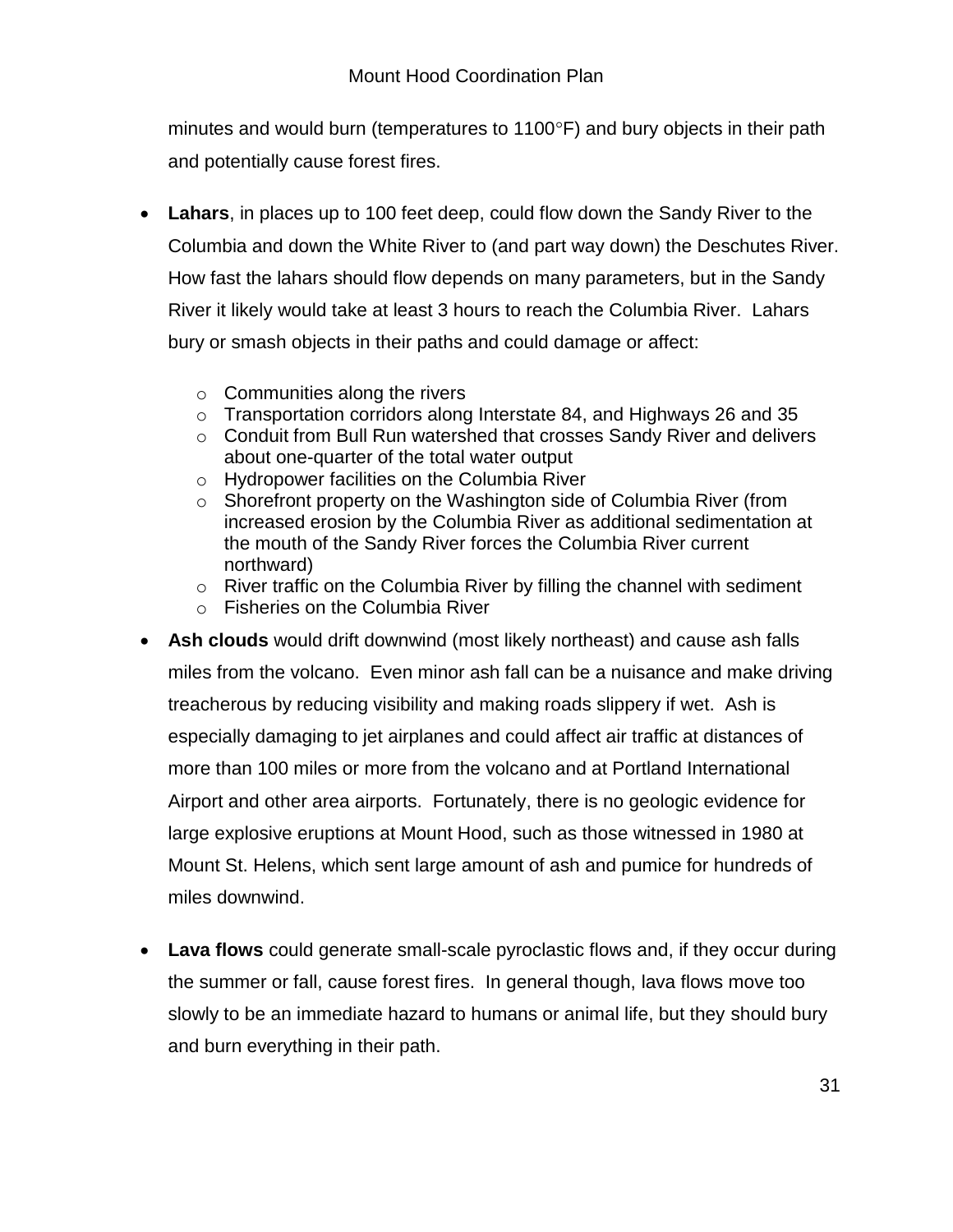- Small **debris avalanches** can generate lahars that could affect people and infrastructure for many miles downstream of the volcano. Debris avalanches of the size that preceded the Timberline eruptive period are unlikely, owing to the volcano's present geometry.
- **Riverbed aggradation**—the gradual process of channel shifting (including pronounced bank erosion) and burial of river valley floors with volcanic sediment can occur years to decades following an eruption. The entire length of the Sandy, Zigzag, Salmon and White Rivers would be susceptible to this long-term hazard.

Not all hazardous events around volcanoes occur during eruptions. Intense rain-onsnow events, glacial outbursts, and landslides can all generate lahars that cause local damage to infrastructure. In the past two decades, such events have caused millions of dollars of damage to State Highway 35 in the areas around Polallie Creek, Newton Creek and White River and the death of one camper at the mouth of Polallie Creek. Small lahars in Eliot Branch have destroyed local bridges and roads. Although such events can be costly, most are small compared to eruption-induced events. More information regarding hazardous events at Mount Hood can be found in Scott and others, 1997, Volcano Hazards in the Mount Hood Region, Oregon: U.S. Geological Survey Open-File Report 97-89;

[\(http://volcanoes.usgs.gov/volcanoes/mount\\_hood/mount\\_hood\\_publications.html\)](http://volcanoes.usgs.gov/volcanoes/mount_hood/mount_hood_publications.html).

A generalized hazard map and other information about hazards Mount Hood poses to downstream areas is summarized in the USGS Mount Hood Fact Sheet which is included in this plan as Appendix B.

#### NOTE: **The USGS-Cascade Volcano Observatory (CVO) maintains summary**

#### **volcano information on its public website**  [http:\\volcanoes.usgs.gov\observatories\cvo](http://vulcan.wr.usgs.gov/)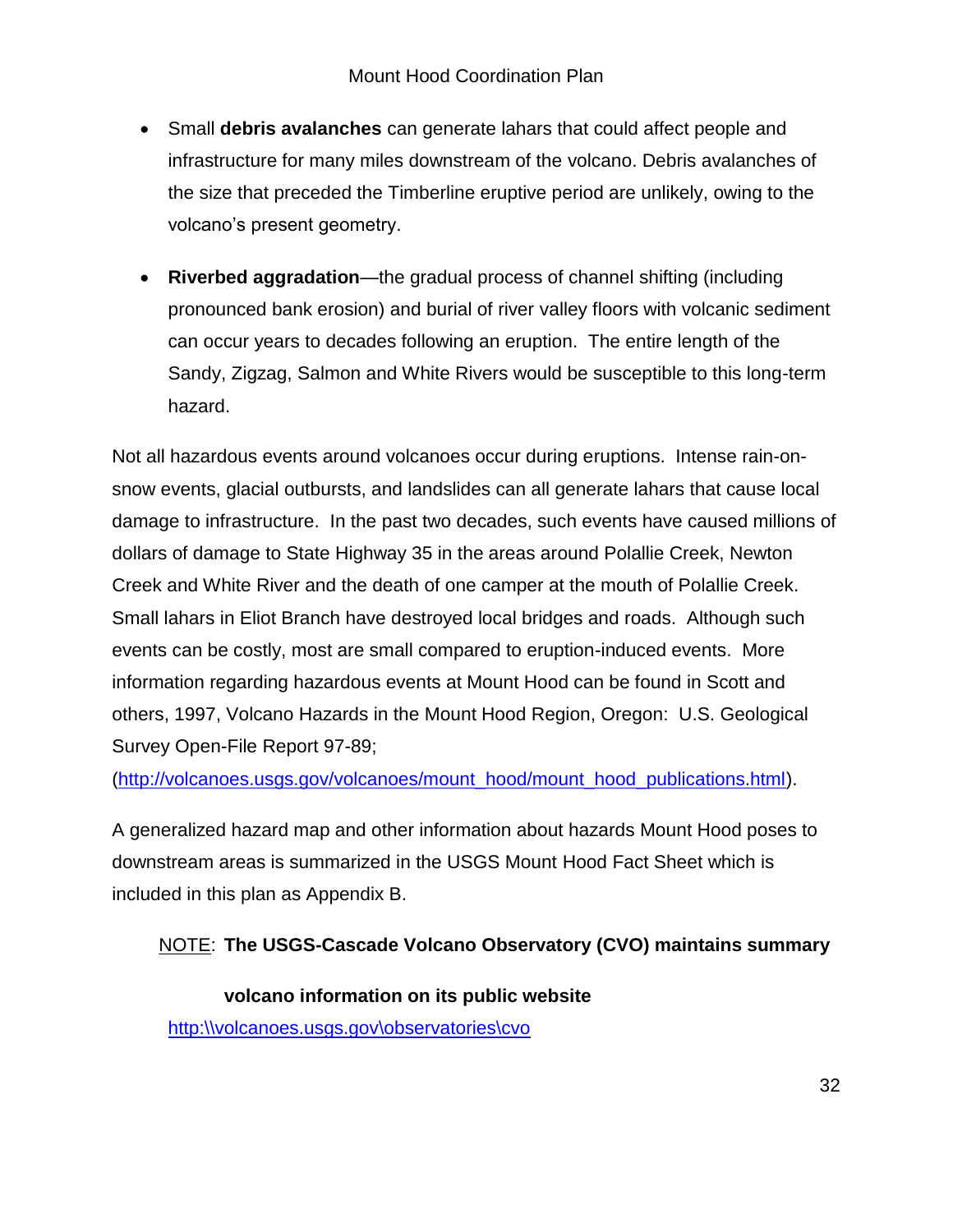#### **Warning time and duration of eruption--long or short?**

At volcanoes around the world, the amount of warning time between the first appearance of volcanic unrest and the onset of a hazardous eruption has ranged from about one day to several years. At Redoubt Volcano in Alaska, increased steaming was noted in early November 1989; but seismic activity remained low until December 13, about 25 hours before the onset of a major explosive eruption. Three more explosive events on December 15 were followed by six months of dome growth and dome collapse until activity ceased in early summer of 1990. At Soufriere Hills Volcano on the island of Montserrat, British West Indies, the initial seismic unrest in January 1992 preceded the first eruption by three years. The first small steam explosion in July 1995 was followed by the appearance of a lava dome in September of that year. Pyroclastic flows from the growing dome began spilling into surrounding valleys in March 1996, leading to the gradual destruction of Plymouth, the capital city, and surrounding towns and farmland over the next two years. Dome growth and periodic explosions continue at Montserrat today (2012).

For a variety of reasons, hazardous magmatic eruptions at Mount Hood should probably be preceded by weeks or more of unrest. Chief among those reasons is that Mount Hood has been dormant for more than a century; the conduit system that conveys magma to the surface has solidified and should have to be fractured and reopened for the next magma to reach the surface. In the Cascade Range, two volcanoes have produced magmatic eruptions during the twentieth century. At Mount St. Helens, the climactic eruption of May 18, 1980, was preceded by increased seismicity, ground deformation and steam eruptions that began in late March of that year. At Lassen Peak in California, small steam and ash explosions began on June 30, 1914, and continued sporadically for almost a year before the onset of large magmatic eruptions in May 1915.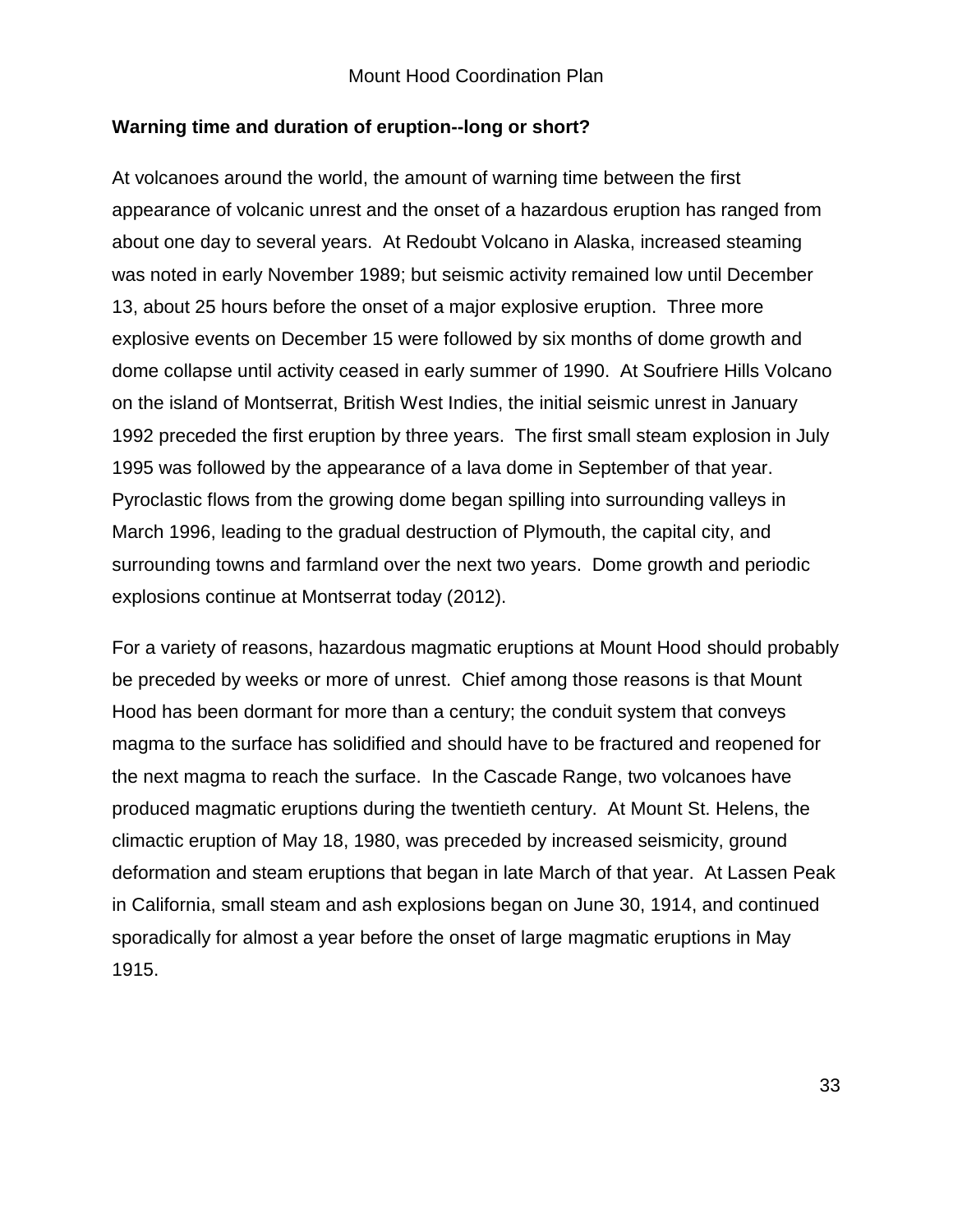# <span id="page-41-0"></span>**APPENDIX C: Mount Hood—History and Hazards of Oregon's Most Recently Active Volcano**

Selections from Mount Hood Fact Sheet<http://pubs.usgs.gov/fs/2000/fs060-00/>

#### Hazardous Areas

Hazard zones shown on the map were determined on the basis of distance from the volcano, vent location, and type of hazardous events. Proximal hazard zones (P) are areas subject to rapidly moving debris avalanches, pyroclastic flows, and lahars that can reach the hazard boundary in less than 30 minutes, as well as to slow-moving lava flows.

Areas within proximal hazard zones should be evacuated before an eruption begins, because there is little time to get people out of harm's

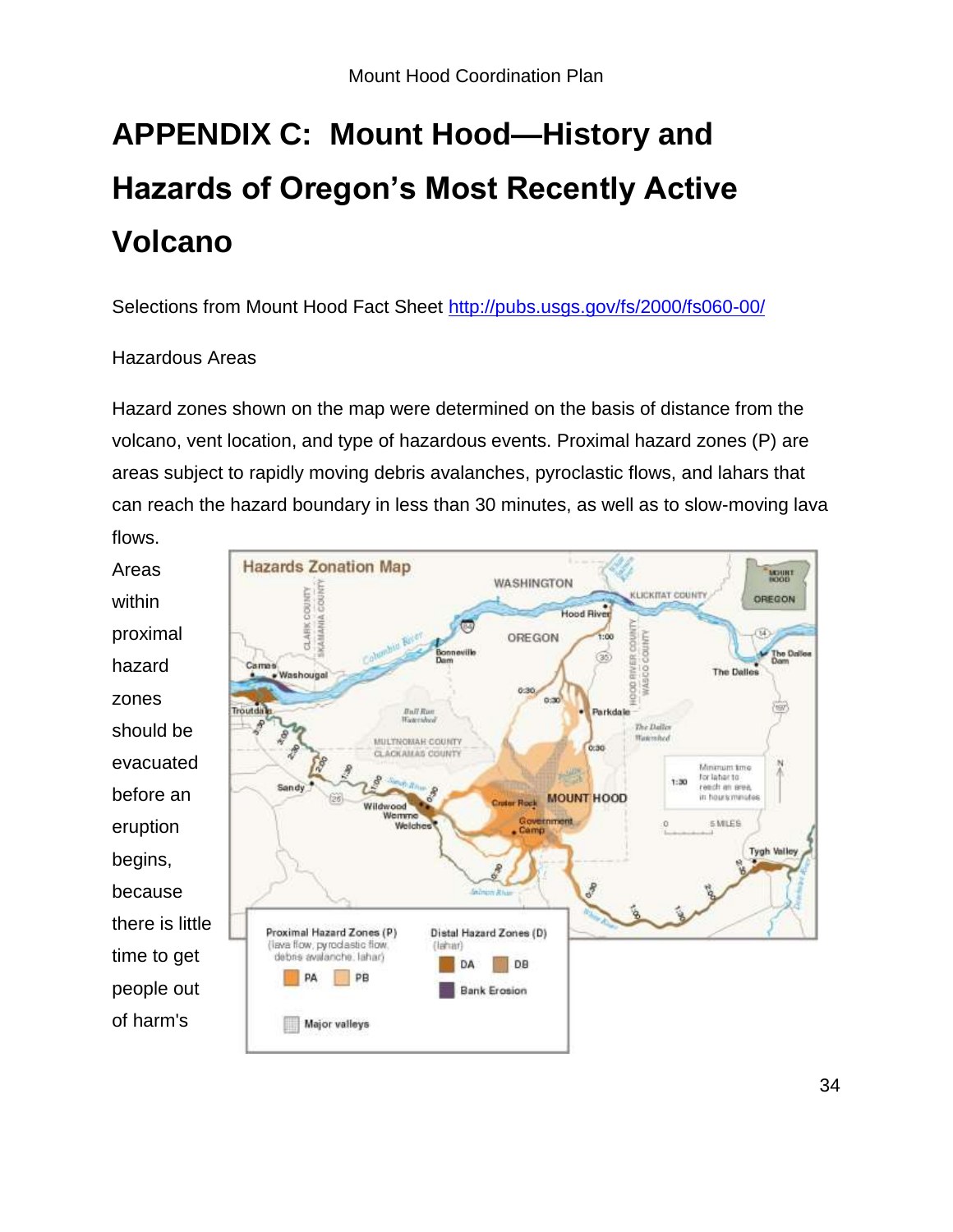way once an eruption starts. Most pyroclastic flows, lava flows, and debris avalanches should stop within the proximal hazard zone, but lahars can travel much farther.

Distal hazard zones (D) are areas adjacent to rivers that are pathways for lahars. Estimated travel time for lahars to reach these zones is more than 30 minutes, which may allow individuals time to move to higher ground and greater safety if given warning. Shown are inundation areas for lahars of a size similar to lahars that swept through the Sandy River 1,500 year ago. Smaller or larger lahars would affect smaller or larger areas, respectively. Lahars could affect transportation corridors by damaging or destroying bridges and roads. Some water from the Bull Run Watershed, vital to Portland, is transported in a conduit that crosses distal hazard zones along the Sandy River; the majority flows through a tunnel deep below Sandy River..

Proximal and distal hazard zones are subdivided into zones A and B on the basis of the vent location during the next eruption. During the past two eruptive episodes, the vent was located near Crater Rock. Scientists anticipate that the vent for the next eruption should most likely be in the same area. Thus, areas within hazard zones PA and DA have a higher probability of being affected during the next eruption than do areas within hazard zones PB and DB, which reflect a vent located on the volcano's west, north, or east flank.

During and after an eruption, large amounts of sediment could be carried by rivers and discharged into the Columbia River. This sediment could narrow the Columbia's channel, forcing it to the north and potentially causing bank erosion along the river's north bank.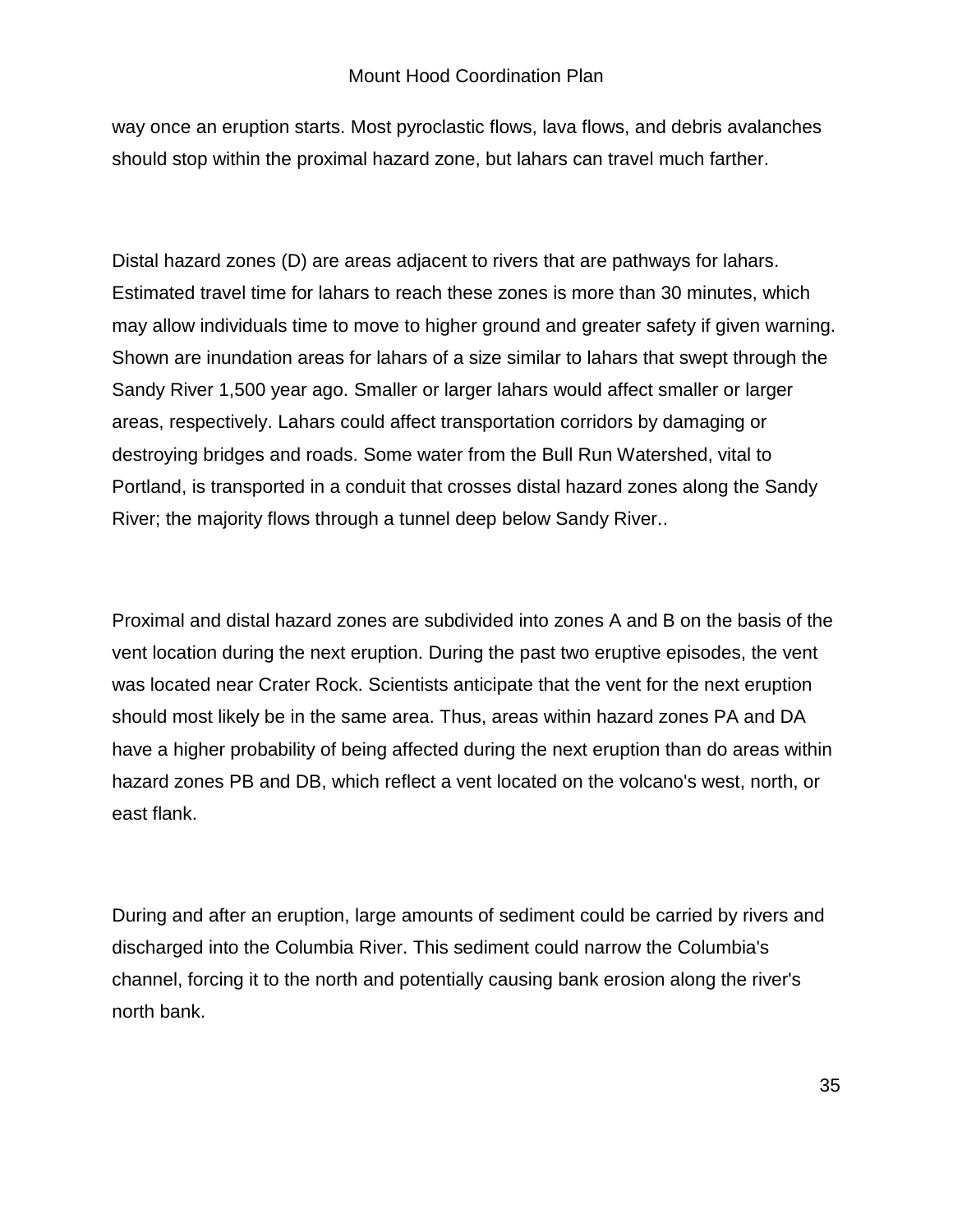### **HAZARDS CAN OCCUR EVEN WITHOUT ERUPTIVE ACTIVITY**

Lahars are often associated with eruptive activity, but they can also be generated by rapid erosion of loose rock during heavy rains or by sudden outbursts of glacial water. On Christmas Day 1980, an intense rainstorm rapidly melted snow and triggered a small landslide in fragmental debris in upper Polallie Creek. The resulting lahar moved down valley at 25 to 35 miles per hour. At the mouth of Polallie Creek, the lahar spread out, killing a camper and temporarily damming the East Fork Hood River. Flooding after failure of this temporary dam destroyed 5 miles of highway, three bridges, and a state park—at a cost of at least \$13 million. Small lahars such as this occur every few years at Mount Hood, but few have been as destructive.

### **Eruptions at Mount Hood During the** Past 30,000 Years



 $Mid-1800's$ Small steam and ash explosions

#### About 200 years ago



Lava dome at Crater Rock; pyroclastic flows, lahars in south and west valleys, and minor tephra falls

# About 1,500 years ago

#### Debris avalanche from upper south flank; lava dome near Crater Rock, pyroclastic flows, lahars in south and west valleys; substantial tephra falls near volcano

#### 30,000 to 15,000 years ago



Multiple episodes of lava dome growth, pyrodastic flows, lava flows, lahars, and tephra fall; valleys on all flanks affected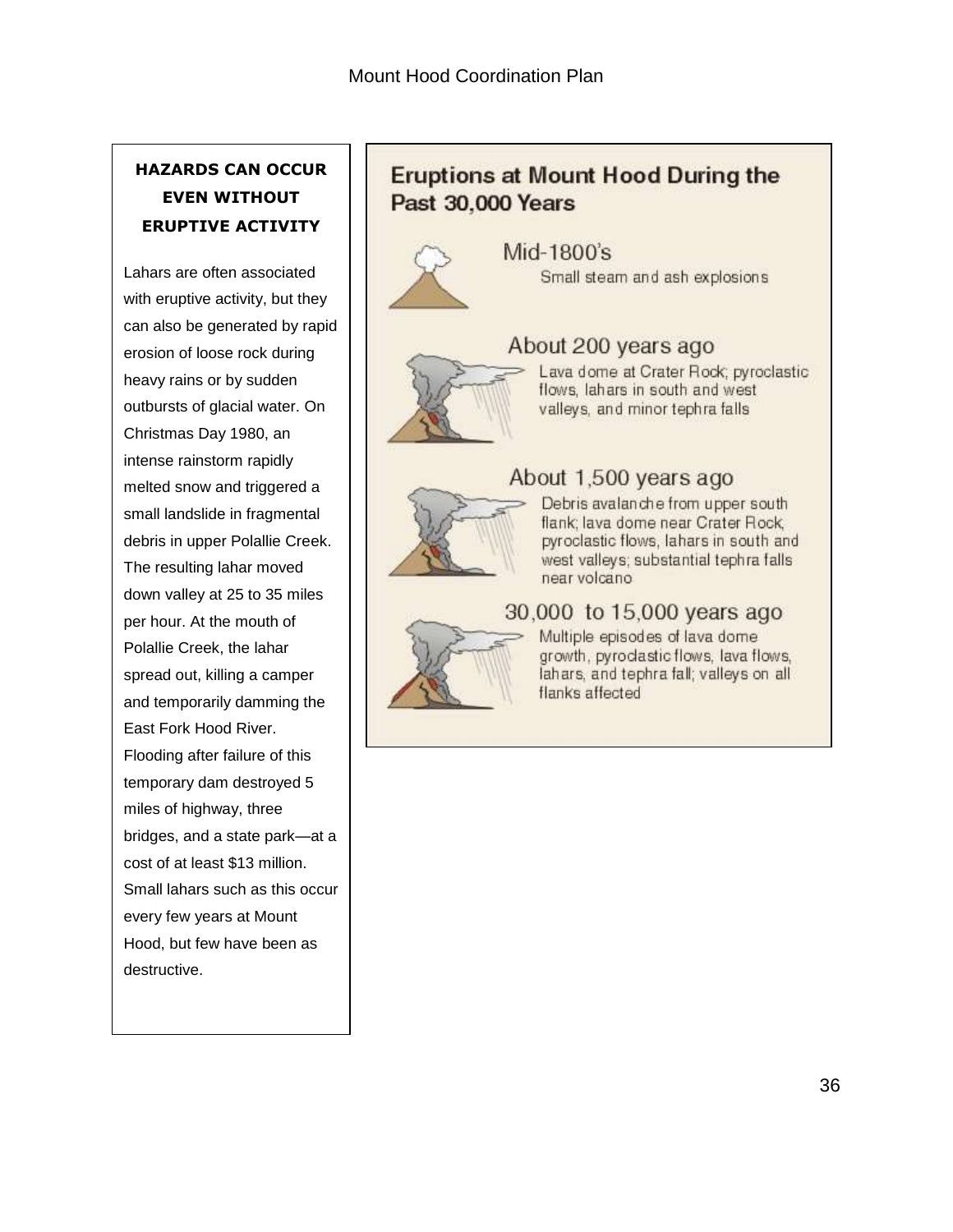# <span id="page-44-0"></span>**APPENDIX D: MONITORING VOLCANIC UNREST**

In response to developing volcanic unrest at Mount Hood, a USGS response team expects to:

- Install additional monitoring instruments to collect and analyze visual, seismic, lahar-detection, deformation, and gas-emission data. As an important element of redundancy, critical seismic data should be received and analyzed at the Pacific Northwest Seismograph Network at the University of Washington, the USGS Cascades Volcano Observatory, and the local temporary volcano observatory.
- Establish a temporary volcano observatory with the USFS, most likely at their headquarters in Sandy, Oregon. The observatory should maintain close contact with emergency managers and should be sited to allow efficient daily helicopter access to the volcano. The primary function of the USGS response team is to monitor all volcanic developments and to provide eruption-forecasting and hazard-assessment information to support decisions by public officials. If the volcanic activity is on other flanks of the peak than anticipated, alternate



locations should likely be identified.

This figure is intended to provide perspective on how a volcanic crisis might unfold. Many other potential

scenarios exist. The first sign of significant earthquake activity or other signs of unusual unrest should prompt the USGS to issue an Information Statement. If significant unrest continues, then eventually a Notice of Unrest may be issued, etc.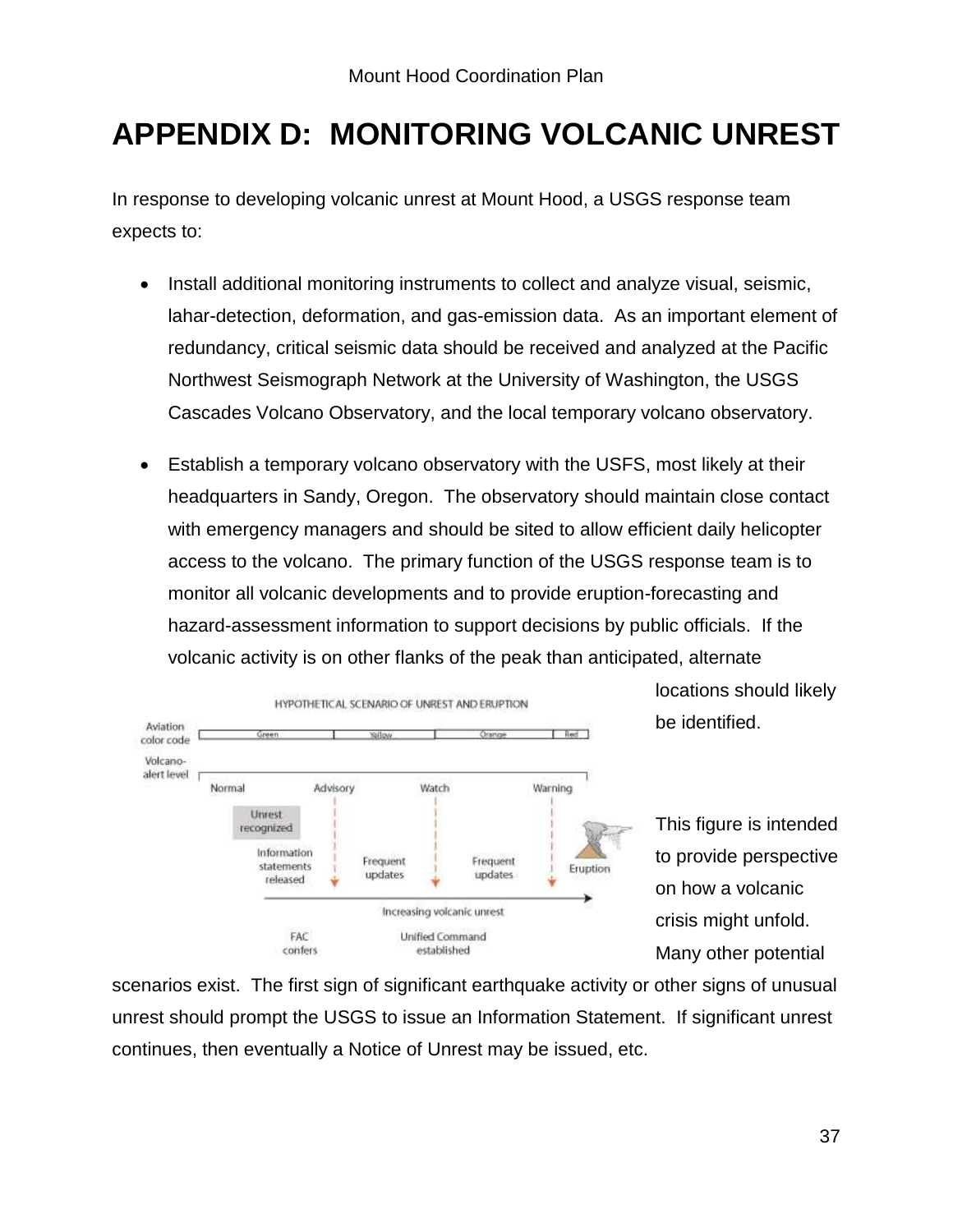# <span id="page-45-0"></span>**APPENDIX E: EVENT NOTIFICATION**

Please see: USGS Fact Sheet 2006-3139

Http://pubs.usgs.gov/fs/2006/3139/fs2006-3139.pdf

The consequences of an eruption can vary and are dependent upon the eruption type, size, and directions in which the hazards (lahar, tephra plumes, pyroclastic flows, etc.) are transported. Local agencies require information on hazards that affect nearby areas, whereas airlines and the Federal Aviation Administration (FAA) require information on tephra plumes that can be hazardous to aircraft hundreds of miles from source. The information required by these two groups is not always the same and therefore the Volcano Science Center, in cooperation with various agencies, has developed two hierarchies of alert levels; one directed toward emergency response on the ground and the other toward ash hazards to aircraft. These two hierarchies are described below.

For ground-based hazards, the USGS issues statements in coordination with the appropriate land management agency (in this case USFS) and to Oregon Office of Emergency Management (OEM). OEM transmits the statements, as appropriate, to other state agencies, counties, and adjacent states. The counties then transmit the notifications, as appropriate, to their own emergency management agencies, cities, citygovernment organizations, special purpose districts, and citizens.

For aviation hazards, the USGS issues statements to the Seattle Center of the Federal Aviation Administration (FAA), the Washington D.C. Volcano Ash Advisory Center (WVACC), and the National Weather Service (NWS). The Interagency Operating Plan for Volcanic Ash Events was developed in 2011 to coordinate actions by the USGS, FAA, and NWS to mitigate the threat of volcanic ash in Washington and Oregon to the nation's aviation system.

A copy of the plan is found at:

http://www.ofcm.gov/p35-nvaopa/fcm-p35.htm[regional\\_plans/PNW%20VA%20wo.pdf](http://www.ofcm.gov/p35-nvaopa/fcm-p35.htmregional_plans/PNW%20VA%20wo.pdf)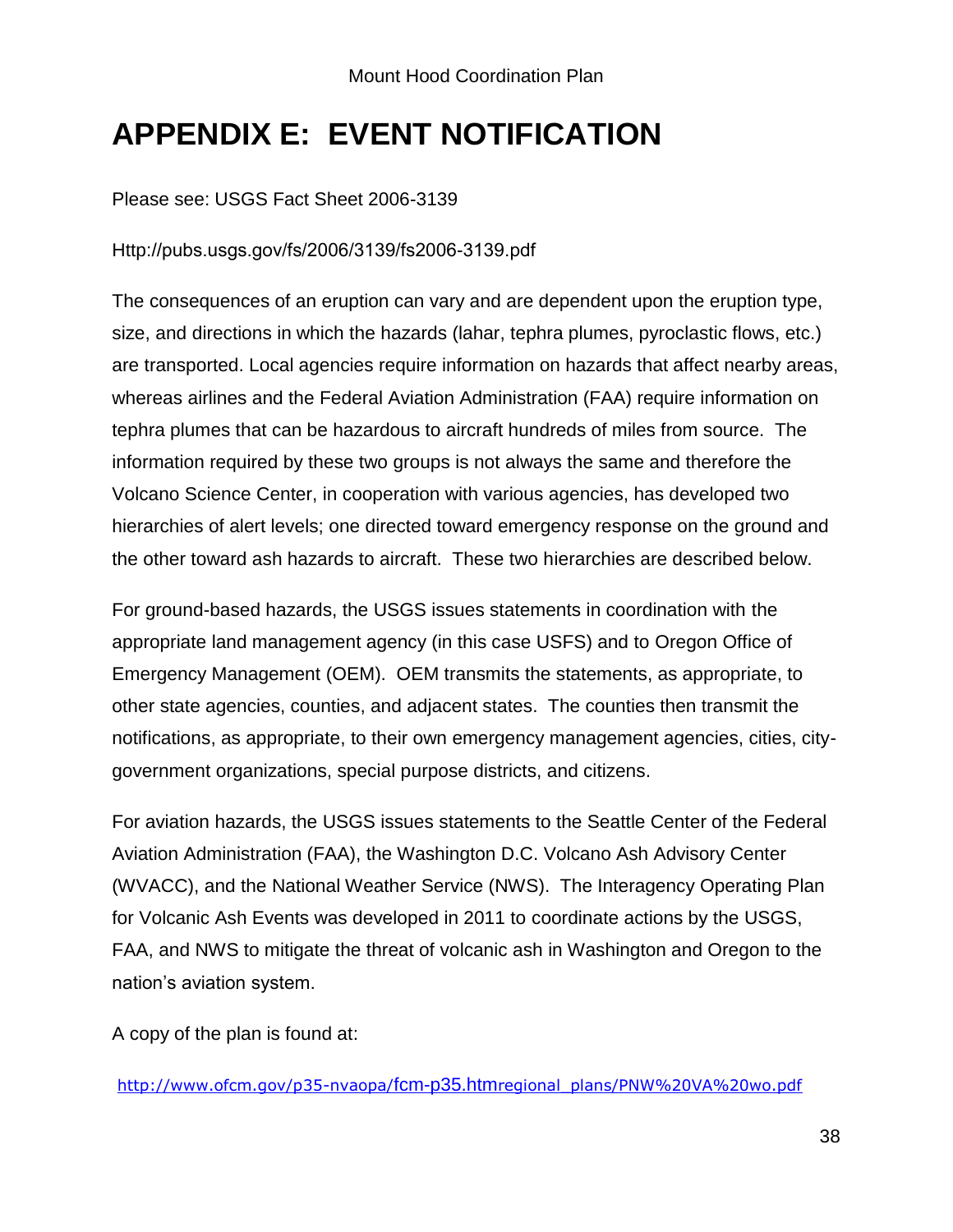### <span id="page-46-0"></span>**Notification of Ground-Based Hazards**

Event notification by the USGS may occur under two distinctly different circumstances:

- (1) In response to unexpected short-lived events;
- (2) In response to developing volcanic unrest that may culminate in eruptive activity with attendant volcanic and hydrologic hazards.

The former is handled through information statements, the latter through Staged Alert Levels. Both are issued by the USGS.

### <span id="page-46-1"></span>**Information Statements**

Events such as steam bursts (with or without minor ashfall), small avalanches, or rock falls often attract media and public-interest inquiry. This type of event is short-lived, usually concluding within minutes. Since this type of event almost always occurs without specifically recognized precursors, there is no opportunity to provide warning or evacuation. Thus, persons in proximity to such an event are at some personal risk and should need to make their own safety decisions.

Information about a discrete natural event may come from a variety of sources. Owing to frequent public and media inquiries that result from such events, USGS-CVO should attempt to verify the nature and extent of the event, issuing commentary as appropriate in "Information Statements". Information Statements may also be issued to provide commentary about notable events occurring within any alert level during volcanic unrest. The USGS should convene the Facilitating Committee (FAC) prior to issuing a second Information Statement due to an event that may signify increasing volcanic unrest. Depending on the situation, this may be a conference call rather than a face-toface meeting.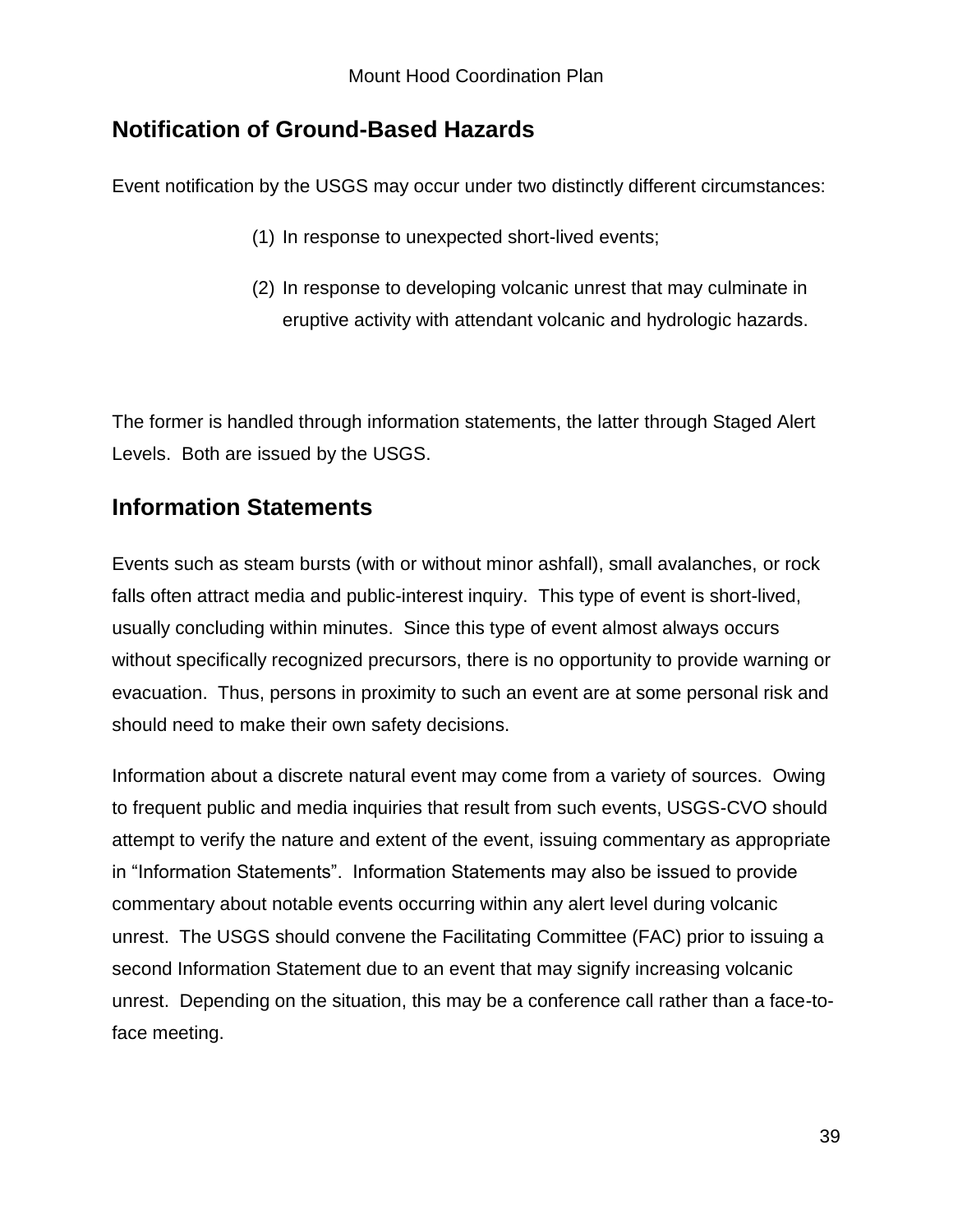# <span id="page-47-0"></span>**Staged Alert Levels**

A system of staged alert levels ("**Normal**", "**Advisory**", "**Watch**", and "**Warning**') indicates the activity at the volcano from quiescence to hazardous eruptive activity. Alert-level notifications (USGS' Volcano Activity Notices or VANs), are accompanied by brief explanatory text to clarify hazard implications as fully as possible. Updates may be issued to supplement any alert-level statement.

Alert-level assignments are based on a volcano's level of activity. Alert levels are not always issued sequentially. The highest two alert levels (**Watch** and **Warning**) use National Weather Service (NWS) terms for notification of hazardous meteorological events, terms already familiar to emergency managers and the public; however, unlike the NWS terms, volcanic alert levels of **Watch** and **Warning** do not signify the time frame in which an event may occur.

See Appendix J or USGS Fact Sheet 2006-3139 on the USGS Alert Notification System for Volcanic Activity.) http://pubs.usgs.gov/fs/2006/3139/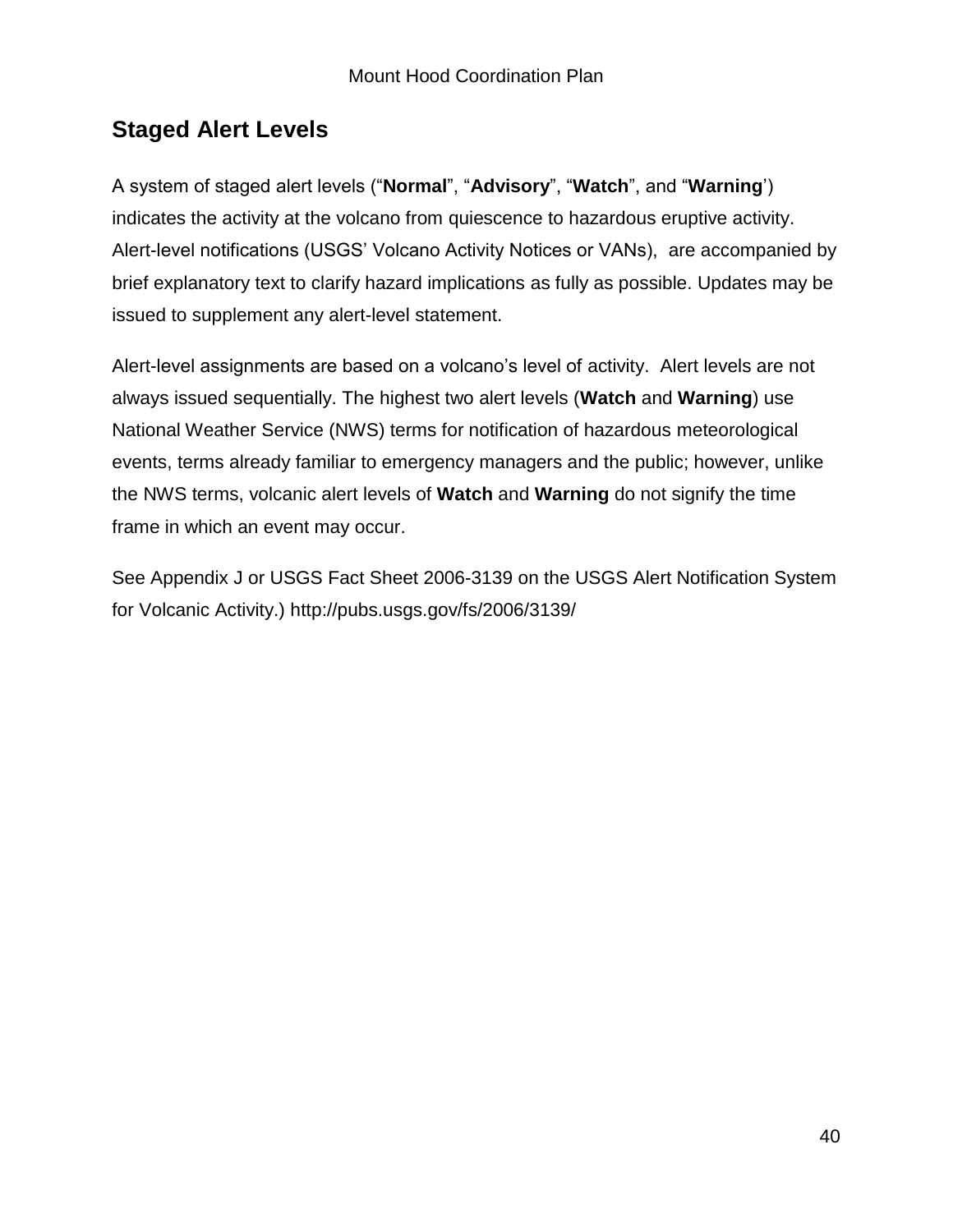# <span id="page-48-0"></span>**APPENDIX F: Field Volcano Observatory Requirements**

The following is a rough guide to USGS requirements for a field observatory in, or close to, an established EOC. There is flexibility in these requirements. For example, if necessary, the USGS could set up operations in a temporary structure (e.g., trailer in the parking lot) if government owned or leased office space is not available. The bottom line is: The USGS can probably adapt to most situations, especially for the first few weeks of an incident. If an Incident/Unified Command structure has been established, USGS staff would work with the Logistics Section for facilities, supplies, and other support needed to establish a field observatory.

#### **Space Requirements:**

Space requirements can be separated into five areas; (1) Roof or tower space for mounting radio communications antennas; (2) an "operations" room that would be the focus of the real-time monitoring activities and coordination of field work; (3) an area where staff could set up desks and computers for data analysis, preparations for field activities, and hold staff meetings; (4) storage space for items such as batteries, spare parts and helicopter sling equipment; and (5) a media area separate from the other work areas.

 **Antennas:** Real-time data from the volcano should be radio-telemetered to our field observatory. We should need space to mount approximately ten (10) yagi antennas, with a minimum of four feet separation between antennas. Line-ofsight access to the volcano is necessary as well as being within 100-foot proximity of the Operations room.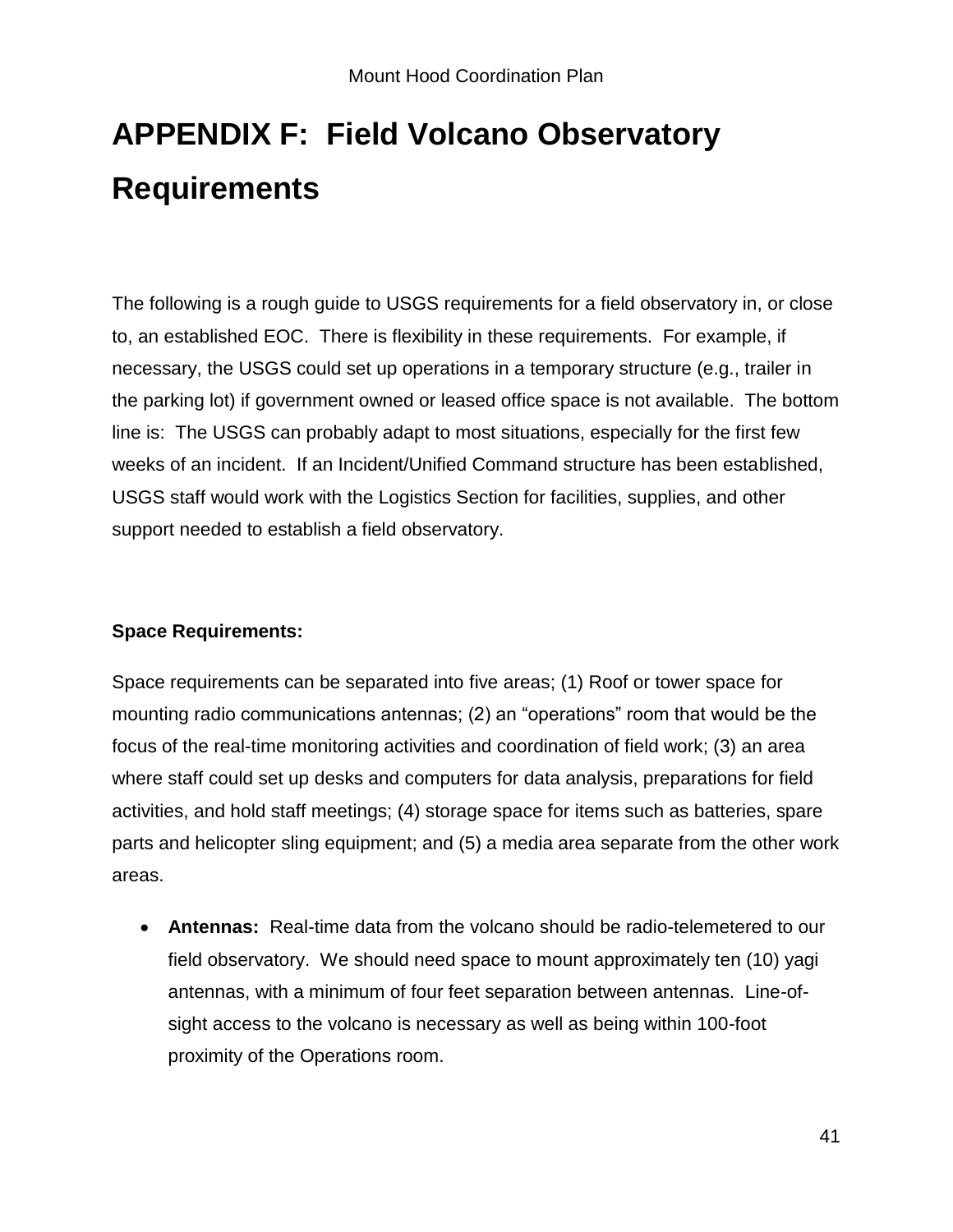- **Operations Room:** Approximately 300 sq. ft of space required. All data are funneled into the Operation room for coordination and display. Voice radios for communication with field crews as well as telephones for both voice and data are necessary in the Operations room. Space requirements should also take into account that it should be available to the media for photo opportunities and backdrops for interviews during slow periods of activity.
- **Staff Office Area:** Approximately 400 sq. ft. of space required. Staff should use this area not only for office functions but also to store limited field supplies, rock samples, equipment, etc. The Staff area should be sufficiently large so as to contain some chairs, desks, tables and still have room to hold a meeting of 15- 20 people. Close proximity to Operations Room desirable and phones desirable.
- **Storage Space:** Approximately 300 sq. ft. of space required. A secure area for field equipment, supplies (batteries, concrete mix, water jugs, spare parts, etc.) and materials that is separate from the Operations Room and Staff Office Area. This could be commercial leased space but would need to be in close proximity to Operations.
- **Media Area:** It is anticipated that a suitable media briefing area at the proximal EOC should already be in place. If none exists, the more physically separated from the Operations and Staff offices, the better.

#### **Communication requirements:**

Six (6) standard voice phone lines (1 for fax, 2 'hot' lines, 1 for recorded volcano information, and 2 for normal use).

Two (2) standard lines for data communications. Either dial-up access to the USGS computer network or remote colleagues dialing into the temporary observatory's computer network.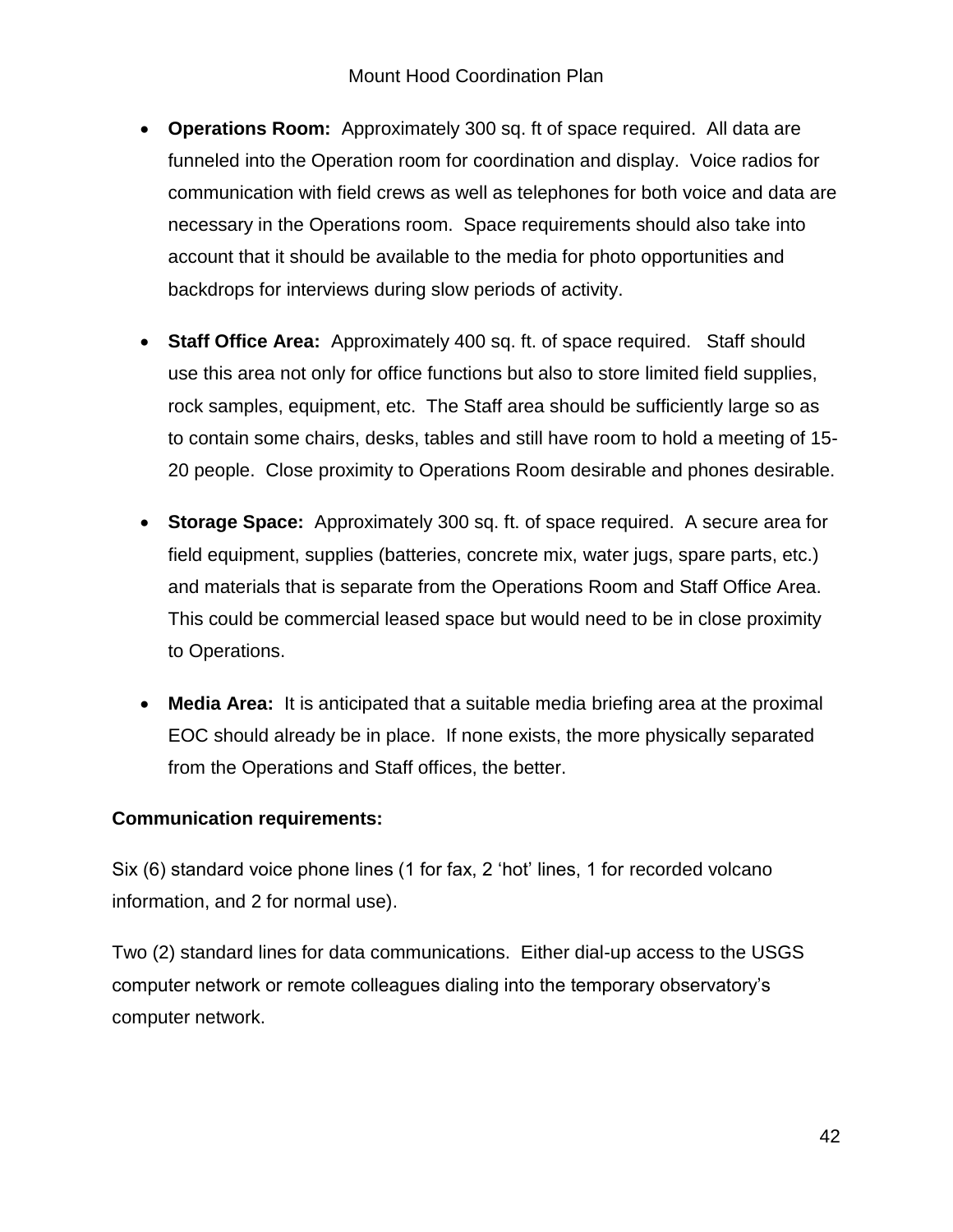Concurrent with setting up the observatory, USGS should negotiate the installation of a dedicated relatively high-speed data link between the observatory and the nearest Department of Interior facility.

#### **Power requirements:**

Observatory equipment does not draw large current loads, but does require reliable power. Approximately 15 computers (approx. 5kW), Doppler radar (1kW), plus radio and other equipment should be supported. If reliable commercial AC power is not available, it should be necessary to obtain an emergency generator and quality uninterruptible power supply(s) (UPS).

#### **Doppler radar:**

Doppler radar may be deployed to support operations. It requires a  $6' \times 6'$  secure roof area capable of supporting about 300 lbs. Line-of-sight access to the volcano is essential for proper operation of the system. Ideally, the radar would be located within a few hundred feet of the Operations room. The radar requires about 1kw of power.

#### **Parking:**

Workers should travel frequently between the volcano, a local heli-pad, motel rooms, etc. Convenient parking for 8-10 vehicles should support efficient operations.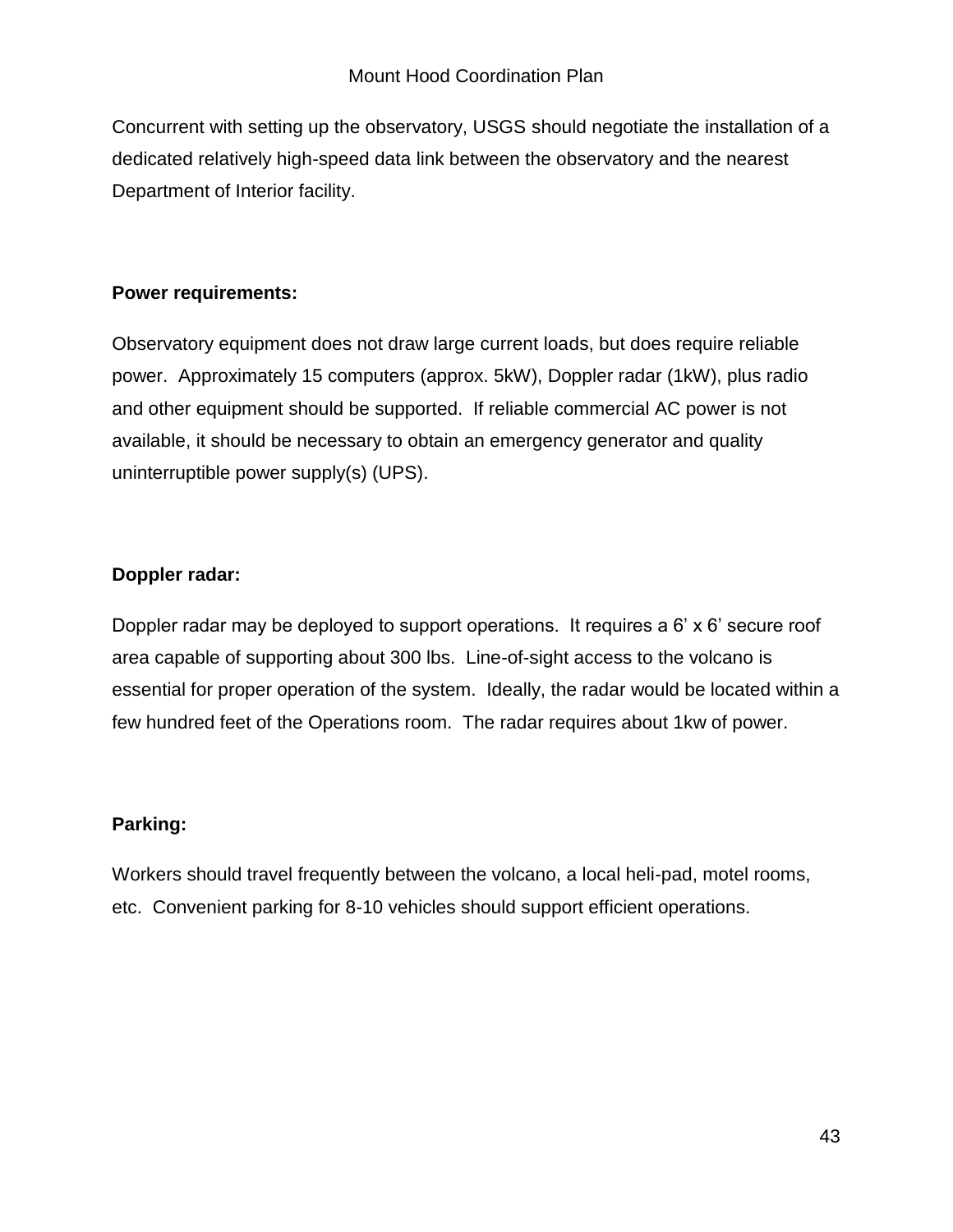# <span id="page-51-0"></span>**APPENDIX G: Glossary Of Acronyms and Abbreviations**

| CVO:           | <b>Cascades Volcano Observatory</b>                      |
|----------------|----------------------------------------------------------|
| DEM:           | (Local) Department (or Division) of Emergency Management |
| DFO:           | (FEMA/State) Disaster Field Office                       |
| DoD:           | Department of Defense                                    |
| <b>DOGAMI:</b> | (Oregon) Department of Geology and Mineral Industries    |
| EAS:           | <b>Emergency Alert System</b>                            |
| ECC:           | <b>Emergency Coordination Center</b>                     |
| <b>EMAC:</b>   | <b>Emergency Management Assistance Compact</b>           |
| EMD:           | (Washington) Emergency Management Division               |
| EOC:           | <b>Emergency Operations Center</b>                       |
| ERT:           | <b>Emergency Response Team</b>                           |
| ESF:           | <b>Emergency Support Function</b>                        |
| FAA:           | <b>Federal Aviation Administration</b>                   |
| <b>FAC:</b>    | (Mount Hood) Facilitating Committee                      |
| <b>FEMA:</b>   | <b>Federal Emergency Management Agency</b>               |
| <b>HIVA:</b>   | <b>Hazard Identification Vulnerability Assessment</b>    |
| IC:            | <b>Incident Commander</b>                                |
| ICS:           | <b>Incident Command System</b>                           |
| IMT:           | <b>Incident Management Team</b>                          |
| ICP:           | <b>Incident Command Post</b>                             |
| JFO:           | (FEMA/State) Joint Field Office                          |
| JIC:           | <b>Joint Information Center</b>                          |
| <b>NAWAS:</b>  | (FEMA's) NAtional WArning System                         |
| NIMS:          | National Incident Management System                      |
|                |                                                          |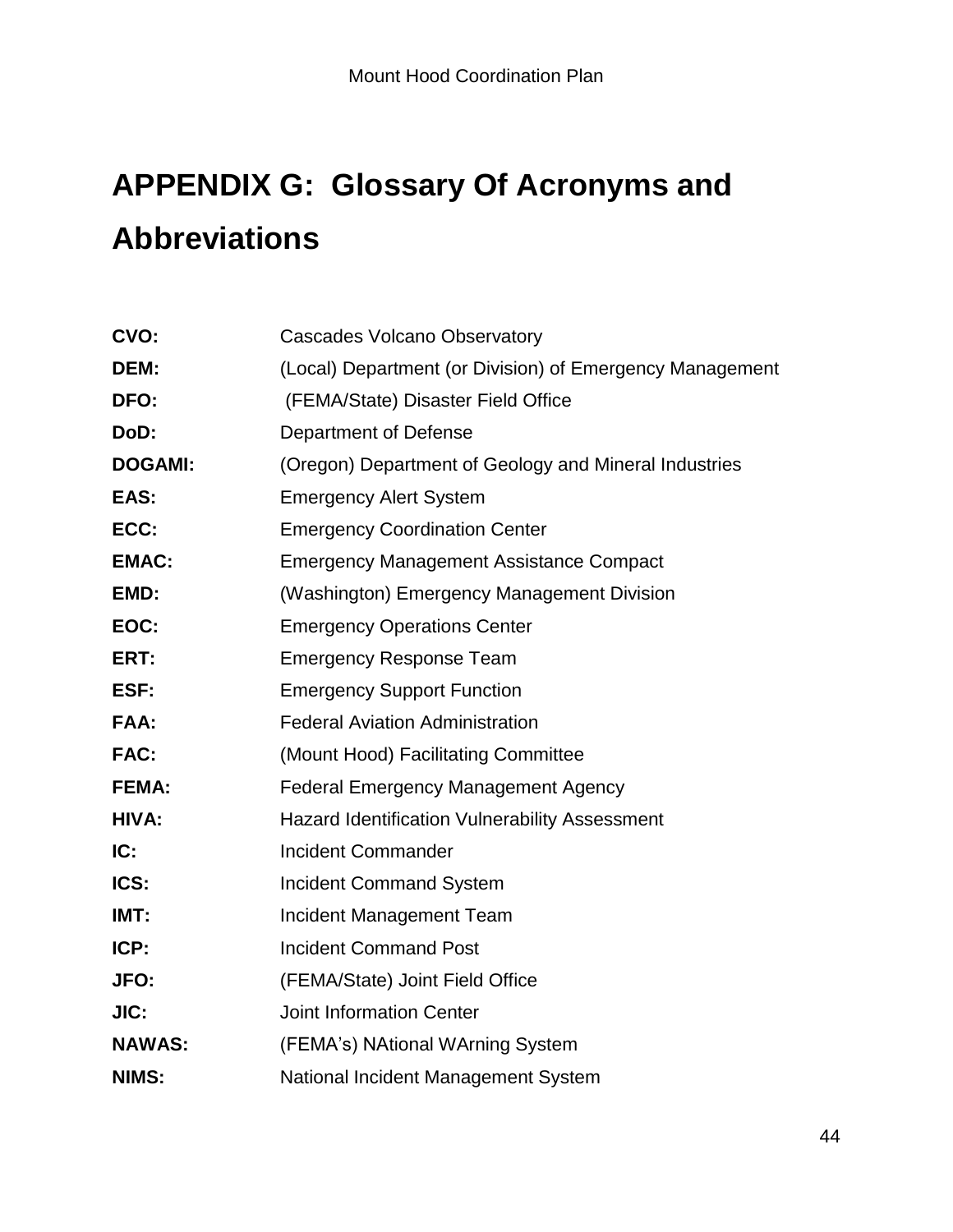#### Mount Hood Coordination Plan

| <b>NOAA:</b>  | National Oceanic and Atmospheric Administration |
|---------------|-------------------------------------------------|
| NRF:          | <b>National Response Framework</b>              |
| <b>NWCC:</b>  | <b>Northwest Coordination Center</b>            |
| NWS:          | <b>National Weather Service</b>                 |
| <b>ODOT:</b>  | Oregon Department of Transportation             |
| <b>OEM:</b>   | <b>Oregon Emergency Management</b>              |
| <b>OERS:</b>  | Oregon Emergency Response System                |
| OSP:          | Oregon State Police                             |
| PIO:          | <b>Public Information Officer</b>               |
| <b>PNSN:</b>  | Pacific Northwest Seismograph Network           |
| <b>RRCC:</b>  | (FEMA) Regional Response Coordination Center    |
| UPS:          | Uninterruptible Power Supply                    |
| <b>USFS:</b>  | <b>United States Forest Service</b>             |
| <b>USGS:</b>  | <b>United States Geological Survey</b>          |
| <b>VAAC:</b>  | (NOAA) Volcanic Ash Advisory Center             |
| WFO:          | <b>Weather Forecast Office</b>                  |
| <b>WSDOT:</b> | Washington State Department of Transportation   |
| WSP:          | <b>Washington State Patrol</b>                  |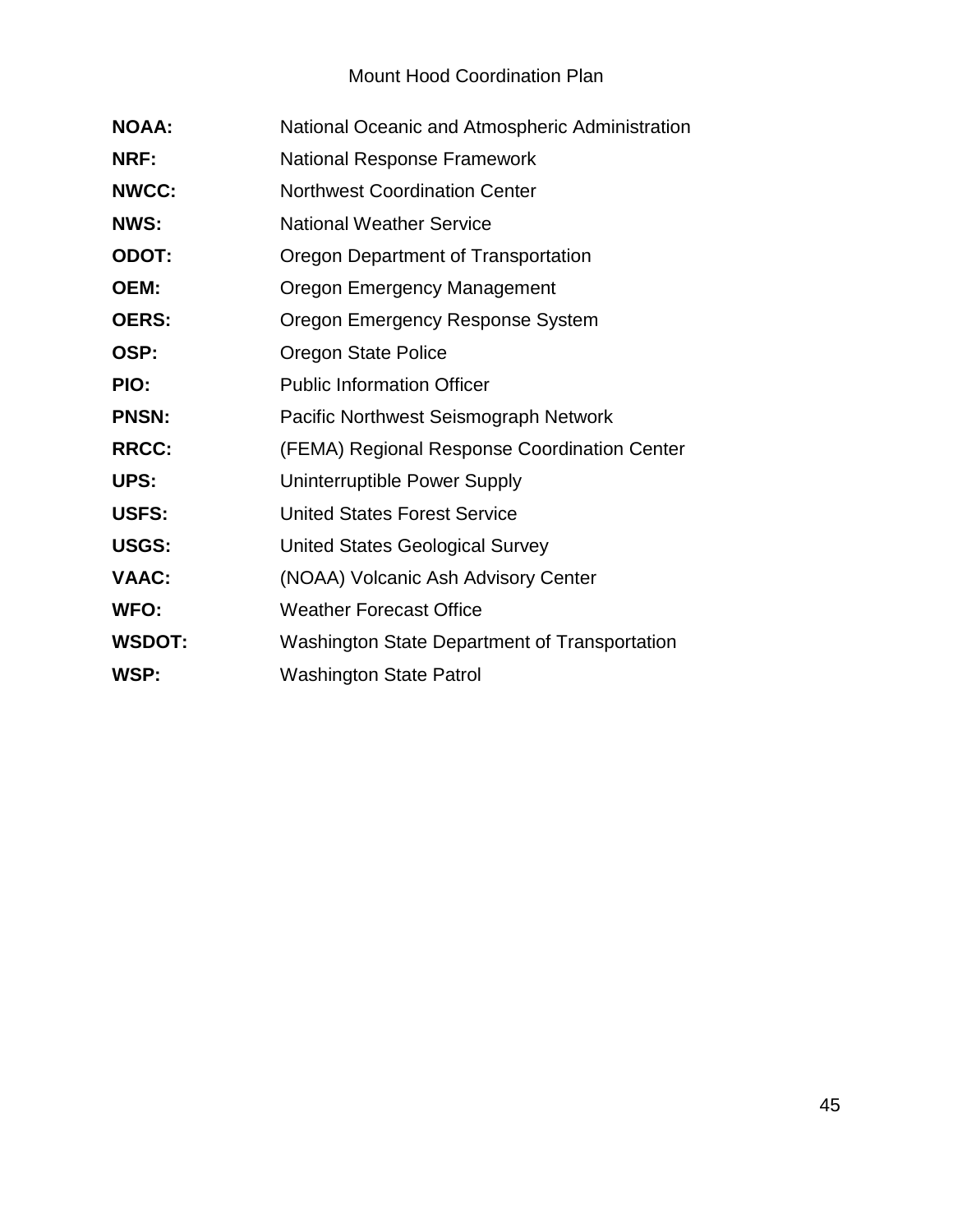# <span id="page-53-0"></span>**APPENDIX H: Joint Information Center Purpose and Structure**

### **Coordination of Information Flow**

The purpose of the Joint Information Center (JIC) is to coordinate the flow of information about volcanic activity and related response issues among agencies, and to provide a single information source for the media, general public and businesses. The JIC is an element of the Emergency Operations Center(s) (EOC) where the emergency response is being coordinated. Communications between agencies and to the media/public must be rapid, accurate and effective. A JIC provides a forum for the necessary information exchange. Public information between and from all responding agencies, EOCs, political jurisdictions, and the media is handled through this one center, thereby allowing the coordination of information from all sources, and reducing or eliminating conflicting information and rumors. Temporary and alternate media offices should be identified. All participants should be encouraged to facilitate an efficient flow of information from the JIC.

A JIC may be necessary in one or more of the following circumstances:

- Multiple local, State and/or Federal agencies are involved in an incident.
- The volume of media inquiries overwhelms the capacities of the Public Information Officer(s) (PIOs) within the EOC.
- A large-scale public phone team effort must be mounted over an extended period of time.

When conditions warrant, or when a Volcano Advisory (or Alert) is declared, a JIC should be activated by the FAC or Unified Command. A JIC must have:

- Office space for the PIOs
- Facilities for communication by phone, fax and email
- Briefing rooms
- Easy access for the media
- Proximity to restaurants or available food service
- Security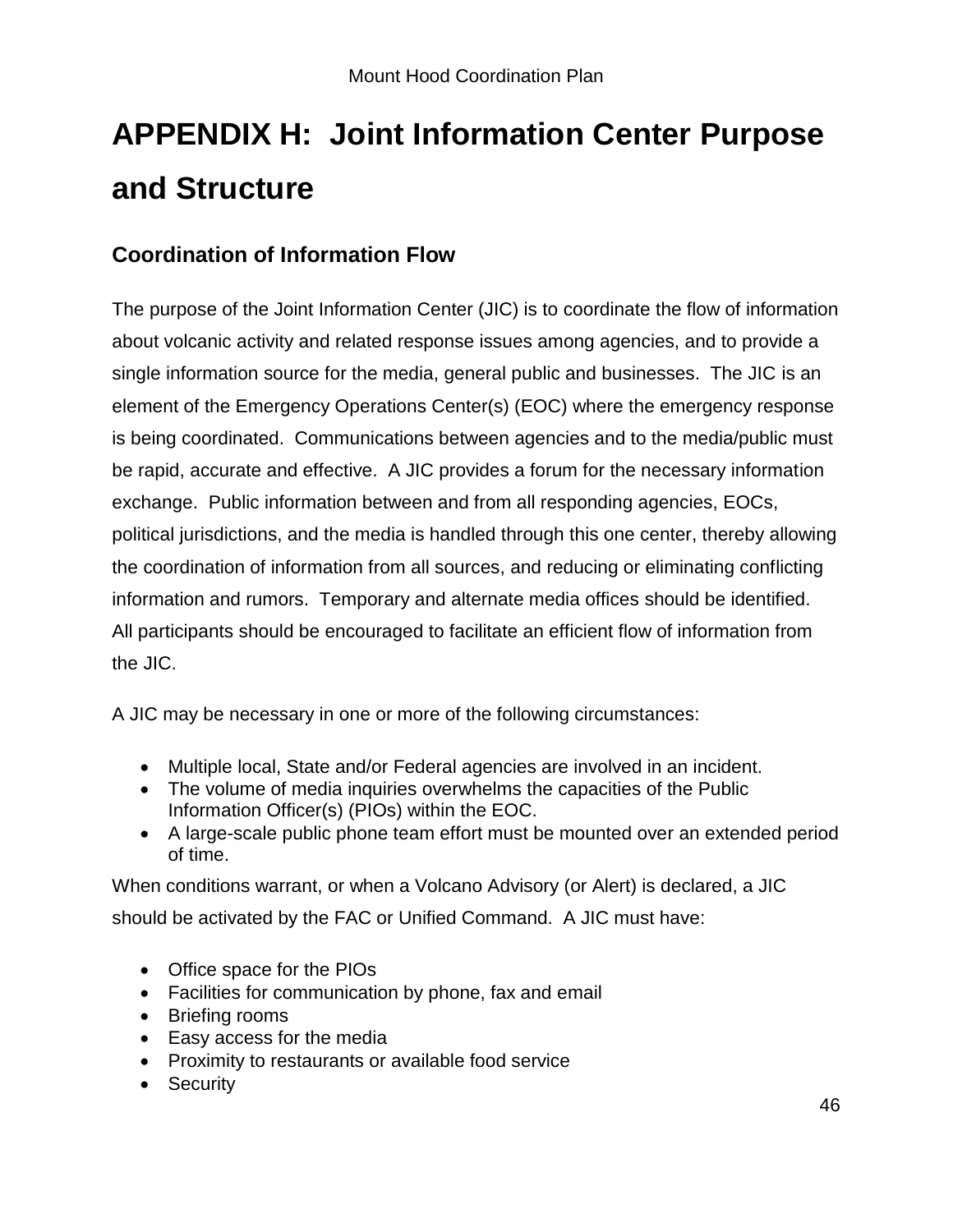Recommended Structure of JIC during Volcanic Incidents

#### A. Potential Participants:

- Oregon Emergency Management
- U.S. Geological Survey
- U.S. Forest Service
- Counties on the FAC
- City of Portland
- DOGAMI
- FEMA
- Tribes
- Others as required or conditions dictate
- B. Operating Assumptions:

All information should be coordinated among the JIC staff in order to ensure timely and accurate information flow to the public, to quell rumors and to prevent impediments to the response effort.

The JIC should operate under the Incident Command System.

The JIC should adjust its size and scope to match the size and complexity of the incident.

State and local agencies may be requested to provide staff for the JIC, including augmentation.

The JIC should be established (at least via conference call) prior to the issuance of a second Information Statement by USGS on an incident.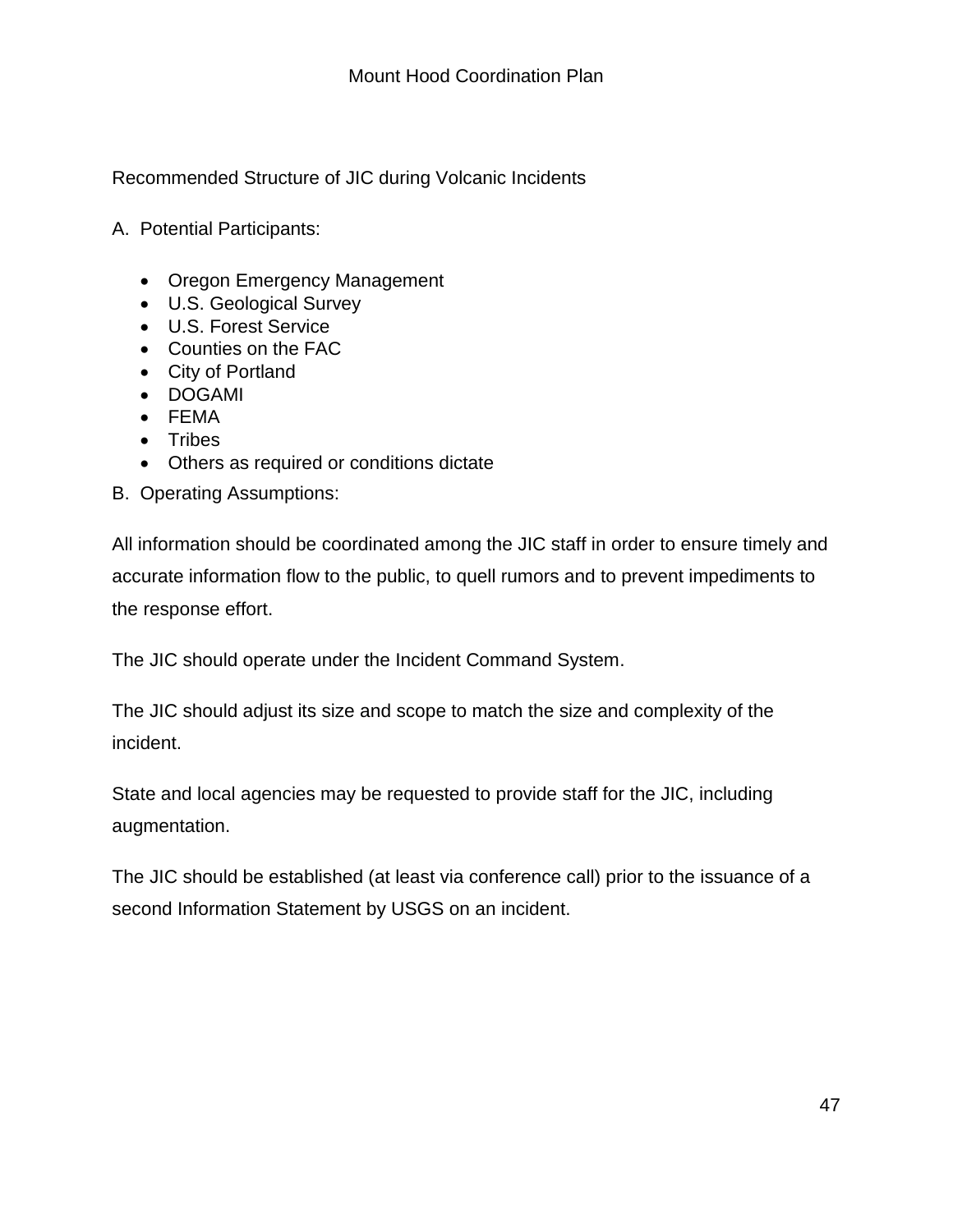# <span id="page-55-0"></span>**APPENDIX I: Characteristic Challenges of Volcanic Crises**

### **Controlling access**

During the crisis at Mount St. Helens in March and April, 1980, volcano-watchers bypassed road blocks to view the volcano, staged illegal climbs to the summit, and even landed helicopters at the summit. The difficulty of controlling access to the mountain was compounded by the checkerboard pattern of public and private land ownership, and the network of logging roads. Much of this has been alleviated by the creation of the Mount St. Helens National Volcanic Monument. Unlike at Mount St. Helens, however, access control around Mount Hood would necessitate traffic restriction on major regional thoroughfares, US Highway 26, Oregon Highway 35, and possibly Interstate-84.

**Uncertainty:** Restless volcanoes can challenge public officials more than most other natural hazards because they present multiple uncertainties about when eruptive or other hazardous activity will begin, how long it will last, and who will be affected. Unlike floods and earthquakes, volcanic eruptions are seldom singular events; unrest is often prolonged over a period of months to years with no predictable end. Periods of intermittent volcanic eruptions can continue for decades.

Volcanoes commonly produce multiple hazards, each of which requires vigilant attention of authorities and the public. For example, volcanic ash can fall over vast areas and disturb the routines of people living even at great distances from the volcano. The paths of lahars can be more closely estimated, but their timing and size remain unpredictable. At Mount Hood, the risk of annual small debris flows in river valleys adds uncertainty, even when the volcano is quiet.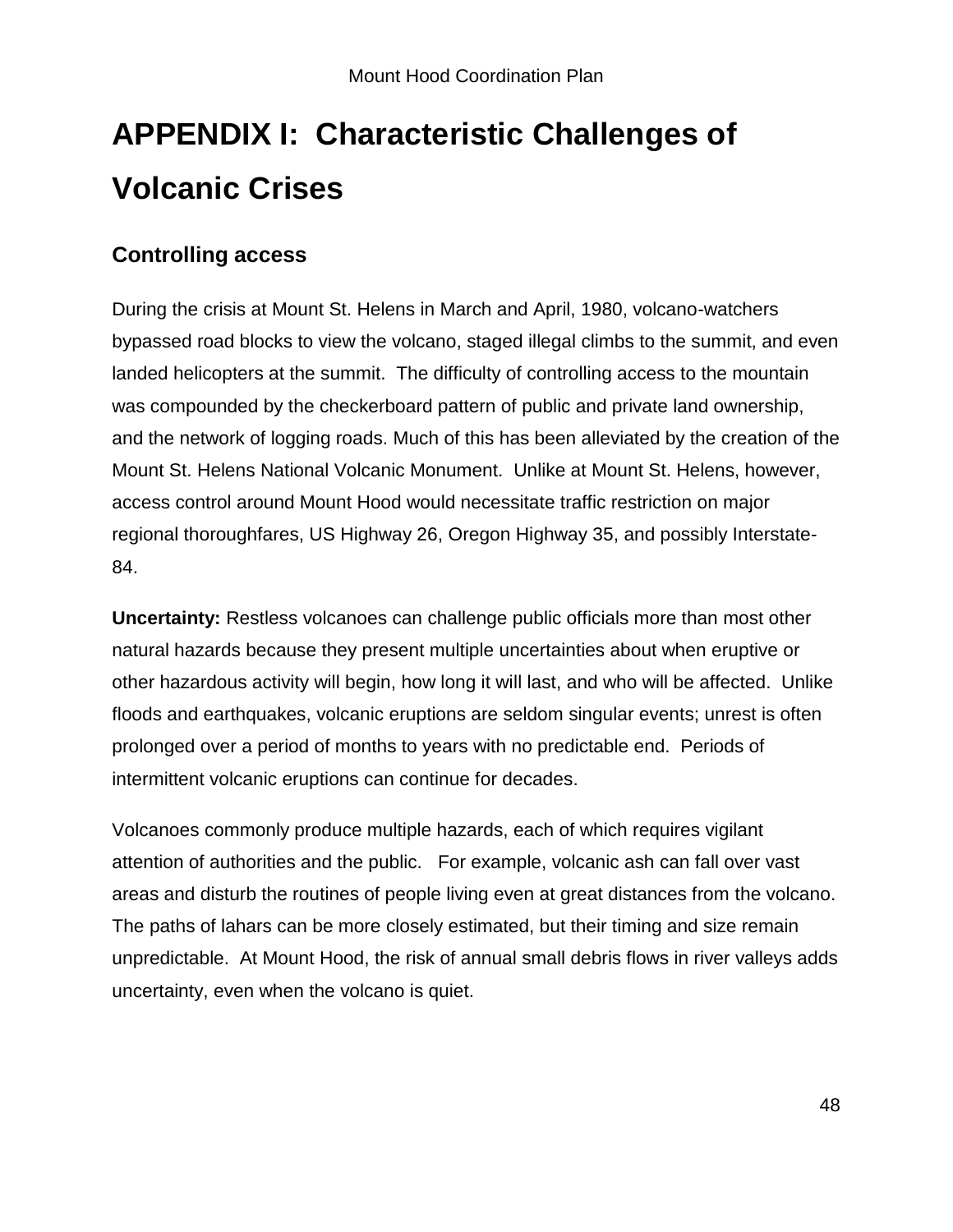#### Mount Hood Coordination Plan

Mount Hood could be in an *Advisory* phase of unrest for a protracted period of time. Officials will need to give all response measures careful consideration. Some measures might be difficult to maintain over long durations in the absence of an emergency declaration. The disquieting effects of eruption uncertainty may be reduced by precrisis education and honest dialogue with the public, and with frequent planning and plan exercising by the Mount Hood FAC, but those involved in an actual event should anticipate the need to, and the challenges associated with, such uncertainty.

Consider these case studies. In 1975, Mount Baker, Washington, increased steam output for a few months, and then subsided with no indication of magma movement. Since 1993, Popocatepetl Volcano near Mexico City has periodically threatened nearby communities, causing multiple evacuations of villagers, despite failures of the volcano to erupt. In 1902, local authorities at St. Pierre in Martinique (French West Indies, opted not to evacuate in spite of four months of seismicity and steam explosions at Mont Pelee, five miles to the north. On May 8, a major eruption produced a pyroclastic flow that destroyed the town and killed 29,000 residents. In 1982, in response to earthquake swarms and uplift at Long Valley, California, the USGS issued a notice of potential volcanic hazard. Activity subsided, frustrating citizens and the scientists who felt that they were providing the best information available.

While these examples portray frustrating circumstances for officials and communities, there are many examples of successful evacuations where tens to tens of thousands of lives were saved due to pre-crisis education and careful official planning (Mount Philippine's Pinatubo, 1991; Mount St. Helens, 2004; Colombia's Nevado del Huila during 2007-08; Indonesia's Merapi volcano during 2010).

49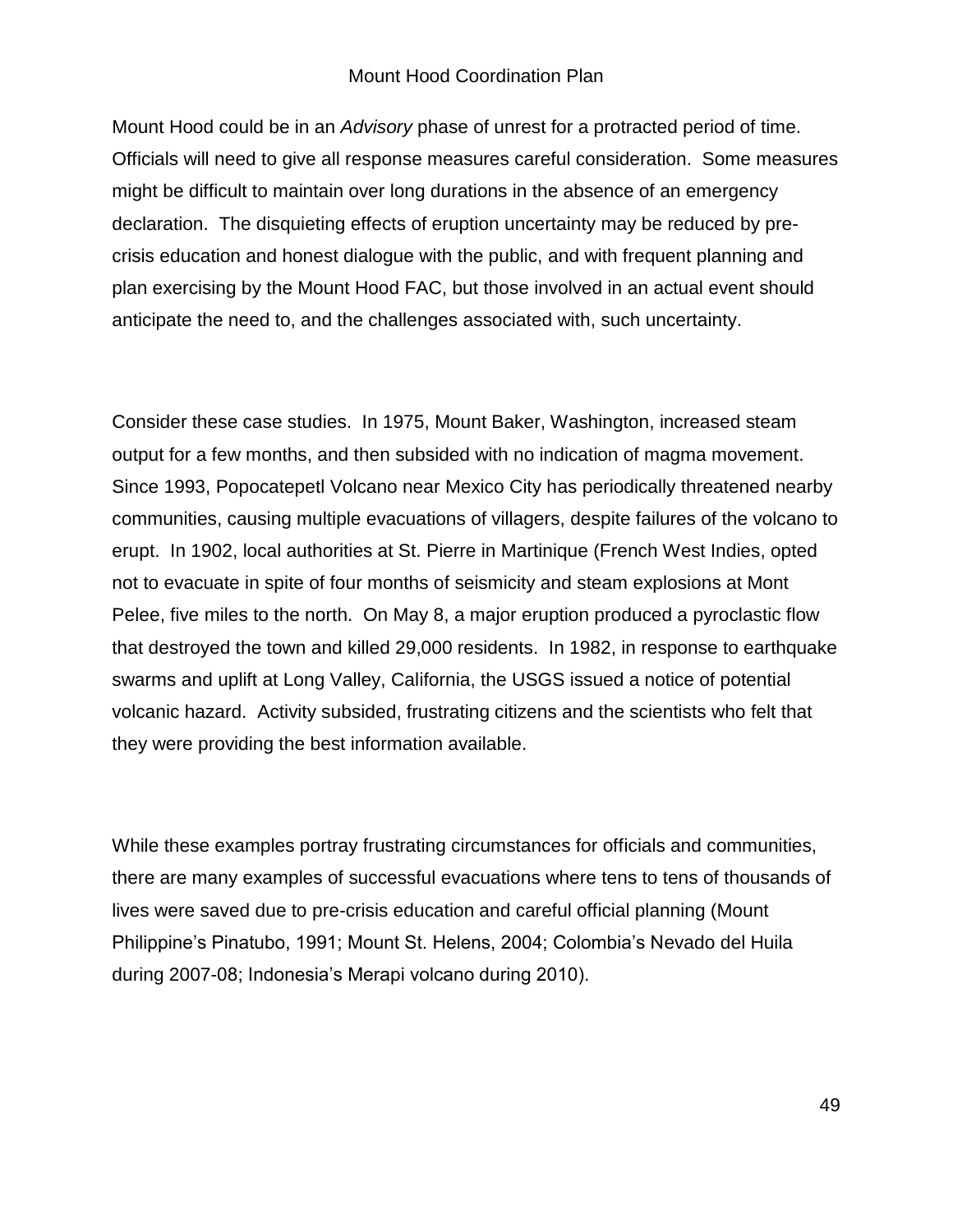Mount Hood Coordination Plan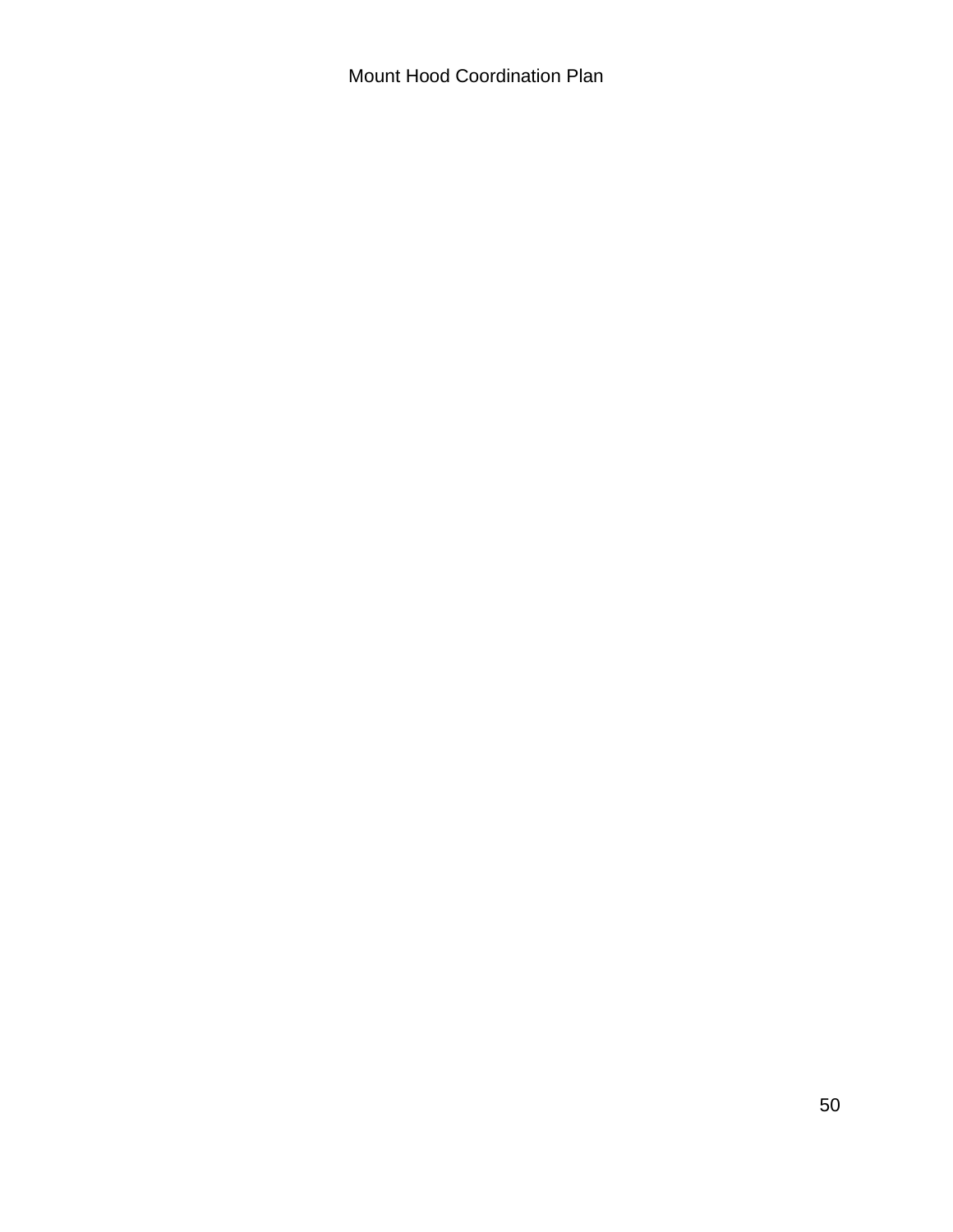# <span id="page-58-0"></span>**APPENDIX J: Authorities**

#### **Federal – United States**

Public Law 93-288 Robert T. Stafford Disaster Relief and Emergency Assistance Act of 1974 as amended

Public Law 920 Federal Civil Defense Act of 1950 as amended

Public Law 96-342 The Improved Civil Defense Act of 1980

Public Law 84-99 Flood Control and Coastal Emergencies

Federal Response Plan 1999

Flood Control Act of 1950

Department of Transportation Act of 1966

Federal Aviation Administration Act of 1958

Federal Energy Regulation Commission Order 122

USFS Incident Management Team Delegation of Authority Letter

### **State of Oregon**

Oregon Revised Statute Chapter 401

Oregon Administrative Rules Chapter 104

Oregon Office of Emergency Management Plan, Volume II, 2001

Emergency Management Assistance Compact (EMAC)

#### **State of Washington**

RCW 38.08 Powers and Duties of the Governor RCW 38.52 Emergency Management RCW 38.54 State Fire Service Mobilization RCW 43.06 Governor's Emergency Powers Act WAC 118 Emergency Management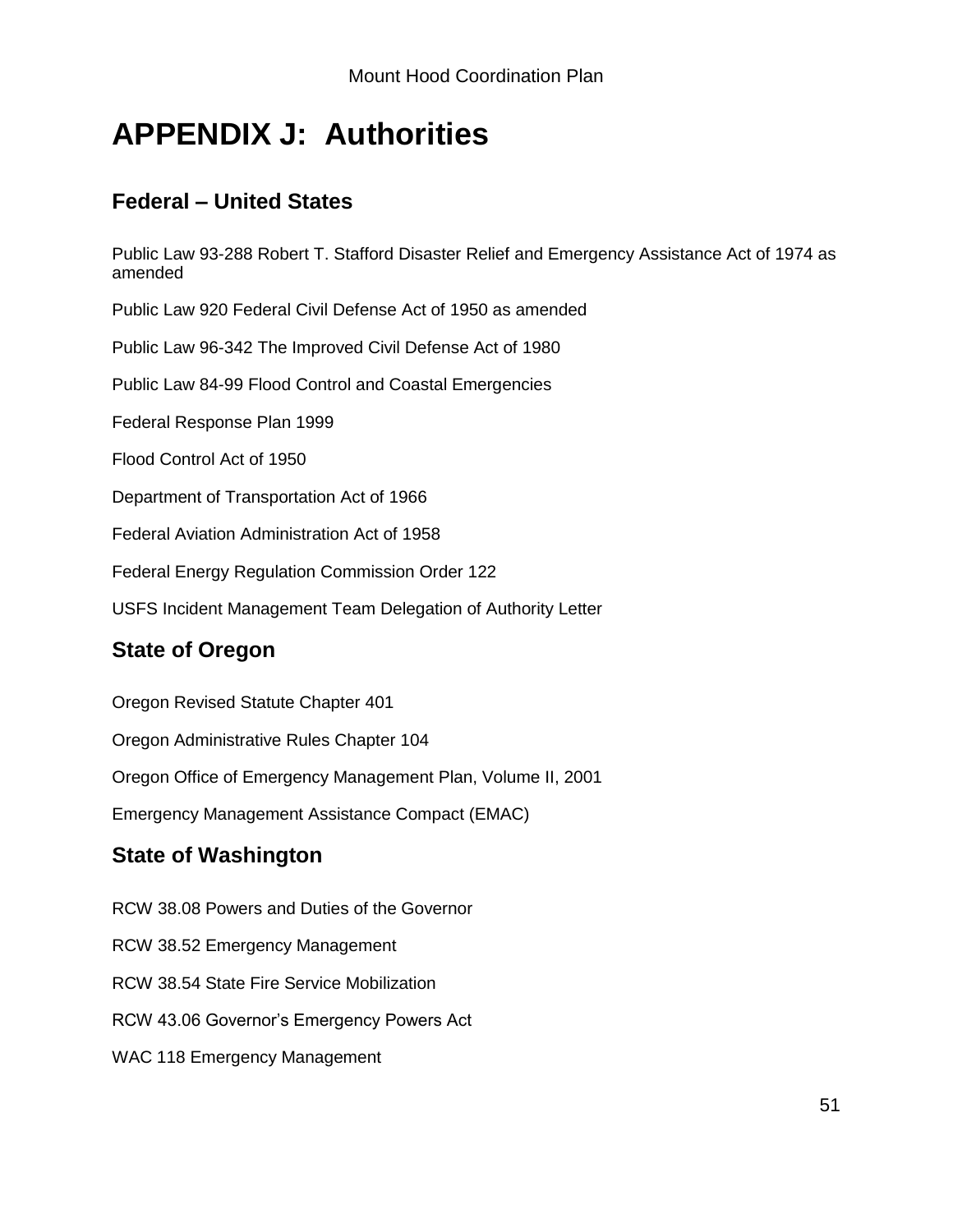WAC 296 Washington Industrial Safety and Health Act

Washington State Comprehensive Emergency Management Plan

Emergency Management Assistance Compact (EMAC)

#### **Local Government**

Each of the counties has established authorities governing emergency management and operations.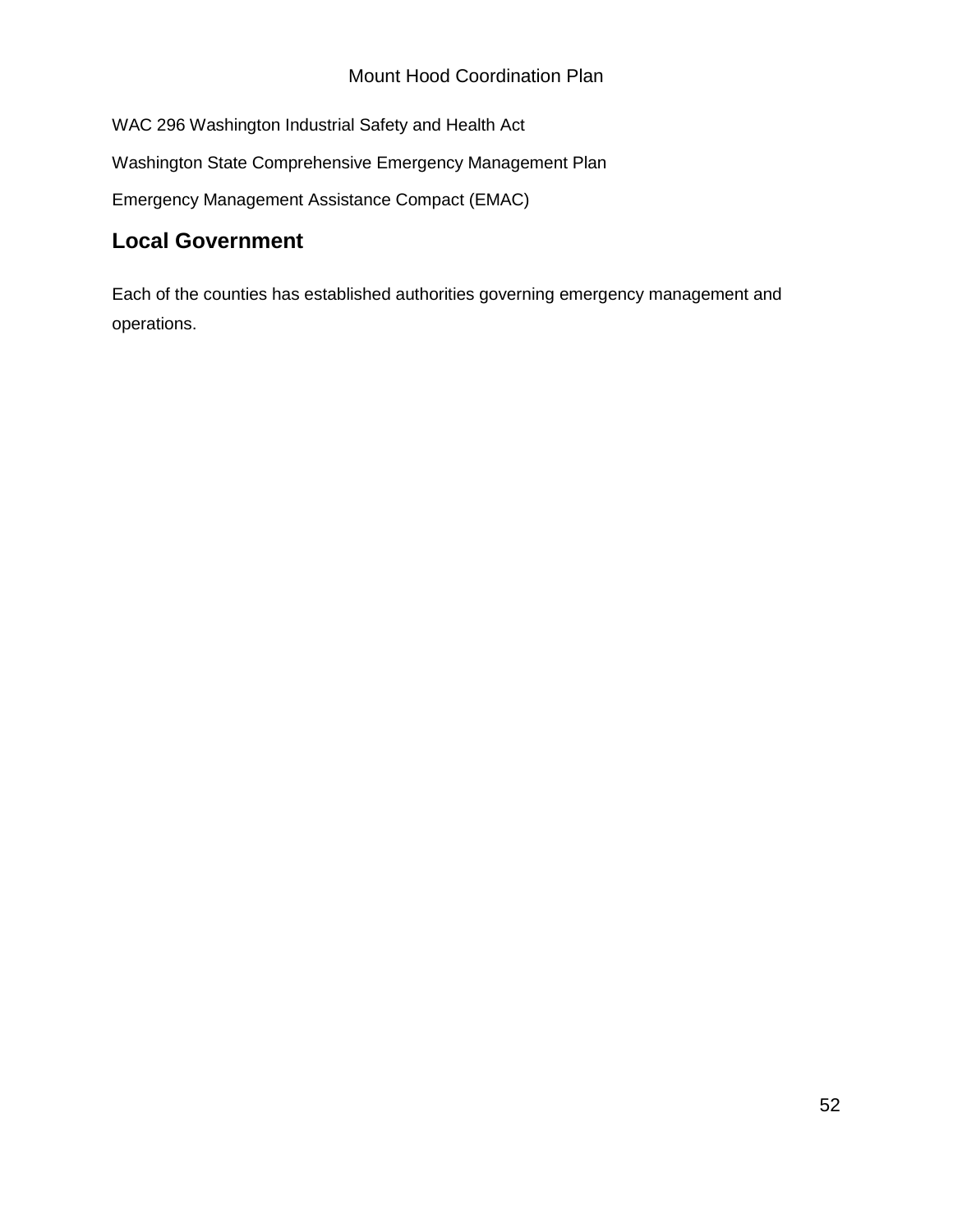# <span id="page-60-0"></span>**APPENDIX K: References and Websites**

#### <span id="page-60-1"></span>**Mount Hood**

Gardner, C.A., Scott, W.E., Major , J.J., and Pierson, T.C., Mount Hood – History and Hazards of Oregon's Most Recently Active Volcano: U.S. Geological Survey, Mount Hood Fact Sheet 060-00, August 2000 (see Appendix B)

Brantley, S. R. & Scott, W. E. (1993). The Danger of Collapsing Lava Domes: Lessons for Mount Hood, Oregon. Earthquakes & Volcanoes , 24, 244-269.

http://volcanoes.usgs.gov/vsc/file\_mngr/file-66/Hood\_lava%20domes\_E&V%201993.pdf

- Schilling, S. P., Doelger, S., Scott, W. E., Pierson, T., Costa, J., Gardner, C., Vallance, J. W. & Major, J. (2008). [Digital Data for Volcano Hazards of the Mount Hood](http://pubs.er.usgs.gov/publication/ofr20071222)  [Region, Oregon.](http://pubs.er.usgs.gov/publication/ofr20071222) U.S. Geological Survey Open-File Report , 2007-1222
- Scott, W. E., Pierson, T., Schilling, S. P., Costa, J., Gardner, C., Vallance, J. W. & Major, J. (1997). [Volcano hazards in the Mount Hood region, Oregon.](http://pubs.er.usgs.gov/publication/ofr9789) U.S. Geological Survey Open-File Report , 97-89, 14 p.

USGS, NWS and FAA Pacific Northwest Interagency Operating Plan for Volcanic Ash Events, issued May 9, 2011: url: http://www.ofcm.gov/p35-nvaopa/fcm-35.htm [http://www.ofcm.gov/p35-nvaopa/regional\\_plans/PNW%20VA%20wo.pdf](http://www.ofcm.gov/p35-nvaopa/regional_plans/PNW%20VA%20wo.pdf)

### <span id="page-60-2"></span>**On Volcanic Crises and Volcanic Hazards**

Blong, R.J., 1984, Volcanic Hazards: New York, Academic Press, 424p.

Foxworthy, B.L., and Hill, M., 1982, Volcanic eruptions of 1980 at Mount St. Helens: The first 100 days. USGS Prof. Paper 1249: Washington, DC, U.S. Government Printing Office.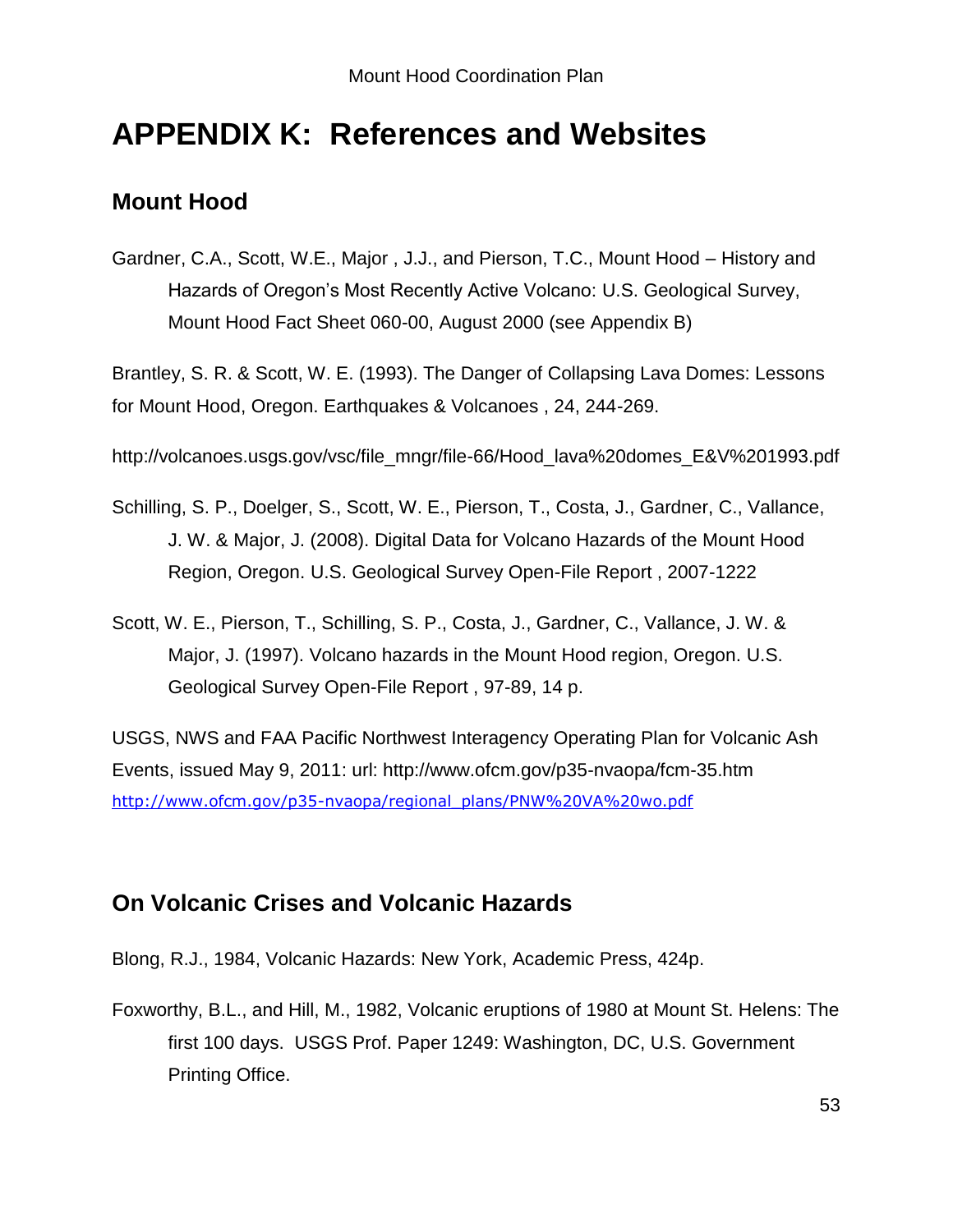- International Association of Volcanology and Chemistry of the Earth's Interior (IAVCEI), 1995, Understanding Volcanic Hazards [video], Distributed by Northwest Interpretive Association, (360) 274-2127
- Mader, G.G., Blair, M.L., and Olson, R.A., 1987, Living with a volcano threat: Response to volcanic hazards, Long Valley, California, Shouldiam Spangle and Associates, Inc., 105p.
- Newhall, C.G., and Punongbayan, eds., 1996, Fire and Mud: eruptions and Lahars of Mount Pinatubo, Philippines, 1126 p.
- Tilling, R.I., ed., 1989, Volcanic Hazards. American Geophysical Union Short Course In Geology: Volume 1, American Geophysical Union, Washington, D.C., 123 p.
- U.S. Geological Survey, 2000, What Are Volcano Hazards? Fact Sheet, 2 pgs. (see Appendix A)
- U.S. Geological Survey, 2006, U.S. Geological Survey's Alert-Notification System for Volcanic Activity, Fact Sheet, 4 pgs. (see Appendix C)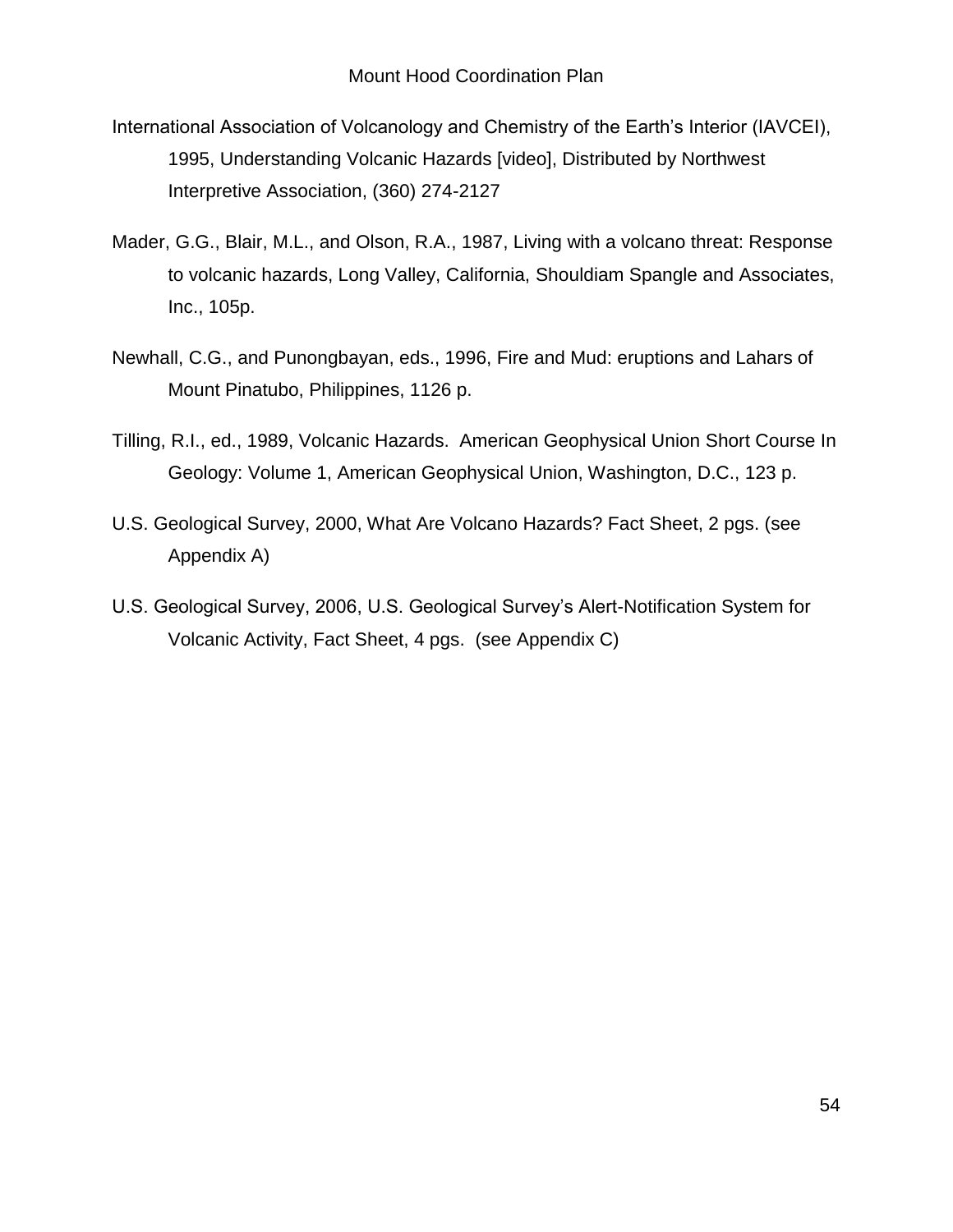### <span id="page-62-0"></span>**Web Sites:**

| <b>American Red Cross</b>                                 | http://www.redcross.org                        |
|-----------------------------------------------------------|------------------------------------------------|
| <b>FEMA</b>                                               | http://www.fema.gov                            |
| <b>Clark Regional Emergency</b><br><b>Services Agency</b> | http://www.co.clark.wa.us/emergency/index.htm  |
| <b>Clackamas County Emergency</b><br>Management           | http://www.clackamas.us/emergency/             |
| <b>Confederated Tribes of Warm</b><br>Springs             | http://www.warmsprings.com/                    |
| <b>DOGAMI</b>                                             | http://www.oregongeology.com/                  |
| <b>Hood River County</b>                                  | http://www.co.hood-river.or.us/                |
| <b>Multnomah County Emergency</b><br>Management           | http://web.multco.us/em/                       |
| Oregon Department of<br>Transportation                    | http://www.odot.state.or.us/home/              |
| <b>Oregon Emergency</b><br>Management                     | http://www.oregon.gov/OMD/OEM/Pages/index.aspx |
| City of Portland                                          | www.portlandoregon.gov/pbem                    |